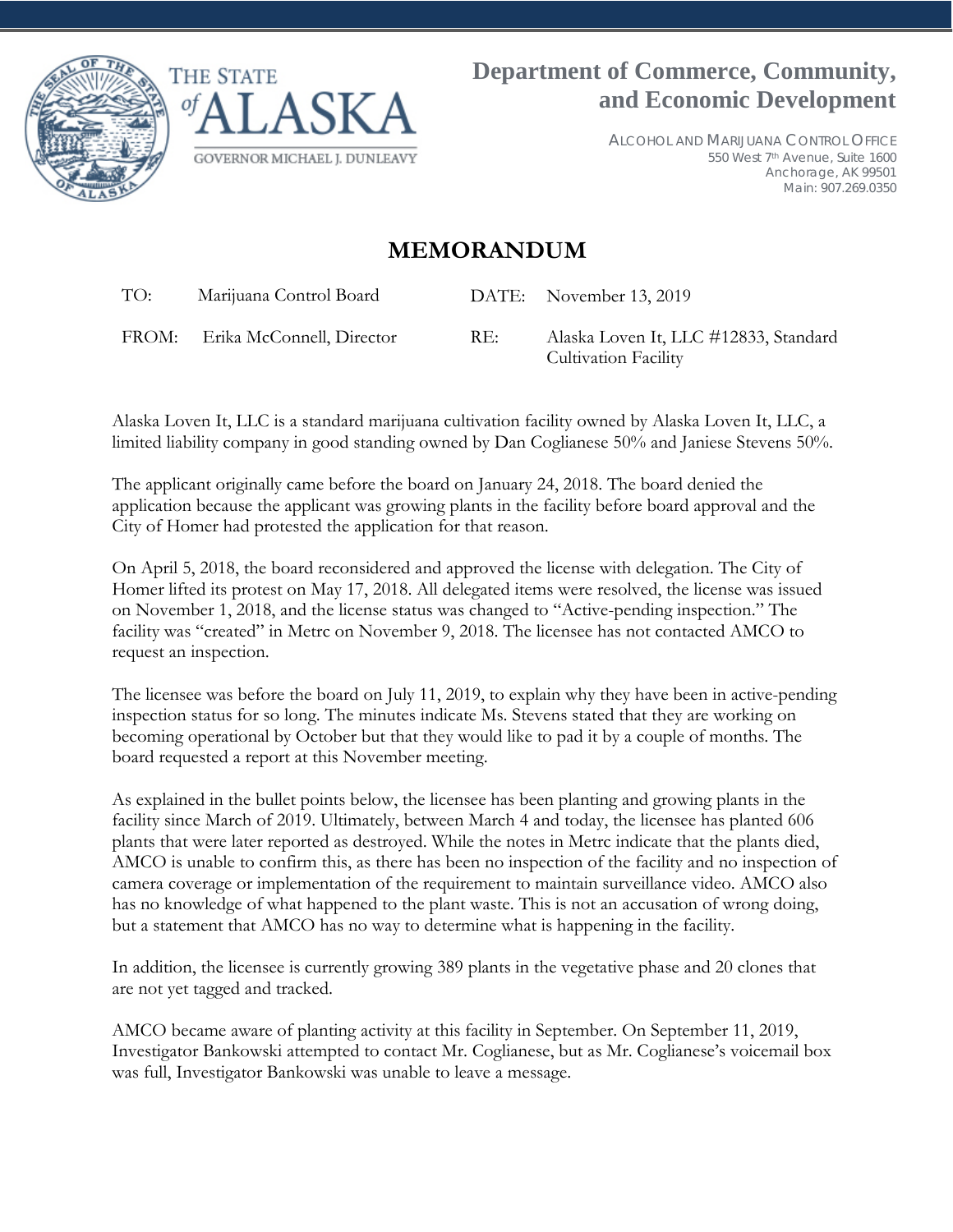12833 Alaska Loven It MC Board November 13, 2019 Page 2

Investigator Bankowski traveled to Homer on September 18. He attempted to contact Mr. Coglianese by phone and by email on September 18, but got no response to either attempt. The facility was located behind a closed drive gate. He attempted contact again on September 19 but received no response.

During the week of September 23, 2019, Mr. Coglianese called AMCO and spoke to Investigator Hamilton, inquiring about a different license where he is currently employed. Investigator Hamilton asked Mr. Coglianese about the status of Alaska Loven It. Mr. Coglianese stated that he has not requested inspection yet because of problems with investors, and he hopes to be ready soon. He stated that he has been continually cutting back his plants to 18 inches so that he would remain in compliance with pre-inspection standards.

The purpose of allowing cultivation licensees to bring plants into their facility before inspection is to allow them to establish the mother plants, clones, and seeds they will have by "immaculate conception" upon starting in the legal market, and to allow AMCO Enforcement to confirm this and, for limited cultivation, the size of the grow before issuing the license. Licensees are expected to move their plants in shortly before requesting inspection, not seven months before an inspection is even contemplated. The allowance is not for the licensee to grow multiple batches of marijuana prior to being issued the license, prior to having camera coverage, and prior to otherwise operating within the statutory and regulatory environment.

The individuals associated with this license have again demonstrated that they do not understand the rules and regulations of the commercial marijuana program, and are willing to push the envelope by growing hundreds of plants for months in a facility for which they do not have a license. After initial denial, the board decided to give these individuals a second chance, but they have abused the system yet again. I recommend that the board reconsider its approval of April 5, 2018, and deny license #12833.

#### Licensee's history of growing plants at the facility, starting March 4, 2019:

- On March 4, 2019, the licensee created the 13 plant batches in Metrc, planting 415 clones in those plant batches. Some of the clones are entered as destroyed on May 14, 2019, and the remaining clones were reported destroyed on October 29, 2019.
- On May 14, 2019, the licensee created eight plant batches, planting 104 clones in those plant batches. All 104 plants were reported destroyed on October 29, 2019.
- On September 22 and 23, the licensee created 21 plant batches in Metrc. Eight plant batches had a total of 31 plants that were started from seed. Of those 31, five were destroyed, and the remaining 26 were tagged and moved to the vegetative phase on October 29, 2019. Thirteen plant batches contained 371 clones planted. Of those, 39 plants were reported destroyed on October 29, 2019, 20 remain untagged, and 312 plants were tagged and moved to the vegetative phase on October 29, 2019. (Metrc shows 21 plant batches of 21 plants each, all called "Fritz Fire." Notes in Metrc state, "Accidentally created 21 batches of 21 plants instead of just 1 batch of 21 plants. Destroying all per METRC personnel over the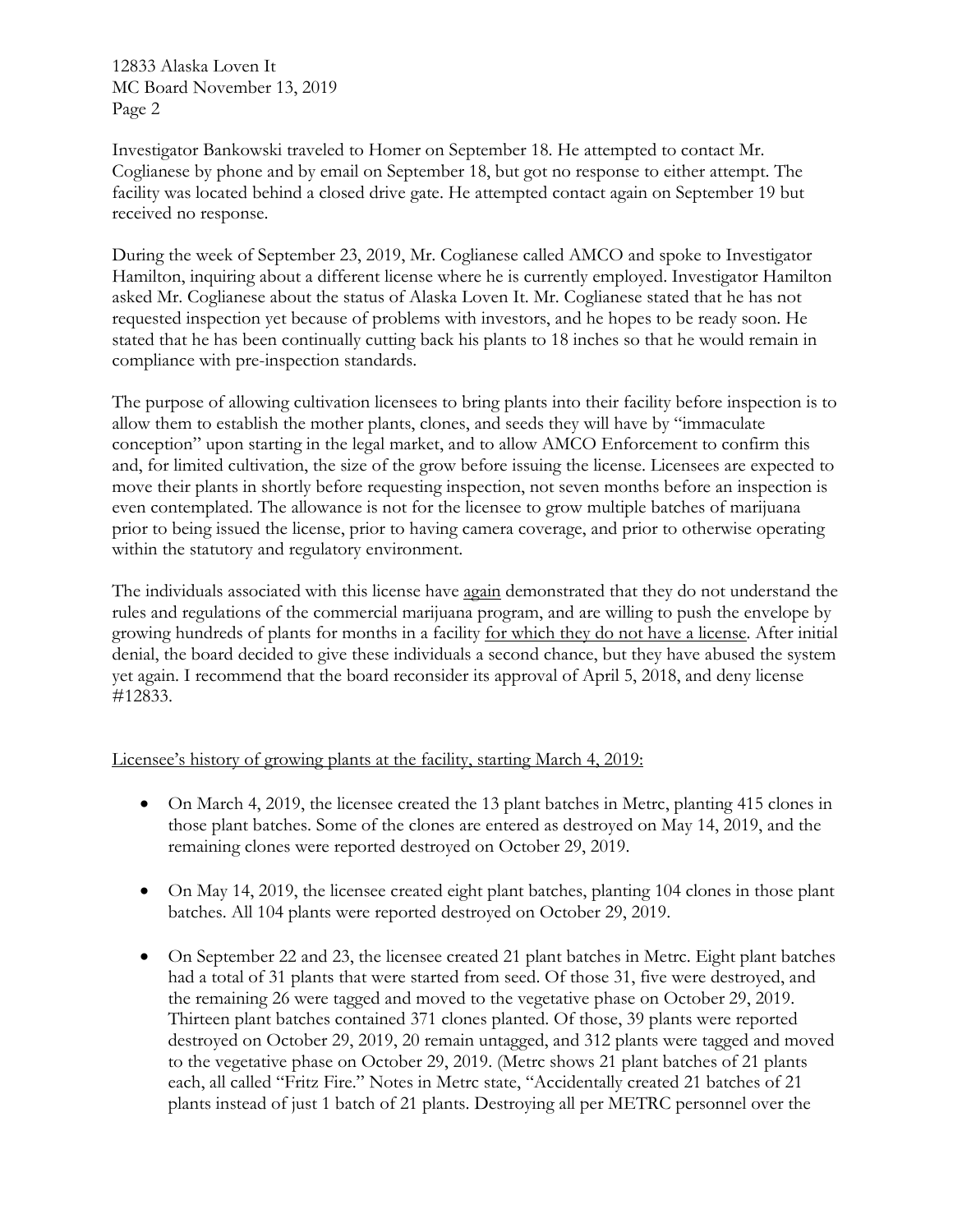12833 Alaska Loven It MC Board November 13, 2019 Page 3

> phone and starting from scratch." The 21 referenced batches are not counted in the statistics presented here, but do show in the Metrc reports attached to this memo.)

- On October 29, 2019, five plant batches were created in Metrc, with 92 clones in those plant batches. Forty-three of the clones were reported destroyed on the same day as planting with the note "error." The remaining 49 plants were tagged and moved to the vegetative phase on the same day they were planted (October 29).
- On November 7, 2019, two plant batches were created in Metrc, with two clones (one taken from a plant that was planted on September 23, 2019) planted. Both were immediately tagged and moved to the vegetative phase.

Attachments: #12833 All Plant Batches #12833 All Plants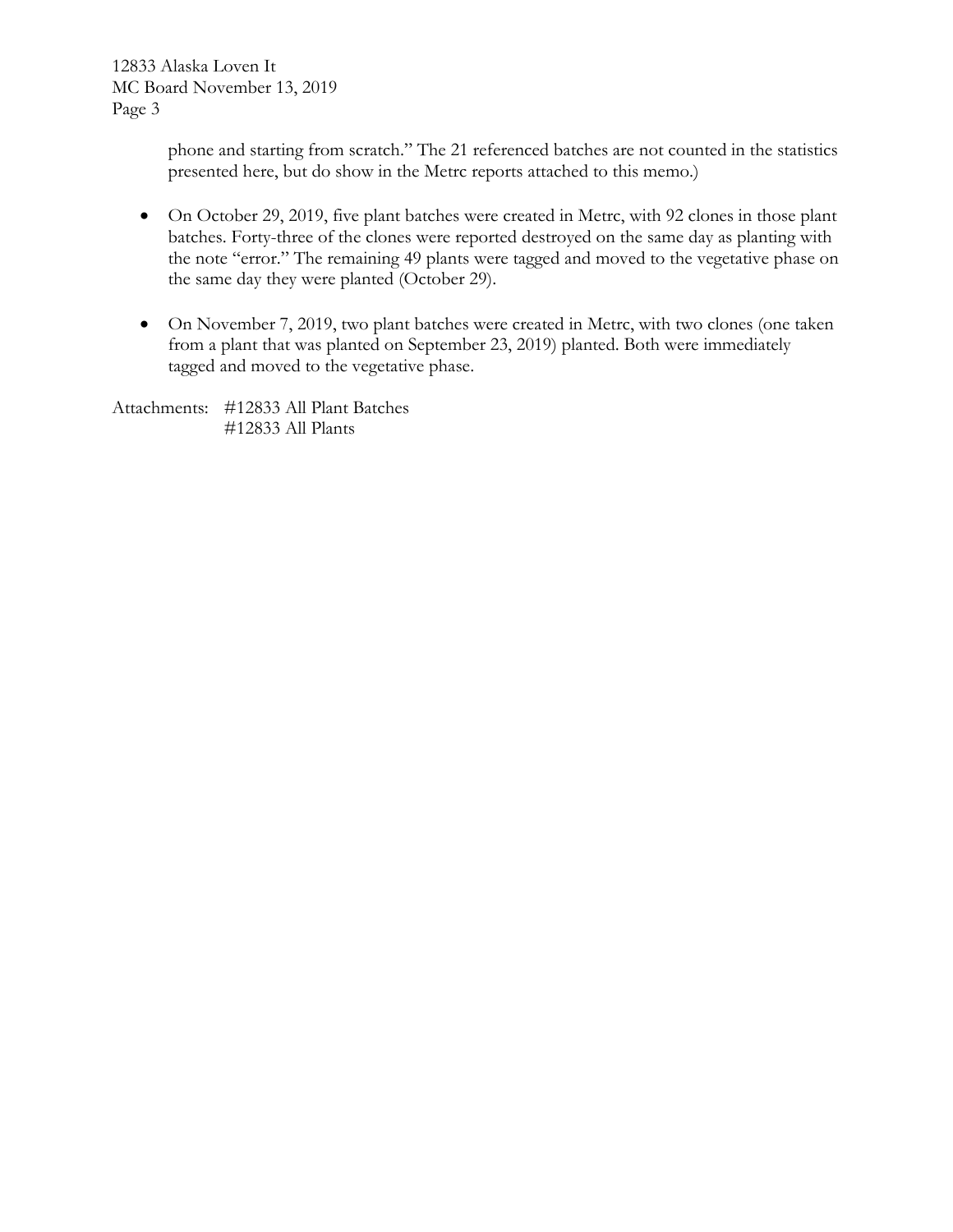|                                                                          |                                                             |                            |          |                    |                           | #12833 All Plant Batches |                    |                    |                  | 白土                       | $\overline{\mathbf{v}}$ $\mathbf{v}$ | $\equiv$                              |  |
|--------------------------------------------------------------------------|-------------------------------------------------------------|----------------------------|----------|--------------------|---------------------------|--------------------------|--------------------|--------------------|------------------|--------------------------|--------------------------------------|---------------------------------------|--|
| Group                                                                    | $\vdots$ Strain                                             | $\vdots$ Room              | $:$ Type | $\vdots$<br>Plants | $\ddot{\cdot}$<br>Tracked | $\vdots$ Packaged        | $\vdots$ Harvested | $\vdots$ Destroyed | : Origin Package | $\vdots$ Origin Plant    | $\vdots$ Group Date                  |                                       |  |
| $\blacktriangleright$ 1A40202000077890000000161                          | African Orange                                              |                            | Clone    | $\overline{0}$     |                           | $\overline{0}$           | $\overline{0}$     | $\overline{0}$     |                  | 1A4020200007789000000161 | 11/07/2019                           |                                       |  |
| Strawberry Banana Tangy                                                  | <b>Strawberry Banana Tangy</b>                              |                            | Clone    | $\overline{0}$     |                           | $\overline{0}$           | $\overline{0}$     | $\overline{0}$     |                  |                          | 11/07/2019                           |                                       |  |
| $\triangleright$ Gorilla Pie 0148-0153                                   | Gorilla Pie                                                 |                            | Clone    | $\overline{0}$     | 6                         | $\overline{0}$           | $\overline{0}$     | $\overline{0}$     |                  |                          | 10/29/2019                           |                                       |  |
| Love Bomb 86-87                                                          | Love Bomb                                                   |                            | Clone    | $\overline{0}$     | $\overline{2}$            | $\overline{0}$           | $\overline{0}$     | $\overline{0}$     |                  |                          | 10/29/2019                           |                                       |  |
| Super Glue 0022-0062                                                     | <b>Original Glue</b>                                        |                            | Clone    | $\overline{0}$     | $\overline{0}$            | $\overline{0}$           | $\overline{0}$     | 40                 |                  |                          | 10/29/2019                           |                                       |  |
| $\blacktriangleright$ Super Glue 22/62                                   | <b>Original Glue</b>                                        |                            | Clone    | $\overline{0}$     | 41                        | $\overline{0}$           | $\overline{0}$     | $\overline{0}$     |                  |                          | 10/29/2019                           |                                       |  |
| Super Glue Clone                                                         | <b>Original Glue</b>                                        |                            | Clone    | $\overline{0}$     | $\overline{0}$            | $\overline{0}$           | $\overline{0}$     | $\mathsf{3}$       |                  |                          | 10/29/2019                           |                                       |  |
| African Orange 158-161                                                   | African Orange                                              |                            | Seed     | $\overline{0}$     | $\overline{4}$            | $\overline{0}$           | $\overline{0}$     | $\overline{0}$     |                  |                          | 09/23/2019                           |                                       |  |
| Afrinomicon 145-147                                                      | Afrinomicon                                                 |                            | Seed     | $\overline{0}$     | $\overline{3}$            | $\overline{0}$           | $\overline{0}$     | $\overline{0}$     |                  |                          | 09/23/2019                           |                                       |  |
| Blackberries 'n Cream 166-185                                            | Blackberries 'n Cream                                       |                            | Clone    | $\overline{0}$     | 20                        | $\overline{0}$           | $\overline{0}$     | $\overline{0}$     |                  |                          | 09/23/2019                           |                                       |  |
| $\triangleright$ CLM 24 154-157                                          | <b>CLM 24</b>                                               |                            | Seed     | $\overline{0}$     | 4                         | $\overline{0}$           | $\overline{0}$     | $\overline{0}$     |                  |                          | 09/23/2019                           |                                       |  |
| $\triangleright$ Gorilla Pie 148-153                                     | Gorilla Pie                                                 |                            | Seed     | $\overline{0}$     | $\overline{0}$            | $\overline{0}$           | $\overline{0}$     | $5\phantom{.}$     |                  |                          | 09/23/2019                           |                                       |  |
| $\blacktriangleright$ John's Fritz Creek Fire +10                        | John's Fritz Creek Fire                                     |                            | Clone    | 10                 | $\overline{0}$            | $\overline{0}$           | $\overline{0}$     | $\overline{0}$     |                  |                          | 09/23/2019                           |                                       |  |
| > John's Fritz Creek Fire 1-21                                           | John's Fritz Creek Fire                                     |                            | Clone    | $\mathbf 0$        | 21                        | $\overline{0}$           | $\overline{0}$     | $\overline{0}$     |                  |                          | 09/23/2019                           |                                       |  |
| $\triangleright$ King of Kush 191-200                                    | King of Kush                                                |                            | Clone    | $\overline{0}$     | 10                        | $\overline{0}$           | $\overline{0}$     | $\overline{0}$     |                  |                          |                                      | 09/23/2019                            |  |
| $\blacktriangleright$ Love Bomb 296-385                                  | Love Bomb                                                   |                            | Clone    | $\overline{0}$     | 90                        | $\overline{0}$           | $\overline{0}$     | $\overline{0}$     |                  |                          | 09/23/2019                           |                                       |  |
| $\blacktriangleright$ Love Potion #9 245-295                             | Love Potion #9                                              |                            | Clone    | $\overline{0}$     | 51                        | $\overline{0}$           | $\overline{0}$     | $\overline{0}$     |                  |                          | 09/23/2019                           |                                       |  |
| • LSD (Lemon Sour Diesel) 126-138                                        | Lemon Sour Diesel                                           |                            | Clone    | $\overline{0}$     | 13                        | $\overline{0}$           | $\overline{0}$     | $\overline{0}$     |                  |                          | 09/23/2019                           |                                       |  |
| • OG Gorilla Princess 142-144                                            | OG Gorilla Princess                                         |                            | Seed     | $\overline{0}$     | $\overline{3}$            | $\overline{0}$           | $\overline{0}$     | $\overline{0}$     |                  |                          | 09/23/2019                           |                                       |  |
| $\blacktriangleright$ Phat Sally 119-125                                 | <b>Phat Sally</b>                                           |                            | Clone    | $\overline{0}$     | $\overline{7}$            | $\overline{0}$           | $\overline{0}$     | $\overline{0}$     |                  |                          | 09/23/2019                           |                                       |  |
| $2 \quad 3$<br>$\mathbf{R}$ $($ 4 $)$ $($ $\mathbf{1}$<br>$\overline{4}$ | Page $1 \text{ of } 4 \text{ } (\rightarrow) (\rightarrow)$ | $20 \bullet$ rows per page |          |                    |                           |                          |                    |                    |                  |                          |                                      | Viewing $1 - 20$ (70 total) $\bullet$ |  |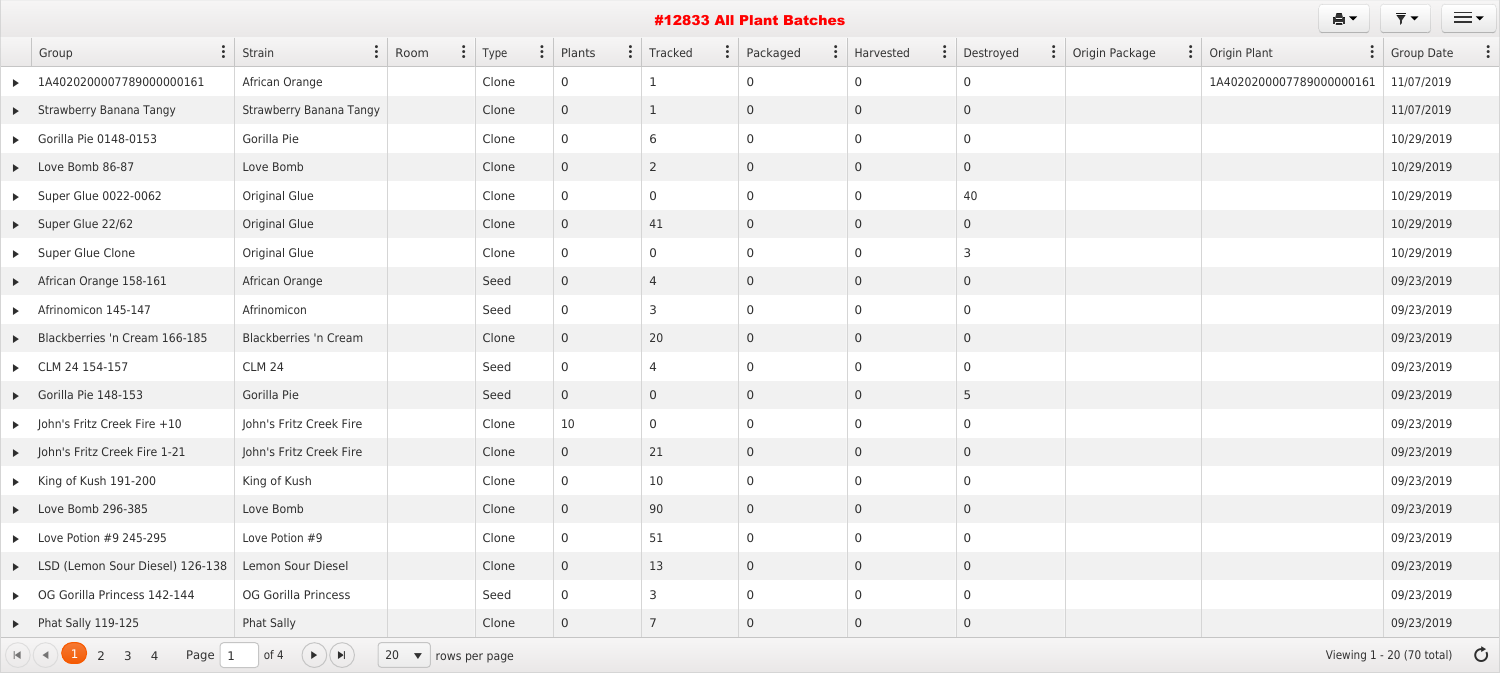|                       | e.<br>#12833 All Plant Batches                                                           |                                            |                            |       |                          |                |                |  |                |                |                  |                       |                |                                      | $\equiv$ $\sim$   |  |  |
|-----------------------|------------------------------------------------------------------------------------------|--------------------------------------------|----------------------------|-------|--------------------------|----------------|----------------|--|----------------|----------------|------------------|-----------------------|----------------|--------------------------------------|-------------------|--|--|
|                       | $\ddot{\cdot}$<br>Group                                                                  | $\ddot{\cdot}$<br>Strain                   | $\ddot{\cdot}$<br>Room     | Type  | $\ddot{\cdot}$<br>Plants | $\ddot{\cdot}$ | Tracked        |  | Packaged       | $\ddot{\cdot}$ | :  <br>Harvested | $\vdots$<br>Destroyed | Origin Package | $\vdots$ Origin Plant                | <b>Group Date</b> |  |  |
| $\blacktriangleright$ | Pineapple Cheese 186-190                                                                 | Pineapple Cheese                           |                            | Seed  | $\overline{0}$           |                | 5              |  | $\overline{0}$ | $\overline{0}$ |                  | $\overline{0}$        |                |                                      | 09/23/2019        |  |  |
|                       | Pineapple Sour Diesel 102-118                                                            | Pineapple Sour Diesel                      |                            | Clone | $\overline{0}$           |                | 17             |  | $\overline{0}$ | $\overline{0}$ |                  | $\overline{0}$        |                |                                      | 09/23/2019        |  |  |
|                       | $\blacktriangleright$ Purple Train Wreck +10                                             | Purple Train Wreck                         |                            | Clone | 10                       |                | $\overline{0}$ |  | $\overline{0}$ | $\overline{0}$ |                  | $\overline{0}$        |                |                                      | 09/23/2019        |  |  |
|                       | Purple Train Wreck 63-101                                                                | Purple Train Wreck                         |                            | Clone | $\overline{0}$           |                | 39             |  | $\overline{0}$ | $\overline{0}$ |                  | $\overline{0}$        |                |                                      | 09/23/2019        |  |  |
|                       | Stinky Cheese 162-165                                                                    | <b>Stinky Cheese</b>                       |                            | Seed  | $\overline{0}$           |                | $\overline{4}$ |  | $\overline{0}$ | $\overline{0}$ |                  | $\overline{0}$        |                |                                      | 09/23/2019        |  |  |
|                       | Strawberry Banana Tangy 201-244                                                          | <b>Strawberry Banana Tangy</b>             |                            | Clone | $\overline{0}$           |                | 44             |  | $\overline{0}$ | $\overline{0}$ |                  | $\overline{0}$        |                |                                      | 09/23/2019        |  |  |
|                       | Super Glue 22-62                                                                         | <b>Original Glue</b>                       |                            | Clone | $\overline{0}$           |                | $\overline{0}$ |  | $\overline{0}$ | $\overline{0}$ |                  | 39                    |                |                                      | 09/23/2019        |  |  |
|                       | $\blacktriangleright$ Zebra 139-141                                                      | Zebra                                      |                            | Seed  | $\overline{0}$           |                | $\mathsf{3}$   |  | $\overline{0}$ | $\overline{0}$ |                  | $\overline{0}$        |                |                                      | 09/23/2019        |  |  |
|                       | $\blacktriangleright$ Fritz Fire #1                                                      | John's Fritz Creek Fire                    |                            | Clone | $\overline{0}$           |                | $\overline{0}$ |  | $\overline{0}$ | $\overline{0}$ |                  | 21                    |                |                                      | 09/22/2019        |  |  |
|                       | $\blacktriangleright$ Fritz Fire #10                                                     | John's Fritz Creek Fire                    |                            | Clone | $\overline{0}$           |                | $\overline{0}$ |  | $\overline{0}$ | $\overline{0}$ |                  | 21                    |                |                                      | 09/22/2019        |  |  |
|                       | $\blacktriangleright$ Fritz Fire #11                                                     | John's Fritz Creek Fire                    |                            | Clone | $\overline{0}$           |                | $\overline{0}$ |  | $\overline{0}$ | $\overline{0}$ |                  | 21                    |                |                                      | 09/22/2019        |  |  |
|                       | $\blacktriangleright$ Fritz Fire #12                                                     | John's Fritz Creek Fire                    |                            | Clone | $\overline{0}$           |                | $\overline{0}$ |  | $\overline{0}$ | $\overline{0}$ |                  | 21                    |                |                                      | 09/22/2019        |  |  |
|                       | $\blacktriangleright$ Fritz Fire #13                                                     | John's Fritz Creek Fire                    |                            | Clone | $\overline{0}$           |                | $\overline{0}$ |  | $\overline{0}$ | $\overline{0}$ |                  | 21                    |                |                                      | 09/22/2019        |  |  |
|                       | $\blacktriangleright$ Fritz Fire #14                                                     | John's Fritz Creek Fire                    |                            | Clone | $\overline{0}$           |                | $\overline{0}$ |  | $\overline{0}$ | $\overline{0}$ |                  | 21                    |                |                                      | 09/22/2019        |  |  |
|                       | $\blacktriangleright$ Fritz Fire #15                                                     | John's Fritz Creek Fire                    |                            | Clone | $\overline{0}$           |                | $\overline{0}$ |  | $\overline{0}$ | $\overline{0}$ |                  | 21                    |                |                                      | 09/22/2019        |  |  |
|                       | $\blacktriangleright$ Fritz Fire #16                                                     | John's Fritz Creek Fire                    |                            | Clone | $\overline{0}$           |                | $\overline{0}$ |  | $\overline{0}$ | $\overline{0}$ |                  | 21                    |                |                                      | 09/22/2019        |  |  |
|                       | $\blacktriangleright$ Fritz Fire #17                                                     | John's Fritz Creek Fire                    |                            | Clone | $\overline{0}$           |                | $\overline{0}$ |  | $\overline{0}$ | $\overline{0}$ |                  | 21                    |                |                                      | 09/22/2019        |  |  |
|                       | $\blacktriangleright$ Fritz Fire #18                                                     | John's Fritz Creek Fire                    |                            | Clone | $\overline{0}$           |                | $\overline{0}$ |  | $\overline{0}$ | $\overline{0}$ |                  | 21                    |                |                                      | 09/22/2019        |  |  |
|                       | $\blacktriangleright$ Fritz Fire #19                                                     | John's Fritz Creek Fire                    |                            | Clone | $\overline{0}$           |                | $\overline{0}$ |  | $\overline{0}$ | $\overline{0}$ |                  | 21                    |                |                                      | 09/22/2019        |  |  |
|                       | $\blacktriangleright$ Fritz Fire #2                                                      | John's Fritz Creek Fire                    |                            | Clone | $\overline{0}$           |                | $\overline{0}$ |  | $\overline{0}$ | $\overline{0}$ |                  | 21                    |                |                                      | 09/22/2019        |  |  |
|                       | 1(2)<br>Page $\vert 2 \vert$<br>$\mathbf{H}$ $\mathbf{H}$ $\mathbf{H}$<br>$\overline{4}$ | of 4<br>$(\triangleright)(\triangleright)$ | $20 \bullet$ rows per page |       |                          |                |                |  |                |                |                  |                       |                | Viewing 21 - 40 (70 total) $\bullet$ |                   |  |  |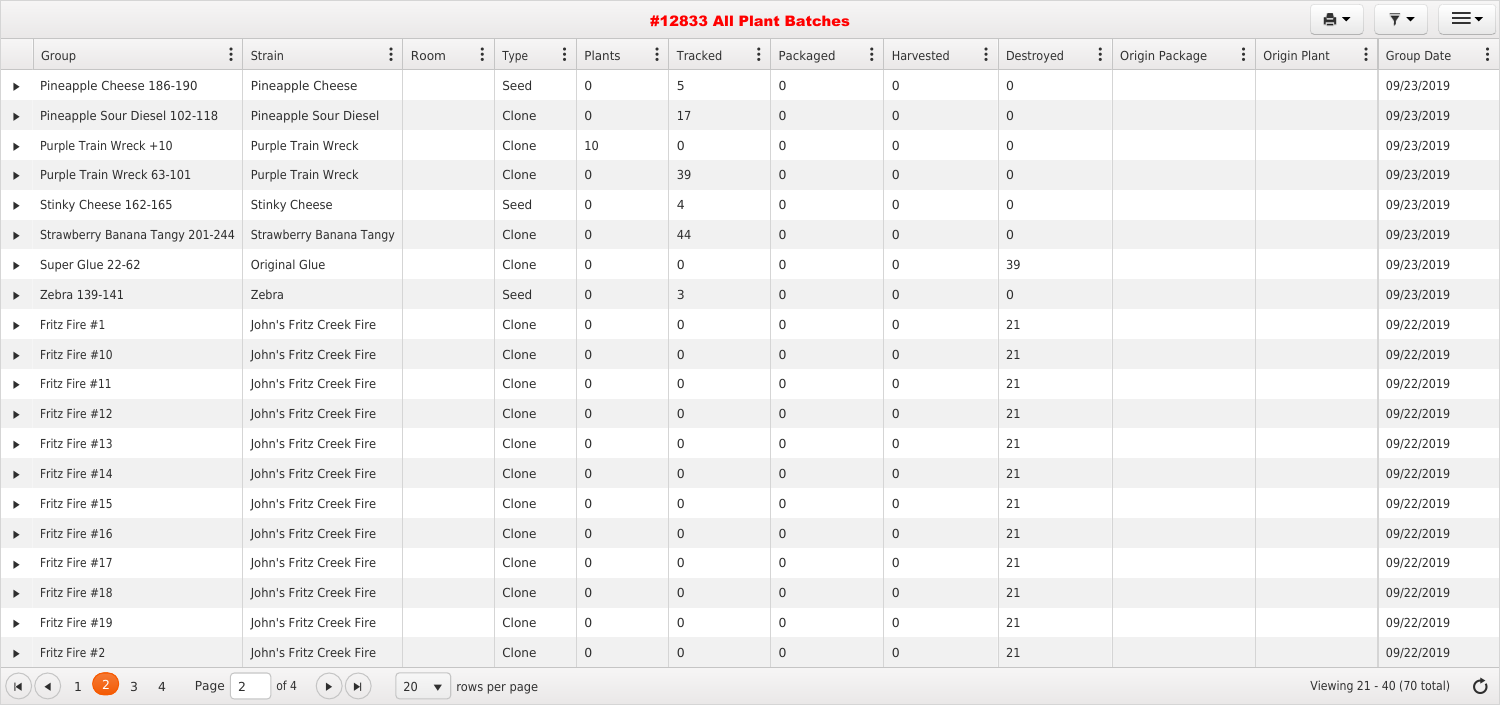|                                      |                                            |                    |                                 |                            |                  |                | #12833 All Plant Batches |                                      |                             |                                 | 真土                        | ₹▼<br>$\equiv$ $\sim$                |
|--------------------------------------|--------------------------------------------|--------------------|---------------------------------|----------------------------|------------------|----------------|--------------------------|--------------------------------------|-----------------------------|---------------------------------|---------------------------|--------------------------------------|
| Group                                | $\vdots$<br>Strain                         | Room               | $\ddot{\cdot}$<br>$\vdots$ Type | Plants                     | $\vdots$ Tracked | $\ddot{\cdot}$ | Packaged                 | $\ddot{\cdot}$<br>$\vdots$ Harvested | $\ddot{\cdot}$<br>Destroyed | Origin Package<br>$\frac{1}{2}$ | Origin Plant<br>$\bullet$ | <b>Group Date</b>                    |
| $\blacktriangleright$ Fritz Fire #20 | John's Fritz Creek Fire                    |                    | Clone                           | $\overline{0}$             | $\overline{0}$   |                | $\overline{0}$           | $\overline{0}$                       | 21                          |                                 |                           | 09/22/2019                           |
| $\blacktriangleright$ Fritz Fire #21 | John's Fritz Creek Fire                    |                    | Clone                           | $\overline{0}$             | $\overline{0}$   |                | $\overline{0}$           | $\overline{0}$                       | 21                          |                                 |                           | 09/22/2019                           |
| $\blacktriangleright$ Fritz Fire #3  | John's Fritz Creek Fire                    |                    | Clone                           | $\overline{0}$             | $\overline{0}$   |                | $\overline{0}$           | $\overline{0}$                       | 21                          |                                 |                           | 09/22/2019                           |
| $\blacktriangleright$ Fritz Fire #4  | John's Fritz Creek Fire                    |                    | Clone                           | $\overline{0}$             | $\overline{0}$   |                | $\overline{0}$           | $\overline{0}$                       | 21                          |                                 |                           | 09/22/2019                           |
| $\blacktriangleright$ Fritz Fire #5  | John's Fritz Creek Fire                    |                    | Clone                           | $\overline{0}$             | $\overline{0}$   |                | $\overline{0}$           | $\overline{0}$                       | 21                          |                                 |                           | 09/22/2019                           |
| $\blacktriangleright$ Fritz Fire #6  | John's Fritz Creek Fire                    |                    | Clone                           | $\overline{0}$             | $\overline{0}$   |                | $\overline{0}$           | $\overline{0}$                       | 21                          |                                 |                           | 09/22/2019                           |
| $\blacktriangleright$ Fritz Fire #7  | John's Fritz Creek Fire                    |                    | Clone                           | $\overline{0}$             | $\overline{0}$   |                | $\overline{0}$           | $\overline{0}$                       | 21                          |                                 |                           | 09/22/2019                           |
| $\blacktriangleright$ Fritz Fire #8  | John's Fritz Creek Fire                    |                    | Clone                           | $\overline{0}$             | $\overline{0}$   |                | $\overline{0}$           | $\overline{0}$                       | 21                          |                                 |                           | 09/22/2019                           |
| $\blacktriangleright$ Fritz Fire #9  | John's Fritz Creek Fire                    |                    | Clone                           | $\overline{0}$             | $\overline{0}$   |                | $\overline{0}$           | $\overline{0}$                       | 21                          |                                 |                           | 09/22/2019                           |
| Super Glue                           | <b>Original Glue</b>                       |                    | Clone                           | $\overline{0}$             | $\overline{0}$   |                | $\overline{0}$           | $\overline{0}$                       | $\overline{2}$              |                                 |                           | 05/14/2019                           |
| Super Glue2                          | <b>Original Glue</b>                       |                    | Clone                           | $\overline{0}$             | $\overline{0}$   |                | $\overline{0}$           | $\overline{0}$                       | 8                           |                                 |                           | 05/14/2019                           |
| $\blacktriangleright$ Try 1-CS2      | Chem Sour                                  |                    | Clone                           | $\overline{0}$             | $\overline{0}$   |                | $\overline{0}$           | $\overline{0}$                       | 4                           |                                 |                           | 05/14/2019                           |
| $\blacktriangleright$ Try 1-PH2      | Purple Hair                                |                    | Clone                           | $\overline{0}$             | $\overline{0}$   |                | $\overline{0}$           | $\overline{0}$                       | 22                          |                                 |                           | 05/14/2019                           |
| $\blacktriangleright$ Try 1-PTR2     | Purple Train Wreck                         |                    | Clone                           | $\overline{0}$             | $\overline{0}$   |                | $\overline{0}$           | $\overline{0}$                       | 19                          |                                 |                           | 05/14/2019                           |
| $\blacktriangleright$ Try 2-AK       | Afghan Kush                                |                    | Clone                           | $\overline{0}$             | $\overline{0}$   |                | $\overline{0}$           | $\overline{0}$                       | $\overline{2}$              |                                 |                           | 05/14/2019                           |
| $\blacktriangleright$ Try 2-TR       | <b>Train Wreck</b>                         |                    | Clone                           | $\overline{0}$             | $\overline{0}$   |                | $\overline{0}$           | $\overline{0}$                       | $\overline{2}$              |                                 |                           | 05/14/2019                           |
| $\blacktriangleright$ Try 4-DP2      | Deep Purple                                |                    | Clone                           | $\overline{0}$             | $\overline{0}$   |                | $\boldsymbol{0}$         | $\overline{0}$                       | 45                          |                                 |                           | 05/14/2019                           |
| $\blacktriangleright$ Try 1          | Purple Hair                                |                    | Clone                           | $\overline{0}$             | $\overline{0}$   |                | $\overline{0}$           | $\overline{0}$                       | $\mathsf{3}$                |                                 |                           | 03/04/2019                           |
| $\blacktriangleright$ Try 1-BBC      | Blackberries 'n Cream                      |                    | Clone                           | $\boldsymbol{0}$           | $\overline{0}$   |                | $\overline{0}$           | $\overline{0}$                       | 10                          |                                 |                           | 03/04/2019                           |
| $\blacktriangleright$ Try 1-CS       | Chem Sour                                  |                    | Clone                           | $\overline{0}$             | $\overline{0}$   |                | $\overline{0}$           | $\overline{0}$                       | 20                          |                                 |                           | 03/04/2019                           |
| $H$ $(4)$<br>$\overline{2}$          | $\mathbf{3}$<br>Page $3$<br>$\overline{4}$ | of 4<br>$(+)$ $()$ |                                 | 20 $\bullet$ rows per page |                  |                |                          |                                      |                             |                                 |                           | Viewing 41 - 60 (70 total) $\bullet$ |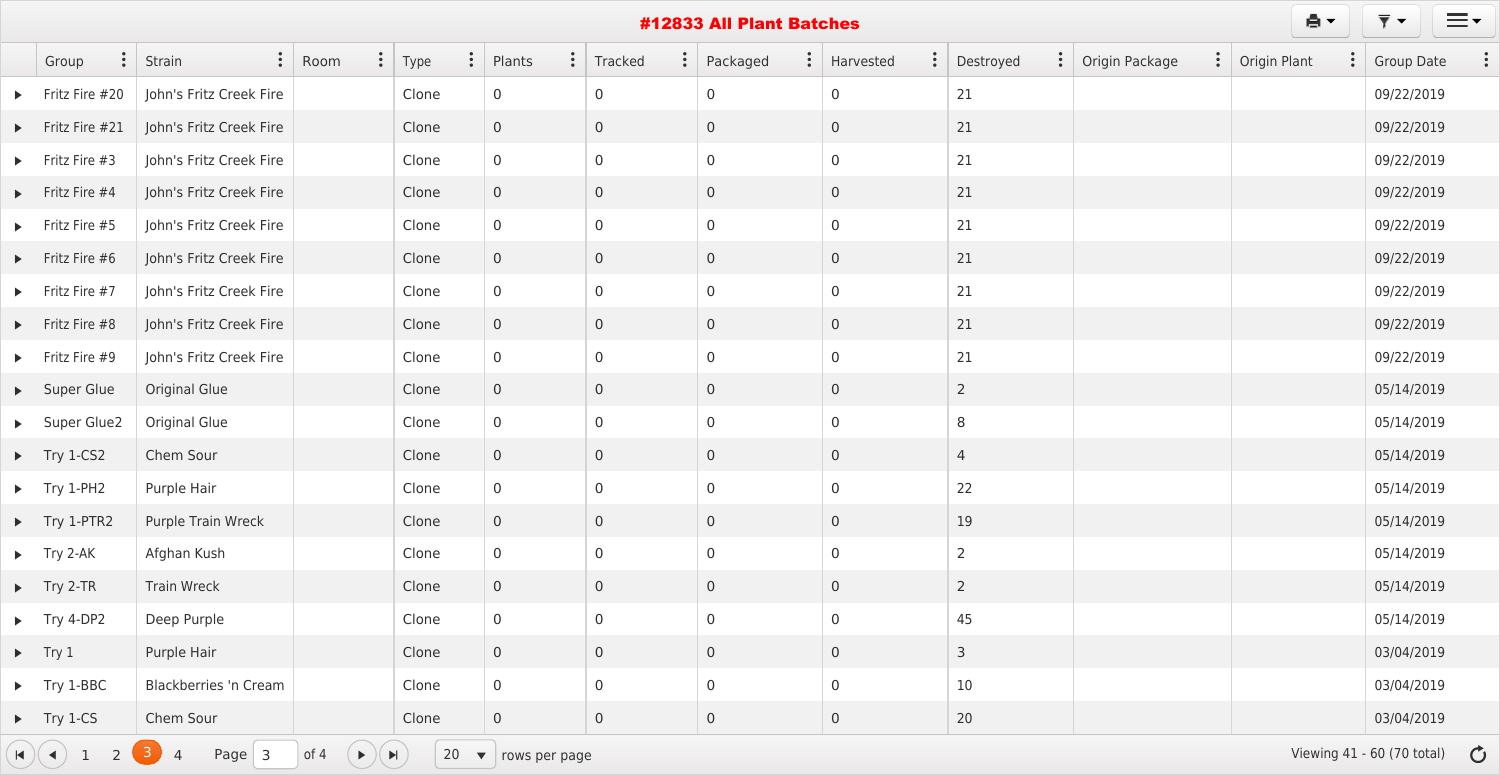| ₿Y.<br>$\overline{\phantom{a}}$<br>$\blacktriangledown$<br>#12833 All Plant Batches                                                                                                                                 |                                |                        |                        |                          |                           |                            |                             |                       |                |                                         |                   |  |  |
|---------------------------------------------------------------------------------------------------------------------------------------------------------------------------------------------------------------------|--------------------------------|------------------------|------------------------|--------------------------|---------------------------|----------------------------|-----------------------------|-----------------------|----------------|-----------------------------------------|-------------------|--|--|
| $\ddot{\cdot}$<br>Group                                                                                                                                                                                             | $\ddot{\cdot}$<br>Strain       | $\ddot{\cdot}$<br>Room | $\ddot{\cdot}$<br>Type | $\ddot{\cdot}$<br>Plants | $\ddot{\cdot}$<br>Tracked | $\ddot{\cdot}$<br>Packaged | $\ddot{\cdot}$<br>Harvested | $\vdots$<br>Destroyed | Origin Package | $\vdots$ Origin Plant<br>$\ddot{\cdot}$ | <b>Group Date</b> |  |  |
| $\blacktriangleright$ Try 1-DP                                                                                                                                                                                      | Deep Purple                    |                        | Clone                  | $\overline{0}$           | $\overline{0}$            | $\overline{0}$             | $\overline{0}$              | 20                    |                |                                         | 03/04/2019        |  |  |
| $\blacktriangleright$ Try 1-LSD                                                                                                                                                                                     | <b>LSD</b>                     |                        | Clone                  | $\overline{0}$           | $\overline{0}$            | $\overline{0}$             | $\overline{0}$              | 20                    |                |                                         | 03/04/2019        |  |  |
| $\blacktriangleright$ Try 1-PSD                                                                                                                                                                                     | Pineapple Sour Diesel          |                        | Clone                  | $\overline{0}$           | $\overline{0}$            | $\overline{0}$             | $\overline{0}$              | 20                    |                |                                         | 03/04/2019        |  |  |
| $\blacktriangleright$ Try 1-PTW                                                                                                                                                                                     | Purple Train Wreck             |                        | Clone                  | $\overline{0}$           | $\overline{0}$            | $\overline{0}$             | $\overline{0}$              | $\overline{2}$        |                |                                         | 03/04/2019        |  |  |
| $\blacktriangleright$ Try 1-STB                                                                                                                                                                                     | <b>Strawberry Banana Tangy</b> |                        | Clone                  | $\overline{0}$           | $\overline{0}$            | $\overline{0}$             | $\overline{0}$              | 20                    |                |                                         | 03/04/2019        |  |  |
| $\blacktriangleright$ Try 2-BBC                                                                                                                                                                                     | <b>Blackberries 'n Cream</b>   |                        | Clone                  | $\mathsf{O}\xspace$      | $\overline{0}$            | $\overline{0}$             | $\overline{0}$              | 88                    |                |                                         | 03/04/2019        |  |  |
| $\blacktriangleright$ Try 2-PSD                                                                                                                                                                                     | Pineapple Sour Diesel          |                        | Clone                  | $\overline{0}$           | $\overline{0}$            | $\overline{0}$             | $\overline{0}$              | 12                    |                |                                         | 03/04/2019        |  |  |
| $\blacktriangleright$ Try 3-SBT                                                                                                                                                                                     | <b>Strawberry Banana Tangy</b> |                        | Clone                  | $\overline{0}$           | $\overline{0}$            | $\overline{0}$             | $\overline{0}$              | 100                   |                |                                         | 03/04/2019        |  |  |
| $\blacktriangleright$ Try 4-DP                                                                                                                                                                                      | Deep Purple                    |                        | Clone                  | $\overline{0}$           | $\overline{0}$            | $\overline{0}$             | $\overline{0}$              | 60                    |                |                                         | 03/04/2019        |  |  |
| $\blacktriangleright$ Try 4-PSD                                                                                                                                                                                     | <b>Pineapple Sour Diesel</b>   |                        | Clone                  | $\overline{0}$           | $\overline{0}$            | $\overline{0}$             | $\overline{0}$              | 40                    |                |                                         | 03/04/2019        |  |  |
| of 4<br>Viewing 61 - 70 (70 total) $\bullet$<br>$\vert A \vert$<br>2<br>Page $\vert 4$<br>20<br>$\left 4\right\rangle$<br>$\blacktriangleright$<br>3<br>$\blacktriangleright$<br>$\blacktriangledown$ rows per page |                                |                        |                        |                          |                           |                            |                             |                       |                |                                         |                   |  |  |



#### #12833 All Plant Batches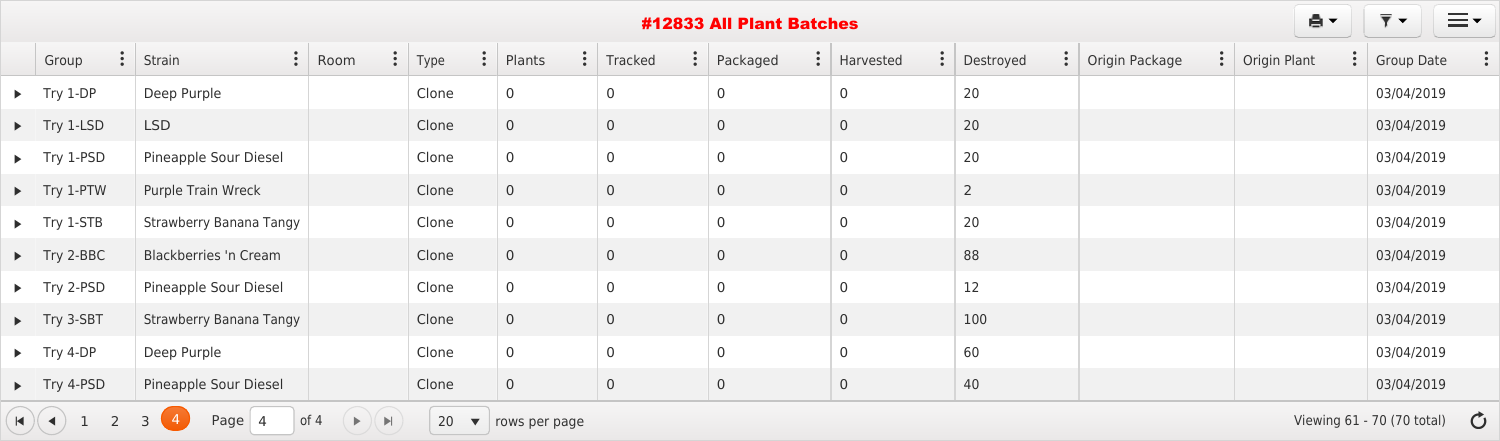|                       |                                                                            |                |                                   |                |                |                                             |                | <b>#12833 All Plants</b>           |              |            |            |                     | ê t                                    |         | $\equiv$ $\sim$ |  |
|-----------------------|----------------------------------------------------------------------------|----------------|-----------------------------------|----------------|----------------|---------------------------------------------|----------------|------------------------------------|--------------|------------|------------|---------------------|----------------------------------------|---------|-----------------|--|
|                       | $\ddot{\cdot}$<br>Tag                                                      | State          | $\vdots$<br>Strain                | <b>Room</b>    | $\ddot{\cdot}$ | Hold                                        | $\ddot{\cdot}$ | Group                              | : Group Type | Group Date | Phase      | $\vdots$ Vegetative | $\ddot{\cdot}$<br>Flowering            |         | Harvested       |  |
|                       | 1A4020200007789000000001                                                   | <b>Tracked</b> | John's Fritz Creek Fire           | Nursery        |                | No                                          |                | John's Fritz Creek Fire 1-21       | Clone        | 09/23/2019 | Vegetative | 10/29/2019          |                                        | 0 times |                 |  |
|                       | 1A4020200007789000000002                                                   | <b>Tracked</b> | John's Fritz Creek Fire           | <b>Nursery</b> |                | No                                          |                | John's Fritz Creek Fire 1-21       | Clone        | 09/23/2019 | Vegetative | 10/29/2019          |                                        | 0 times |                 |  |
|                       | 1A4020200007789000000003                                                   | Tracked        | John's Fritz Creek Fire           | Nursery        |                | No                                          |                | John's Fritz Creek Fire 1-21       | Clone        | 09/23/2019 | Vegetative | 10/29/2019          |                                        | 0 times |                 |  |
|                       | $\blacktriangleright$ 1A4020200007789000000004                             | Tracked        | John's Fritz Creek Fire           | Nursery        |                | No                                          |                | John's Fritz Creek Fire 1-21       | Clone        | 09/23/2019 | Vegetative | 10/29/2019          |                                        | 0 times |                 |  |
|                       | 1A4020200007789000000005                                                   | Tracked        | John's Fritz Creek Fire           | <b>Nursery</b> |                | No                                          |                | John's Fritz Creek Fire 1-21       | Clone        | 09/23/2019 | Vegetative | 10/29/2019          |                                        | 0 times |                 |  |
|                       | 1A4020200007789000000006                                                   | <b>Tracked</b> | John's Fritz Creek Fire           | Nursery        |                | No                                          |                | John's Fritz Creek Fire 1-21       | Clone        | 09/23/2019 | Vegetative | 10/29/2019          |                                        | 0 times |                 |  |
|                       | 1A4020200007789000000007                                                   | Tracked        | John's Fritz Creek Fire           | Nursery        |                | No                                          |                | John's Fritz Creek Fire 1-21       | Clone        | 09/23/2019 | Vegetative | 10/29/2019          |                                        | 0 times |                 |  |
|                       | 1A4020200007789000000008                                                   | <b>Tracked</b> | John's Fritz Creek Fire           | Nursery        |                | No                                          |                | John's Fritz Creek Fire 1-21       | Clone        | 09/23/2019 | Vegetative | 10/29/2019          |                                        | 0 times |                 |  |
|                       | 1A4020200007789000000009                                                   | Tracked        | John's Fritz Creek Fire           | Nursery        |                | No                                          |                | John's Fritz Creek Fire 1-21       | Clone        | 09/23/2019 | Vegetative | 10/29/2019          |                                        | 0 times |                 |  |
|                       | 1A4020200007789000000010                                                   | Tracked        | John's Fritz Creek Fire           | Nursery        |                | No                                          |                | John's Fritz Creek Fire 1-21       | Clone        | 09/23/2019 | Vegetative | 10/29/2019          |                                        | 0 times |                 |  |
|                       | 1A4020200007789000000011                                                   | Tracked        | John's Fritz Creek Fire           | Nursery        |                | No                                          |                | John's Fritz Creek Fire 1-21       | Clone        | 09/23/2019 | Vegetative | 10/29/2019          |                                        | 0 times |                 |  |
|                       | 20200007789000000012                                                       | Tracked        | John's Fritz Creek Fire           | Nursery        |                | No                                          |                | John's Fritz Creek Fire 1-21       | Clone        | 09/23/2019 | Vegetative | 10/29/2019          |                                        | 0 times |                 |  |
|                       | 1A4020200007789000000013                                                   | Tracked        | John's Fritz Creek Fire           | Nursery        |                | No                                          |                | John's Fritz Creek Fire 1-21       | Clone        | 09/23/2019 | Vegetative | 10/29/2019          |                                        | 0 times |                 |  |
|                       | 1A4020200007789000000014                                                   | Tracked        | John's Fritz Creek Fire   Nursery |                |                | No                                          |                | John's Fritz Creek Fire 1-21       | Clone        | 09/23/2019 | Vegetative | 10/29/2019          |                                        | 0 times |                 |  |
|                       | 1A4020200007789000000015                                                   | Tracked        | John's Fritz Creek Fire   Nursery |                |                | No                                          |                | John's Fritz Creek Fire 1-21       | Clone        | 09/23/2019 | Vegetative | 10/29/2019          |                                        | 0 times |                 |  |
| $\blacktriangleright$ | 1A4020200007789000000016                                                   | Tracked        | John's Fritz Creek Fire   Nursery |                |                | No                                          |                | John's Fritz Creek Fire 1-21       | Clone        | 09/23/2019 | Vegetative | 10/29/2019          |                                        | 0 times |                 |  |
|                       | 1A4020200007789000000017                                                   | Tracked        | John's Fritz Creek Fire   Nursery |                |                | No                                          |                | John's Fritz Creek Fire 1-21       | Clone        | 09/23/2019 | Vegetative | 10/29/2019          |                                        | 0 times |                 |  |
| $\blacktriangleright$ | 1A4020200007789000000018                                                   | Tracked        | John's Fritz Creek Fire   Nursery |                |                | No                                          |                | John's Fritz Creek Fire 1-21       | Clone        | 09/23/2019 | Vegetative | 10/29/2019          |                                        | 0 times |                 |  |
|                       | 1A4020200007789000000019                                                   | Tracked        | John's Fritz Creek Fire           | Nursery        |                | No                                          |                | John's Fritz Creek Fire 1-21       | Clone        | 09/23/2019 | Vegetative | 10/29/2019          |                                        | 0 times |                 |  |
|                       | 1A4020200007789000000020                                                   | Tracked        | John's Fritz Creek Fire   Nursery |                |                | No                                          |                | John's Fritz Creek Fire 1-21       | Clone        | 09/23/2019 | Vegetative | 10/29/2019          |                                        | 0 times |                 |  |
|                       | $\overline{2}$<br>$\overline{3}$<br>$5\overline{)}$<br>$\overline{4}$<br>6 | 7 8<br>9       | $10$<br>Page $1$                  | of $20$        |                | $\blacktriangleright)(\blacktriangleright)$ | 20             | $\blacktriangledown$ rows per page |              |            |            |                     | Viewing $1 - 20$ (389 total) $\bullet$ |         |                 |  |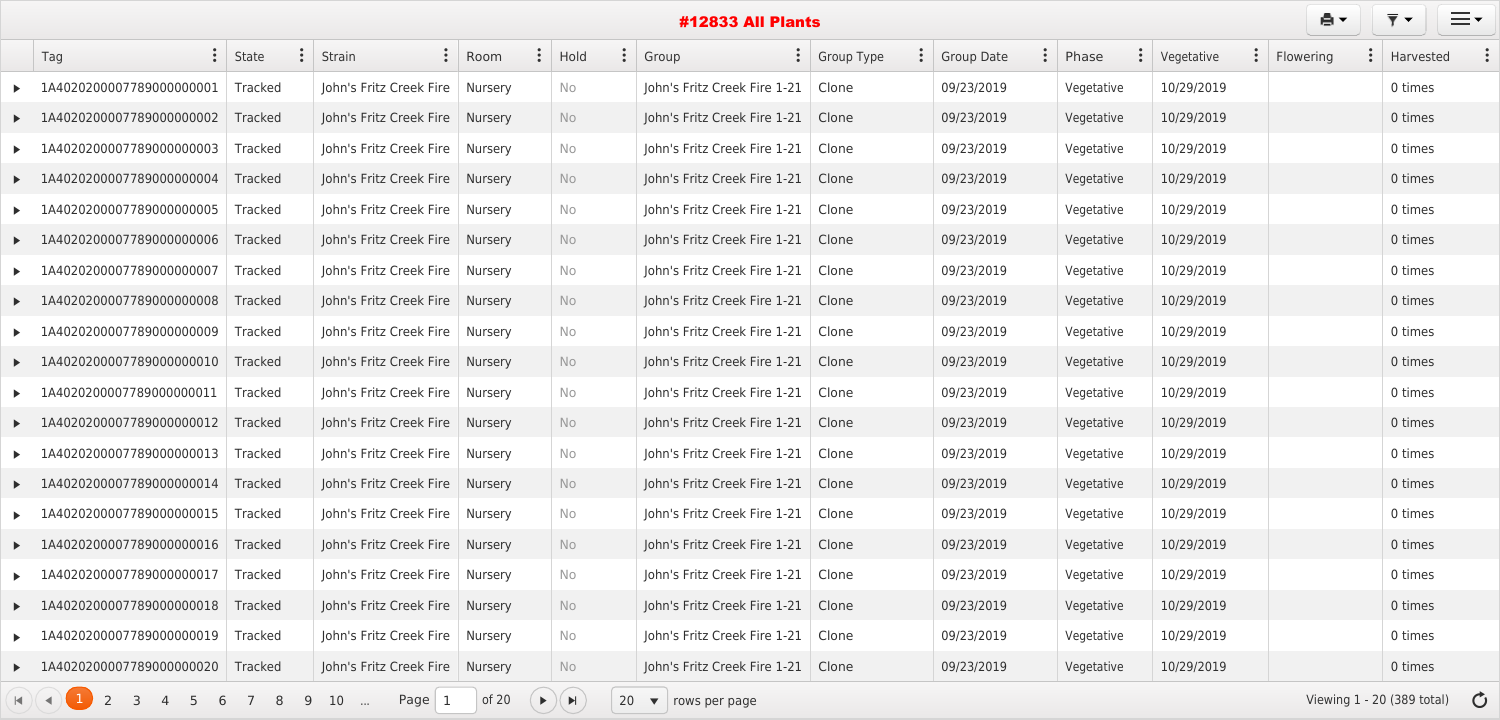|                       |                                                                  |                           |                           |                |                                             |           |                | <b>#12833 All Plants</b>     |            |            |            |                     | ê t                                   |         | $\equiv$ $\sim$ |  |
|-----------------------|------------------------------------------------------------------|---------------------------|---------------------------|----------------|---------------------------------------------|-----------|----------------|------------------------------|------------|------------|------------|---------------------|---------------------------------------|---------|-----------------|--|
|                       | Tag                                                              | $\vdots$ State            | $\vdots$<br>Strain        | Room           | $\ddot{\cdot}$                              | Hold      | $\ddot{\cdot}$ | $\ddot{\cdot}$<br>Group      | Group Type | Group Date | Phase      | $\vdots$ Vegetative | Flowering                             |         | Harvested       |  |
|                       | 1A4020200007789000000021                                         | <b>Tracked</b>            | John's Fritz Creek Fire   | Nursery        |                                             | No        |                | John's Fritz Creek Fire 1-21 | Clone      | 09/23/2019 | Vegetative | 10/29/2019          |                                       | 0 times |                 |  |
|                       | 1A4020200007789000000063                                         | <b>Tracked</b>            | <b>Purple Train Wreck</b> | Nursery        |                                             | <b>No</b> |                | Purple Train Wreck 63-101    | Clone      | 09/23/2019 | Vegetative | 10/29/2019          |                                       | 0 times |                 |  |
|                       | 1A4020200007789000000064                                         | <b>Tracked</b>            | Purple Train Wreck        | Nursery        |                                             | No        |                | Purple Train Wreck 63-101    | Clone      | 09/23/2019 | Vegetative | 10/29/2019          |                                       | 0 times |                 |  |
|                       | $\blacktriangleright$ 1A4020200007789000000065                   | <b>Tracked</b>            | <b>Purple Train Wreck</b> | <b>Nursery</b> |                                             | No        |                | Purple Train Wreck 63-101    | Clone      | 09/23/2019 | Vegetative | 10/29/2019          |                                       | 0 times |                 |  |
|                       | 1A4020200007789000000066                                         | <b>Tracked</b>            | <b>Purple Train Wreck</b> | Nursery        |                                             | No        |                | Purple Train Wreck 63-101    | Clone      | 09/23/2019 | Vegetative | 10/29/2019          |                                       | 0 times |                 |  |
|                       | LA4020200007789000000067                                         | <b>Tracked</b>            | <b>Purple Train Wreck</b> | Nursery        |                                             | No        |                | Purple Train Wreck 63-101    | Clone      | 09/23/2019 | Vegetative | 10/29/2019          |                                       | 0 times |                 |  |
|                       | 1A4020200007789000000068                                         | Tracked                   | <b>Purple Train Wreck</b> | Nursery        |                                             | No        |                | Purple Train Wreck 63-101    | Clone      | 09/23/2019 | Vegetative | 10/29/2019          |                                       | 0 times |                 |  |
| $\blacktriangleright$ | 1A4020200007789000000069                                         | <b>Tracked</b>            | <b>Purple Train Wreck</b> | Nursery        |                                             | No        |                | Purple Train Wreck 63-101    | Clone      | 09/23/2019 | Vegetative | 10/29/2019          |                                       | 0 times |                 |  |
|                       | 1A4020200007789000000070                                         | Tracked                   | Purple Train Wreck        | Nursery        |                                             | No        |                | Purple Train Wreck 63-101    | Clone      | 09/23/2019 | Vegetative | 10/29/2019          |                                       | 0 times |                 |  |
|                       | 1A4020200007789000000071                                         | <b>Tracked</b>            | <b>Purple Train Wreck</b> | Nursery        |                                             | No        |                | Purple Train Wreck 63-101    | Clone      | 09/23/2019 | Vegetative | 10/29/2019          |                                       | 0 times |                 |  |
|                       | 1A4020200007789000000072                                         | Tracked                   | <b>Purple Train Wreck</b> | Nursery        |                                             | No        |                | Purple Train Wreck 63-101    | Clone      | 09/23/2019 | Vegetative | 10/29/2019          |                                       | 0 times |                 |  |
|                       | 4020200007789000000073                                           | <b>Tracked</b>            | <b>Purple Train Wreck</b> | Nursery        |                                             | <b>No</b> |                | Purple Train Wreck 63-101    | Clone      | 09/23/2019 | Vegetative | 10/29/2019          |                                       | 0 times |                 |  |
|                       | 1A4020200007789000000074                                         | <b>Tracked</b>            | Purple Train Wreck        | Nursery        |                                             | No        |                | Purple Train Wreck 63-101    | Clone      | 09/23/2019 | Vegetative | 10/29/2019          |                                       | 0 times |                 |  |
|                       | 1A4020200007789000000075                                         | <b>Tracked</b>            | Purple Train Wreck        | <b>Nursery</b> |                                             | No        |                | Purple Train Wreck 63-101    | Clone      | 09/23/2019 | Vegetative | 10/29/2019          |                                       | 0 times |                 |  |
|                       | 1A4020200007789000000076                                         | Tracked                   | Purple Train Wreck        | Nursery        |                                             | No        |                | Purple Train Wreck 63-101    | Clone      | 09/23/2019 | Vegetative | 10/29/2019          |                                       | 0 times |                 |  |
|                       | $\blacktriangleright$ 1A4020200007789000000077                   | Tracked                   | <b>Purple Train Wreck</b> | Nursery        |                                             | No        |                | Purple Train Wreck 63-101    | Clone      | 09/23/2019 | Vegetative | 10/29/2019          |                                       | 0 times |                 |  |
|                       | LA4020200007789000000078                                         | Tracked                   | Purple Train Wreck        | Nursery        |                                             | No        |                | Purple Train Wreck 63-101    | Clone      | 09/23/2019 | Vegetative | 10/29/2019          |                                       | 0 times |                 |  |
|                       | LA4020200007789000000079                                         | Tracked                   | Purple Train Wreck        | Nursery        |                                             | No        |                | Purple Train Wreck 63-101    | Clone      | 09/23/2019 | Vegetative | 10/29/2019          |                                       | 0 times |                 |  |
|                       | 1A4020200007789000000080                                         | Tracked                   | Purple Train Wreck        | Nursery        |                                             | No        |                | Purple Train Wreck 63-101    | Clone      | 09/23/2019 | Vegetative | 10/29/2019          |                                       | 0 times |                 |  |
|                       | 1A4020200007789000000081                                         | Tracked                   | Purple Train Wreck        | Nursery        |                                             | No        |                | Purple Train Wreck 63-101    | Clone      | 09/23/2019 | Vegetative | 10/29/2019          |                                       | 0 times |                 |  |
|                       | 1(2)<br>$\blacksquare$<br>$\overline{3}$<br>$5\overline{)}$<br>6 | $7\overline{ }$<br>9<br>8 | $10$<br>Page $\vert$ 2    | of 20          | $\blacktriangleright)(\blacktriangleright)$ |           |                | 20 $\bullet$ rows per page   |            |            |            |                     | Viewing 21 - 40 (389 total) $\bullet$ |         |                 |  |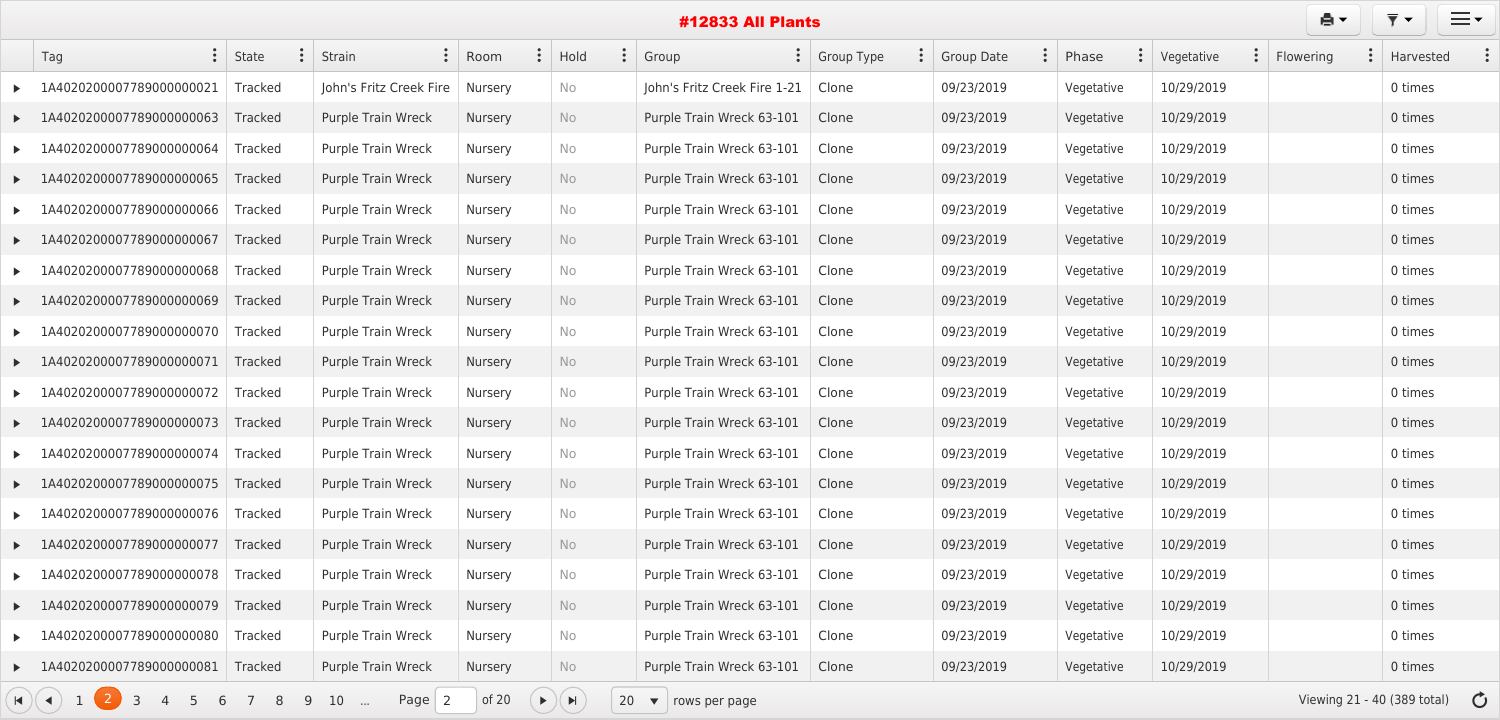|                       | $\ddot{\cdot}$<br>Tag                                                                           | State          | $\ddot{\cdot}$<br>Strain     | $\ddot{\cdot}$<br>Room | $\ddot{\cdot}$<br>Hold  | $\ddot{\cdot}$<br>Group                  | $\ddot{\cdot}$<br><b>Group Type</b> | <b>Group Date</b> | $\ddot{\cdot}$<br>Phase | Vegetative | $\ddot{\cdot}$<br>Flowering | Harvested                             |
|-----------------------|-------------------------------------------------------------------------------------------------|----------------|------------------------------|------------------------|-------------------------|------------------------------------------|-------------------------------------|-------------------|-------------------------|------------|-----------------------------|---------------------------------------|
|                       | 1A4020200007789000000082                                                                        | <b>Tracked</b> | <b>Purple Train Wreck</b>    | <b>Nursery</b>         | No                      | Purple Train Wreck 63-101                | Clone                               | 09/23/2019        | Vegetative              | 10/29/2019 |                             | 0 times                               |
|                       | 1A4020200007789000000083                                                                        | <b>Tracked</b> | <b>Purple Train Wreck</b>    | Nursery                | No                      | Purple Train Wreck 63-101                | Clone                               | 09/23/2019        | Vegetative              | 10/29/2019 |                             | 0 times                               |
|                       | 020200007789000000084<br>1AA                                                                    | <b>Tracked</b> | <b>Purple Train Wreck</b>    | Nursery                | No                      | Purple Train Wreck 63-101                | Clone                               | 09/23/2019        | Vegetative              | 10/29/2019 |                             | 0 times                               |
|                       | 1A4020200007789000000085                                                                        | <b>Tracked</b> | <b>Purple Train Wreck</b>    | Nursery                | No                      | Purple Train Wreck 63-101                | Clone                               | 09/23/2019        | Vegetative              | 10/29/2019 |                             | 0 times                               |
|                       | 1A4020200007789000000086                                                                        | <b>Tracked</b> | <b>Purple Train Wreck</b>    | Nursery                | No                      | Purple Train Wreck 63-101                | Clone                               | 09/23/2019        | Vegetative              | 10/29/2019 |                             | 0 times                               |
|                       | 020200007789000000087<br>1A40                                                                   | <b>Tracked</b> | <b>Purple Train Wreck</b>    | <b>Nursery</b>         | No                      | Purple Train Wreck 63-101                | Clone                               | 09/23/2019        | Vegetative              | 10/29/2019 |                             | 0 times                               |
|                       | 1A4020200007789000000088                                                                        | <b>Tracked</b> | <b>Purple Train Wreck</b>    | Nursery                | No                      | Purple Train Wreck 63-101                | Clone                               | 09/23/2019        | Vegetative              | 10/29/2019 |                             | 0 times                               |
|                       | 020200007789000000089<br>- 1A4                                                                  | <b>Tracked</b> | <b>Purple Train Wreck</b>    | Nursery                | No                      | Purple Train Wreck 63-101                | Clone                               | 09/23/2019        | Vegetative              | 10/29/2019 |                             | 0 times                               |
|                       | 1A4020200007789000000090                                                                        | <b>Tracked</b> | <b>Purple Train Wreck</b>    | Nursery                | No                      | Purple Train Wreck 63-101                | Clone                               | 09/23/2019        | Vegetative              | 10/29/2019 |                             | 0 times                               |
|                       | 1A4020200007789000000091                                                                        | Tracked        | <b>Purple Train Wreck</b>    | Nursery                | No                      | Purple Train Wreck 63-101                | Clone                               | 09/23/2019        | Vegetative              | 10/29/2019 |                             | 0 times                               |
|                       | 020200007789000000092<br>1A40                                                                   | <b>Tracked</b> | <b>Purple Train Wreck</b>    | Nursery                | No                      | Purple Train Wreck 63-101                | Clone                               | 09/23/2019        | Vegetative              | 10/29/2019 |                             | 0 times                               |
| $\blacktriangleright$ | 1A4020200007789000000093                                                                        | <b>Tracked</b> | Purple Train Wreck           | Nursery                | No                      | Purple Train Wreck 63-101                | Clone                               | 09/23/2019        | Vegetative              | 10/29/2019 |                             | 0 times                               |
|                       | 020200007789000000094<br>- 1A4                                                                  | <b>Tracked</b> | <b>Purple Train Wreck</b>    | Nursery                | No                      | Purple Train Wreck 63-101                | Clone                               | 09/23/2019        | Vegetative              | 10/29/2019 |                             | 0 times                               |
|                       | 020200007789000000095                                                                           | <b>Tracked</b> | <b>Purple Train Wreck</b>    | <b>Nursery</b>         | No                      | Purple Train Wreck 63-101                | Clone                               | 09/23/2019        | Vegetative              | 10/29/2019 |                             | 0 times                               |
|                       | 1A4020200007789000000096                                                                        | <b>Tracked</b> | Purple Train Wreck           | Nursery                | No.                     | Purple Train Wreck 63-101                | Clone                               | 09/23/2019        | Vegetative              | 10/29/2019 |                             | 0 times                               |
|                       | $\blacktriangleright$ 1A4020200007789000000097                                                  | Tracked        | Purple Train Wreck   Nursery |                        | No                      | Purple Train Wreck 63-101                | Clone                               | 09/23/2019        | Vegetative              | 10/29/2019 |                             | 0 times                               |
|                       | 1A4020200007789000000098                                                                        | Tracked        | Purple Train Wreck           | Nursery                | No                      | Purple Train Wreck 63-101                | Clone                               | 09/23/2019        | Vegetative              | 10/29/2019 |                             | 0 times                               |
|                       | ▶ 1A4020200007789000000099                                                                      | Tracked        | Purple Train Wreck           | Nursery                | No                      | Purple Train Wreck 63-101                | Clone                               | 09/23/2019        | Vegetative              | 10/29/2019 |                             | 0 times                               |
|                       | 1A4020200007789000000100                                                                        | Tracked        | Purple Train Wreck           | Nursery                | No                      | Purple Train Wreck 63-101                | Clone                               | 09/23/2019        | Vegetative              | 10/29/2019 |                             | 0 times                               |
|                       | 1A4020200007789000000101                                                                        | Tracked        | Purple Train Wreck   Nursery |                        | No                      | Purple Train Wreck 63-101                | Clone                               | 09/23/2019        | Vegetative              | 10/29/2019 |                             | 0 times                               |
|                       | $\mathbf{H}$ $($ $\mathbf{A}$ $)$ $\mathbf{I}$<br>2(3)<br>5 <sup>5</sup><br>$\overline{4}$<br>6 | 8<br>9         | Page $3$<br>10<br>$\sim$     | of 20                  | $\bullet)(\blacksquare$ | 20<br>$\blacktriangledown$ rows per page |                                     |                   |                         |            |                             | Viewing 41 - 60 (389 total) $\bullet$ |

 $\mathbf{B}$   $\mathbf{v}$   $\mathbf{v}$   $\mathbf{v}$   $\mathbf{v}$   $\mathbf{v}$   $\mathbf{v}$   $\mathbf{v}$   $\mathbf{v}$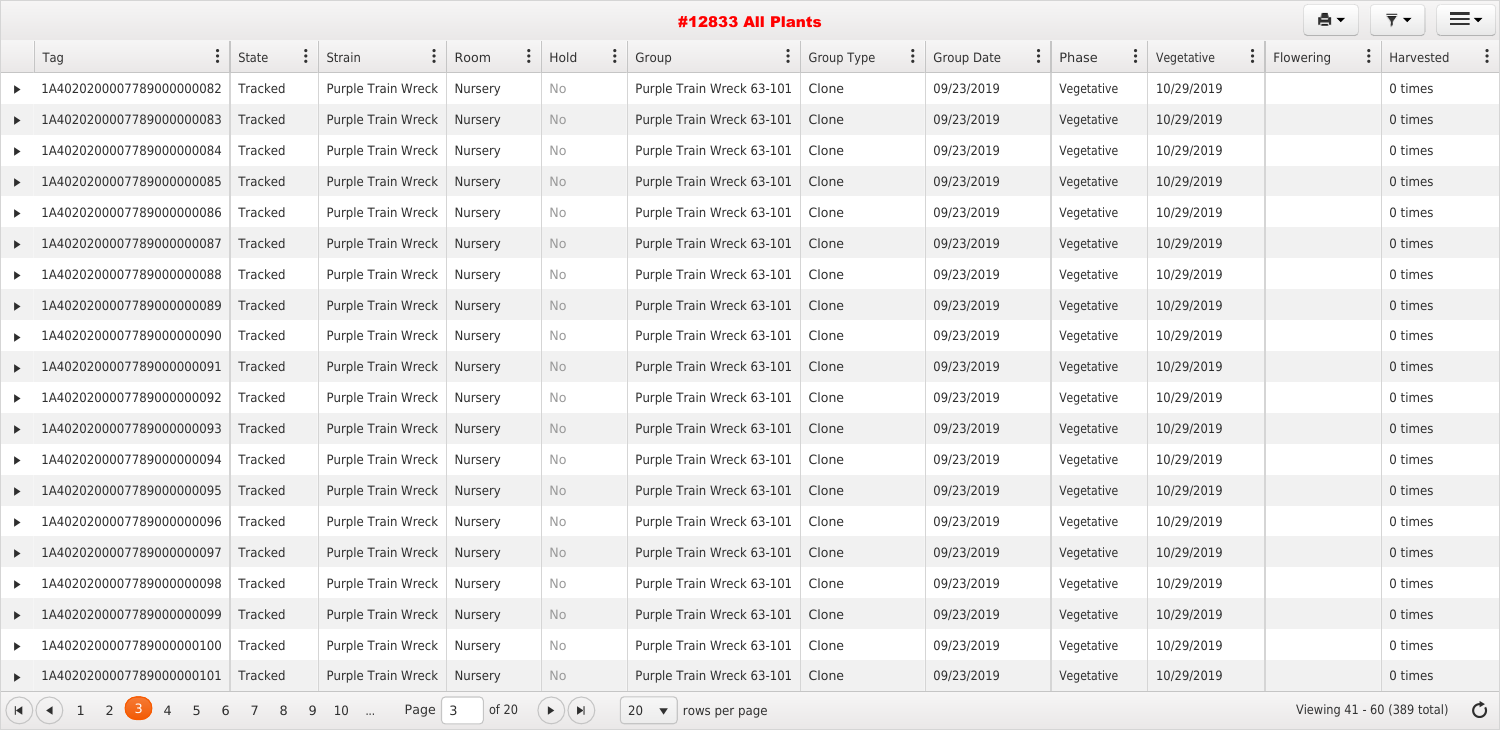|                       |                                                |                |                                 |                                 |                                             |            | <b>#12833 All Plants</b>           |                                     |                              |                         |                                | ê.                                    |           | $\equiv$ $\sim$ |  |
|-----------------------|------------------------------------------------|----------------|---------------------------------|---------------------------------|---------------------------------------------|------------|------------------------------------|-------------------------------------|------------------------------|-------------------------|--------------------------------|---------------------------------------|-----------|-----------------|--|
|                       | $\ddot{\cdot}$<br>Tag                          | State          | Strain                          | $\ddot{\cdot}$<br>$\vdots$ Room | Hold                                        | $\ddot{.}$ | Group                              | $\ddot{\cdot}$<br><b>Group Type</b> | $\ddot{\cdot}$<br>Group Date | $\ddot{\cdot}$<br>Phase | Vegetative<br>$\ddot{\bullet}$ | Flowering                             | Harvested |                 |  |
|                       | 20200007789000000154                           | <b>Tracked</b> | <b>CLM 24</b>                   | <b>Nursery</b>                  | No                                          |            | CLM 24 154-157                     | Seed                                | 09/23/2019                   | Vegetative              | 10/29/2019                     |                                       | 0 times   |                 |  |
|                       | 1A4020200007789000000155                       | Tracked        | <b>CLM 24</b>                   | Nursery                         | <b>No</b>                                   |            | CLM 24 154-157                     | Seed                                | 09/23/2019                   | Vegetative              | 10/29/2019                     |                                       | 0 times   |                 |  |
|                       | 020200007789000000156                          | Tracked        | <b>CLM 24</b>                   | <b>Nursery</b>                  | No                                          |            | CLM 24 154-157                     | Seed                                | 09/23/2019                   | Vegetative              | 10/29/2019                     |                                       | 0 times   |                 |  |
|                       | 1A4020200007789000000157                       | <b>Tracked</b> | <b>CLM 24</b>                   | Nursery                         | <b>No</b>                                   |            | CLM 24 154-157                     | Seed                                | 09/23/2019                   | Vegetative              | 10/29/2019                     |                                       | 0 times   |                 |  |
|                       | 020200007789000000162<br>1AA                   | <b>Tracked</b> | <b>Stinky Cheese</b>            | Nursery                         | No                                          |            | Stinky Cheese 162-165              | Seed                                | 09/23/2019                   | Vegetative              | 10/29/2019                     |                                       | 0 times   |                 |  |
|                       | 1A4020200007789000000163                       | <b>Tracked</b> | <b>Stinky Cheese</b>            | Nursery                         | <b>No</b>                                   |            | Stinky Cheese 162-165              | Seed                                | 09/23/2019                   | Vegetative              | 10/29/2019                     |                                       | 0 times   |                 |  |
|                       | 1A4020200007789000000164                       | <b>Tracked</b> | <b>Stinky Cheese</b>            | Nursery                         | No                                          |            | Stinky Cheese 162-165              | Seed                                | 09/23/2019                   | Vegetative              | 10/29/2019                     |                                       | 0 times   |                 |  |
|                       | 020200007789000000165                          | <b>Tracked</b> | <b>Stinky Cheese</b>            | Nursery                         | <b>No</b>                                   |            | Stinky Cheese 162-165              | Seed                                | 09/23/2019                   | Vegetative              | 10/29/2019                     |                                       | 0 times   |                 |  |
|                       | 1A4020200007789000000186                       | <b>Tracked</b> | Pineapple Cheese                | <b>Nursery</b>                  | No                                          |            | Pineapple Cheese 186-190           | Seed                                | 09/23/2019                   | Vegetative              | 10/29/2019                     |                                       | 0 times   |                 |  |
|                       | 020200007789000000187<br>1A4                   | <b>Tracked</b> | Pineapple Cheese                | Nursery                         | No                                          |            | Pineapple Cheese 186-190           | Seed                                | 09/23/2019                   | Vegetative              | 10/29/2019                     |                                       | 0 times   |                 |  |
|                       | 1A4020200007789000000188                       | <b>Tracked</b> | Pineapple Cheese                | Nursery                         | No                                          |            | Pineapple Cheese 186-190           | Seed                                | 09/23/2019                   | Vegetative              | 10/29/2019                     |                                       | 0 times   |                 |  |
|                       | 020200007789000000189                          | <b>Tracked</b> | Pineapple Cheese                | <b>Nursery</b>                  | <b>No</b>                                   |            | Pineapple Cheese 186-190           | Seed                                | 09/23/2019                   | Vegetative              | 10/29/2019                     |                                       | 0 times   |                 |  |
|                       | 020200007789000000190                          | Tracked        | Pineapple Cheese                | <b>Nursery</b>                  | No                                          |            | Pineapple Cheese 186-190           | Seed                                | 09/23/2019                   | Vegetative              | 10/29/2019                     |                                       | 0 times   |                 |  |
|                       | 1A4020200007789000000166                       | Tracked        | Blackberries 'n Cream           | Nursery                         | No                                          |            | Blackberries 'n Cream 166-185      | Clone                               | 09/23/2019                   | Vegetative              | 10/29/2019                     |                                       | 0 times   |                 |  |
|                       | 1A4020200007789000000167                       | Tracked        | <b>Blackberries 'n Cream</b>    | Nursery                         | No                                          |            | Blackberries 'n Cream 166-185      | Clone                               | 09/23/2019                   | Vegetative              | 10/29/2019                     |                                       | 0 times   |                 |  |
| $\blacktriangleright$ | 1A4020200007789000000168                       | Tracked        | Blackberries 'n Cream           | Nursery                         | <b>No</b>                                   |            | Blackberries 'n Cream 166-185      | Clone                               | 09/23/2019                   | Vegetative              | 10/29/2019                     |                                       | 0 times   |                 |  |
|                       | 1A4020200007789000000169                       | Tracked        | Blackberries 'n Cream           | Nursery                         | No                                          |            | Blackberries 'n Cream 166-185      | Clone                               | 09/23/2019                   | Vegetative              | 10/29/2019                     |                                       | 0 times   |                 |  |
|                       | $\blacktriangleright$ 1A4020200007789000000170 | Tracked        | Blackberries 'n Cream           | Nursery                         | No                                          |            | Blackberries 'n Cream 166-185      | Clone                               | 09/23/2019                   | Vegetative              | 10/29/2019                     |                                       | 0 times   |                 |  |
|                       | 1A4020200007789000000171                       | <b>Tracked</b> | <b>Blackberries 'n Cream</b>    | Nursery                         | No                                          |            | Blackberries 'n Cream 166-185      | Clone                               | 09/23/2019                   | Vegetative              | 10/29/2019                     |                                       | 0 times   |                 |  |
|                       | $\blacktriangleright$ 1A4020200007789000000172 | Tracked        | Blackberries 'n Cream   Nursery |                                 | No                                          |            | Blackberries 'n Cream 166-185      | Clone                               | 09/23/2019                   | Vegetative              | 10/29/2019                     |                                       | 0 times   |                 |  |
|                       | $(A)(-1)$ 1 2 3 $(4)$<br>5<br>6                | 8<br>9         | 10<br>Page $4$<br>$\sim$ $\sim$ | of $20$                         | $\blacktriangleright)(\blacktriangleright)$ | 20         | $\blacktriangledown$ rows per page |                                     |                              |                         |                                | Viewing 61 - 80 (389 total) $\bullet$ |           |                 |  |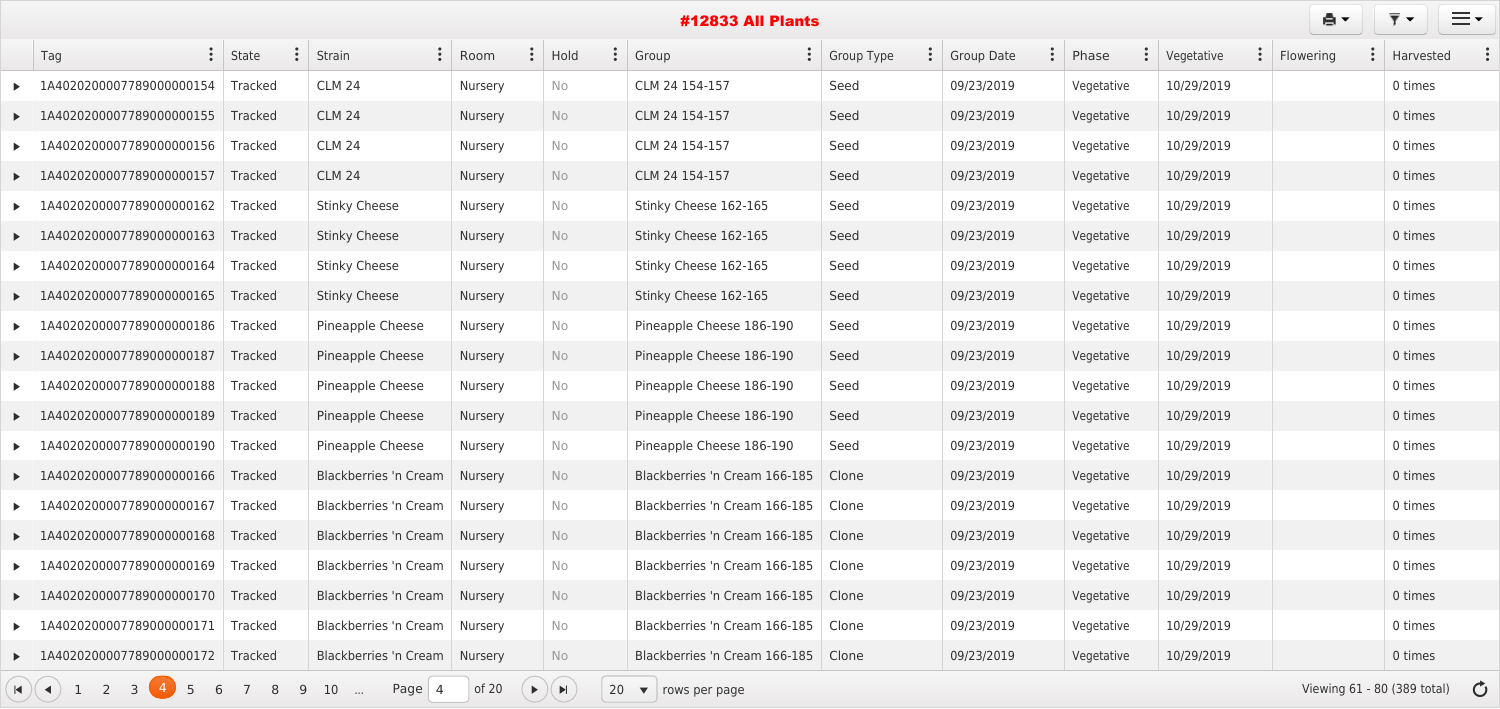|                                                |                |                                      |                           |                                             | <b>#12833 All Plants</b>                |                     |                     |                         |            | e.        | $\equiv$ $\sim$                        |
|------------------------------------------------|----------------|--------------------------------------|---------------------------|---------------------------------------------|-----------------------------------------|---------------------|---------------------|-------------------------|------------|-----------|----------------------------------------|
| Tag                                            | $\vdots$ State | Strain                               | $\vdots$ Room<br>$\vdots$ | $\ddot{\cdot}$<br>Hold                      | Group                                   | $\vdots$ Group Type | $\vdots$ Group Date | $\ddot{\cdot}$<br>Phase | Vegetative | Flowering | $\vdots$ Harvested                     |
| 1A4020200007789000000173                       | <b>Tracked</b> | Blackberries 'n Cream                | Nursery                   | No                                          | Blackberries 'n Cream 166-185           | Clone               | 09/23/2019          | Vegetative              | 10/29/2019 |           | 0 times                                |
| 1A4020200007789000000174                       | Tracked        | Blackberries 'n Cream   Nursery      |                           | No                                          | Blackberries 'n Cream 166-185           | Clone               | 09/23/2019          | Vegetative              | 10/29/2019 |           | 0 times                                |
| 1A4020200007789000000175                       | Tracked        | Blackberries 'n Cream   Nursery      |                           | <b>No</b>                                   | Blackberries 'n Cream 166-185           | Clone               | 09/23/2019          | Vegetative              | 10/29/2019 |           | 0 times                                |
| 1A4020200007789000000176                       | Tracked        | Blackberries 'n Cream   Nursery      |                           | No                                          | Blackberries 'n Cream 166-185           | Clone               | 09/23/2019          | Vegetative              | 10/29/2019 |           | 0 times                                |
| 1A4020200007789000000177                       | Tracked        | Blackberries 'n Cream   Nursery      |                           | No                                          | Blackberries 'n Cream 166-185           | Clone               | 09/23/2019          | Vegetative              | 10/29/2019 |           | 0 times                                |
| 1A4020200007789000000178                       | Tracked        | Blackberries 'n Cream   Nursery      |                           | No                                          | Blackberries 'n Cream 166-185           | Clone               | 09/23/2019          | Vegetative              | 10/29/2019 |           | 0 times                                |
| 1A4020200007789000000179                       | Tracked        | Blackberries 'n Cream   Nursery      |                           | No                                          | Blackberries 'n Cream 166-185           | Clone               | 09/23/2019          | Vegetative              | 10/29/2019 |           | 0 times                                |
| 1A4020200007789000000180                       | Tracked        | Blackberries 'n Cream   Nursery      |                           | No                                          | Blackberries 'n Cream 166-185           | Clone               | 09/23/2019          | Vegetative              | 10/29/2019 |           | 0 times                                |
| 1A4020200007789000000181                       | Tracked        | Blackberries 'n Cream   Nursery      |                           | No                                          | Blackberries 'n Cream 166-185           | Clone               | 09/23/2019          | Vegetative              | 10/29/2019 |           | 0 times                                |
| 1A4020200007789000000182                       | <b>Tracked</b> | Blackberries 'n Cream   Nursery      |                           | No                                          | Blackberries 'n Cream 166-185           | Clone               | 09/23/2019          | Vegetative              | 10/29/2019 |           | 0 times                                |
| 1A4020200007789000000183                       | Tracked        | Blackberries 'n Cream   Nursery      |                           | No                                          | Blackberries 'n Cream 166-185           | Clone               | 09/23/2019          | Vegetative              | 10/29/2019 |           | 0 times                                |
| 1A4020200007789000000184                       | Tracked        | Blackberries 'n Cream   Nursery      |                           | No                                          | Blackberries 'n Cream 166-185           | Clone               | 09/23/2019          | Vegetative              | 10/29/2019 |           | 0 times                                |
| 1A4020200007789000000185                       | Tracked        | Blackberries 'n Cream   Nursery      |                           | <b>No</b>                                   | Blackberries 'n Cream 166-185           | Clone               | 09/23/2019          | Vegetative              | 10/29/2019 |           | 0 times                                |
| 1A4020200007789000000126                       | Tracked        | Lemon Sour Diesel                    | Nursery                   | <b>No</b>                                   | LSD (Lemon Sour Diesel) 126-138         | Clone               | 09/23/2019          | Vegetative              | 10/29/2019 |           | 0 times                                |
| $\blacktriangleright$ 1A4020200007789000000127 | <b>Tracked</b> | Lemon Sour Diesel                    | Nursery                   | No                                          | LSD (Lemon Sour Diesel) 126-138         | Clone               | 09/23/2019          | Vegetative              | 10/29/2019 |           | 0 times                                |
| LA4020200007789000000128                       | Tracked        | Lemon Sour Diesel                    | Nursery                   | No                                          | LSD (Lemon Sour Diesel) 126-138         | Clone               | 09/23/2019          | Vegetative              | 10/29/2019 |           | 0 times                                |
| $\blacktriangleright$ 1A4020200007789000000129 | Tracked        | Lemon Sour Diesel                    | Nursery                   | No                                          | LSD (Lemon Sour Diesel) 126-138         | Clone               | 09/23/2019          | Vegetative              | 10/29/2019 |           | 0 times                                |
| LA4020200007789000000130                       | Tracked        | Lemon Sour Diesel                    | Nursery                   | No                                          | LSD (Lemon Sour Diesel) 126-138   Clone |                     | 09/23/2019          | Vegetative              | 10/29/2019 |           | 0 times                                |
| 1A4020200007789000000131                       | Tracked        | Lemon Sour Diesel                    | Nursery                   | No                                          | LSD (Lemon Sour Diesel) 126-138         | Clone               | 09/23/2019          | Vegetative              | 10/29/2019 |           | 0 times                                |
| $\blacktriangleright$ 1A4020200007789000000132 | Tracked        | Lemon Sour Diesel                    | Nursery                   | No                                          | LSD (Lemon Sour Diesel) 126-138         | Clone               | 09/23/2019          | Vegetative              | 10/29/2019 |           | 0 times                                |
| (A)(4) 1 2 3<br>4(5)<br>6                      | 78<br>9        | 10<br>Page $\vert 5 \vert$<br>$\sim$ | of $20$                   | $\blacktriangleright)(\blacktriangleright)$ | 20 $\bullet$ rows per page              |                     |                     |                         |            |           | Viewing 81 - 100 (389 total) $\bullet$ |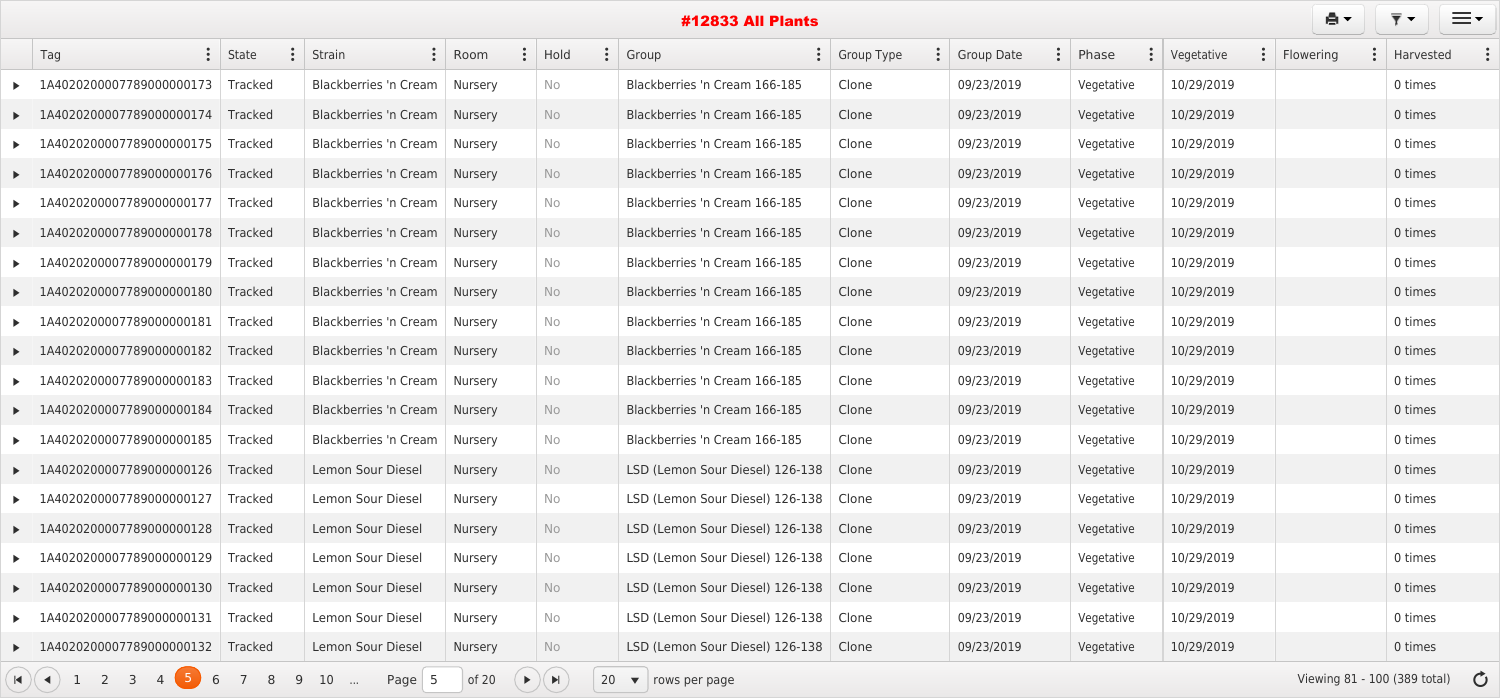| $\vdots$<br>Tag                                        | State                    | $\vdots$<br>Strain             | $\ddot{\cdot}$<br>Room                   | Hold | $\ddot{\cdot}$ | Group                                   | : Group Type | <b>Group Date</b> | Phase<br>$\bullet$ | Vegetative<br>$\bullet$ | Flowering                     | Harvested     |
|--------------------------------------------------------|--------------------------|--------------------------------|------------------------------------------|------|----------------|-----------------------------------------|--------------|-------------------|--------------------|-------------------------|-------------------------------|---------------|
| 1A4020200007789000000133                               | Tracked                  | Lemon Sour Diesel              | Nursery                                  | No   |                | LSD (Lemon Sour Diesel) 126-138         | Clone        | 09/23/2019        | Vegetative         | 10/29/2019              |                               | 0 times       |
| LA4020200007789000000134                               | Tracked                  | Lemon Sour Diesel              | Nursery                                  | No   |                | LSD (Lemon Sour Diesel) 126-138   Clone |              | 09/23/2019        | Vegetative         | 10/29/2019              |                               | 0 times       |
| 1A4020200007789000000135                               | <b>Tracked</b>           | Lemon Sour Diesel              | Nursery                                  | No   |                | LSD (Lemon Sour Diesel) 126-138         | Clone        | 09/23/2019        | Vegetative         | 10/29/2019              |                               | 0 times       |
| 1A4020200007789000000136                               | <b>Tracked</b>           | Lemon Sour Diesel              | Nursery                                  | No   |                | LSD (Lemon Sour Diesel) 126-138   Clone |              | 09/23/2019        | Vegetative         | 10/29/2019              |                               | 0 times       |
| 1A4020200007789000000137                               | Tracked                  | Lemon Sour Diesel              | Nursery                                  | No   |                | LSD (Lemon Sour Diesel) 126-138         | Clone        | 09/23/2019        | Vegetative         | 10/29/2019              |                               | 0 times       |
| 1A4020200007789000000138                               | Tracked                  | Lemon Sour Diesel              | Nursery                                  | No   |                | LSD (Lemon Sour Diesel) 126-138         | Clone        | 09/23/2019        | Vegetative         | 10/29/2019              |                               | 0 times       |
| 1A4020200007789000000142                               | Tracked                  | <b>OG Gorilla Princess</b>     | Nursery                                  | No   |                | OG Gorilla Princess 142-144             | Seed         | 09/23/2019        | Vegetative         | 10/29/2019              |                               | 0 times       |
| 1A4020200007789000000143                               | <b>Tracked</b>           | <b>OG Gorilla Princess</b>     | <b>Nursery</b>                           | No   |                | OG Gorilla Princess 142-144             | Seed         | 09/23/2019        | Vegetative         | 10/29/2019              |                               | 0 times       |
| 1A4020200007789000000144                               | <b>Tracked</b>           | <b>OG Gorilla Princess</b>     | Nursery                                  | No   |                | OG Gorilla Princess 142-144             | Seed         | 09/23/2019        | Vegetative         | 10/29/2019              |                               | 0 times       |
| 1A4020200007789000000191                               | Tracked                  | King of Kush                   | Nursery                                  | No   |                | King of Kush 191-200                    | Clone        | 09/23/2019        | Vegetative         | 10/29/2019              |                               | 0 times       |
| 1A4020200007789000000192                               | Tracked                  | King of Kush                   | Nursery                                  | No   |                | King of Kush 191-200                    | Clone        | 09/23/2019        | Vegetative         | 10/29/2019              |                               | 0 times       |
| $\blacktriangleright$ 1A4020200007789000000193         | Tracked                  | King of Kush                   | Nursery                                  | No   |                | King of Kush 191-200                    | Clone        | 09/23/2019        | Vegetative         | 10/29/2019              |                               | 0 times       |
| 1A4020200007789000000194                               | <b>Tracked</b>           | King of Kush                   | Nursery                                  | No   |                | King of Kush 191-200                    | Clone        | 09/23/2019        | Vegetative         | 10/29/2019              |                               | 0 times       |
| 1A4020200007789000000195                               | <b>Tracked</b>           | King of Kush                   | <b>Nursery</b>                           | No   |                | King of Kush 191-200                    | Clone        | 09/23/2019        | Vegetative         | 10/29/2019              |                               | 0 times       |
| 1A4020200007789000000196                               | <b>Tracked</b>           | King of Kush                   | Nursery                                  | No   |                | King of Kush 191-200                    | Clone        | 09/23/2019        | Vegetative         | 10/29/2019              |                               | 0 times       |
| $\blacktriangleright$ 1A4020200007789000000197         | Tracked                  | King of Kush                   | Nursery                                  | No   |                | King of Kush 191-200                    | Clone        | 09/23/2019        | Vegetative         | 10/29/2019              |                               | 0 times       |
| 1A4020200007789000000198                               | Tracked                  | King of Kush                   | Nursery                                  | No   |                | King of Kush 191-200                    | Clone        | 09/23/2019        | Vegetative         | 10/29/2019              |                               | 0 times       |
| $\blacktriangleright$ 1A4020200007789000000199         | Tracked                  | King of Kush                   | Nursery                                  | No   |                | King of Kush 191-200                    | Clone        | 09/23/2019        | Vegetative         | 10/29/2019              |                               | 0 times       |
| 1A4020200007789000000200                               | Tracked                  | King of Kush                   | Nursery                                  | No   |                | King of Kush 191-200                    | Clone        | 09/23/2019        | Vegetative         | 10/29/2019              |                               | 0 times       |
| $\blacktriangleright$ 1A4020200007789000000201         | Tracked                  | <b>Strawberry Banana Tangy</b> | Nursery                                  | No   |                | Strawberry Banana Tangy 201-244         | Clone        | 09/23/2019        | Vegetative         | 10/29/2019              |                               | 0 times       |
| $\mathbf{H}$ $($ 4 $)$ 1<br>$\sim$ 2<br>5 <sup>0</sup> | $\overline{7}$<br>8<br>9 | Page $6$<br>10<br>$\sim$       | of 20 $(\triangleright)(\triangleright)$ |      |                | $20 \bullet$ rows per page              |              |                   |                    |                         | Viewing 101 - 120 (389 total) | $\mathcal{C}$ |

 $\mathbf{e}$   $\mathbf{v}$   $\mathbf{v}$   $\mathbf{v}$   $\mathbf{v}$   $\mathbf{v}$   $\mathbf{v}$   $\mathbf{v}$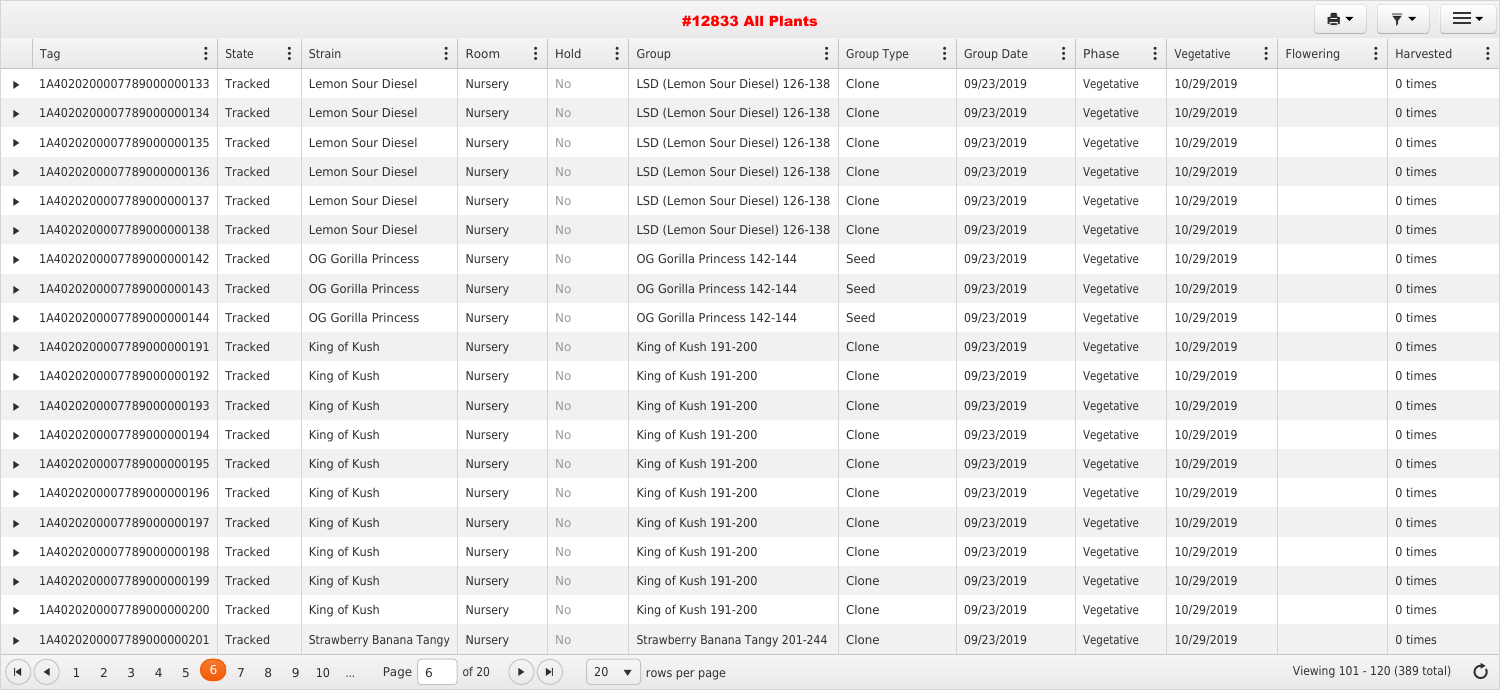|                                                                            |                         |                                   |                                        |                  |      |    | <b>#12833 All Plants</b>                |                     |                   |            |            | ê,        | ≡∙                                      |
|----------------------------------------------------------------------------|-------------------------|-----------------------------------|----------------------------------------|------------------|------|----|-----------------------------------------|---------------------|-------------------|------------|------------|-----------|-----------------------------------------|
| $\vdots$<br>Tag                                                            | $\ddot{\cdot}$<br>State | Strain                            | Room                                   |                  | Hold |    | Group                                   | $\vdots$ Group Type | <b>Group Date</b> | Phase      | Vegetative | Flowering | Harvested                               |
| 1A4020200007789000000202                                                   | Tracked                 | Strawberry Banana Tangy           | Nursery                                |                  | No   |    | Strawberry Banana Tangy 201-244   Clone |                     | 09/23/2019        | Vegetative | 10/29/2019 |           | 0 times                                 |
| 1A4020200007789000000203                                                   | Tracked                 | <b>Strawberry Banana Tangy</b>    | Nursery                                |                  | No   |    | Strawberry Banana Tangy 201-244   Clone |                     | 09/23/2019        | Vegetative | 10/29/2019 |           | 0 times                                 |
| 1A4020200007789000000204                                                   | Tracked                 | <b>Strawberry Banana Tangy</b>    | Nursery                                |                  | No   |    | Strawberry Banana Tangy 201-244   Clone |                     | 09/23/2019        | Vegetative | 10/29/2019 |           | 0 times                                 |
| 1A4020200007789000000205                                                   | Tracked                 | Strawberry Banana Tangy           | Nursery                                |                  | No   |    | Strawberry Banana Tangy 201-244   Clone |                     | 09/23/2019        | Vegetative | 10/29/2019 |           | 0 times                                 |
| 1A4020200007789000000206                                                   | Tracked                 | Strawberry Banana Tangy           | Nursery                                |                  | No   |    | Strawberry Banana Tangy 201-244   Clone |                     | 09/23/2019        | Vegetative | 10/29/2019 |           | 0 times                                 |
| 1A4020200007789000000207                                                   | Tracked                 | Strawberry Banana Tangy           | Nursery                                |                  | No   |    | Strawberry Banana Tangy 201-244   Clone |                     | 09/23/2019        | Vegetative | 10/29/2019 |           | 0 times                                 |
| 1A4020200007789000000208                                                   | Tracked                 | <b>Strawberry Banana Tangy</b>    | Nursery                                |                  | No   |    | Strawberry Banana Tangy 201-244   Clone |                     | 09/23/2019        | Vegetative | 10/29/2019 |           | 0 times                                 |
| 1A4020200007789000000209                                                   | Tracked                 | Strawberry Banana Tangy           | Nursery                                |                  | No   |    | Strawberry Banana Tangy 201-244   Clone |                     | 09/23/2019        | Vegetative | 10/29/2019 |           | 0 times                                 |
| 1A4020200007789000000210                                                   | Tracked                 | Strawberry Banana Tangy           | Nursery                                |                  | No   |    | Strawberry Banana Tangy 201-244   Clone |                     | 09/23/2019        | Vegetative | 10/29/2019 |           | 0 times                                 |
| 1A4020200007789000000211                                                   | Tracked                 | Strawberry Banana Tangy           | Nursery                                |                  | No   |    | Strawberry Banana Tangy 201-244   Clone |                     | 09/23/2019        | Vegetative | 10/29/2019 |           | 0 times                                 |
| 1A4020200007789000000212                                                   | Tracked                 | <b>Strawberry Banana Tangy</b>    | Nursery                                |                  | No   |    | Strawberry Banana Tangy 201-244   Clone |                     | 09/23/2019        | Vegetative | 10/29/2019 |           | 0 times                                 |
| 1A4020200007789000000213                                                   | Tracked                 | Strawberry Banana Tangy           | Nursery                                |                  | No   |    | Strawberry Banana Tangy 201-244   Clone |                     | 09/23/2019        | Vegetative | 10/29/2019 |           | 0 times                                 |
| 1A4020200007789000000214                                                   | Tracked                 | Strawberry Banana Tangy           | Nursery                                |                  | No   |    | Strawberry Banana Tangy 201-244   Clone |                     | 09/23/2019        | Vegetative | 10/29/2019 |           | 0 times                                 |
| 1A4020200007789000000215 Tracked                                           |                         | Strawberry Banana Tangy           | Nursery                                |                  | No   |    | Strawberry Banana Tangy 201-244   Clone |                     | 09/23/2019        | Vegetative | 10/29/2019 |           | 0 times                                 |
| LA4020200007789000000216                                                   | Tracked                 | Strawberry Banana Tangy           | Nursery                                |                  | No   |    | Strawberry Banana Tangy 201-244   Clone |                     | 09/23/2019        | Vegetative | 10/29/2019 |           | 0 times                                 |
| $\blacktriangleright$ 1A4020200007789000000217                             | Tracked                 | Strawberry Banana Tangy           | Nursery                                |                  | No   |    | Strawberry Banana Tangy 201-244   Clone |                     | 09/23/2019        | Vegetative | 10/29/2019 |           | 0 times                                 |
| 1A4020200007789000000218                                                   | Tracked                 | Strawberry Banana Tangy           | Nursery                                |                  | No   |    | Strawberry Banana Tangy 201-244   Clone |                     | 09/23/2019        | Vegetative | 10/29/2019 |           | 0 times                                 |
| $\blacktriangleright$ 1A4020200007789000000219                             | Tracked                 | <b>Strawberry Banana Tangy</b>    | Nursery                                |                  | No   |    | Strawberry Banana Tangy 201-244   Clone |                     | 09/23/2019        | Vegetative | 10/29/2019 |           | 0 times                                 |
| 1A4020200007789000000220                                                   | Tracked                 | <b>Strawberry Banana Tangy</b>    | Nursery                                |                  | No   |    | Strawberry Banana Tangy 201-244   Clone |                     | 09/23/2019        | Vegetative | 10/29/2019 |           | 0 times                                 |
| $\blacktriangleright$ 1A4020200007789000000221                             | Tracked                 | Strawberry Banana Tangy   Nursery |                                        |                  | No   |    | Strawberry Banana Tangy 201-244   Clone |                     | 09/23/2019        | Vegetative | 10/29/2019 |           | 0 times                                 |
| $\mathbf{H}$ $\mathbf{H}$ $\mathbf{H}$ $\mathbf{H}$<br>2<br>$\overline{3}$ | $6\sqrt{7}8$<br>9       | Page 7<br>10<br>$\sim$            | of 20<br>$($ $\blacktriangleright$ $)$ | $(\blacksquare)$ |      | 20 | $\blacktriangledown$   rows per page    |                     |                   |            |            |           | Viewing 121 - 140 (389 total) $\bullet$ |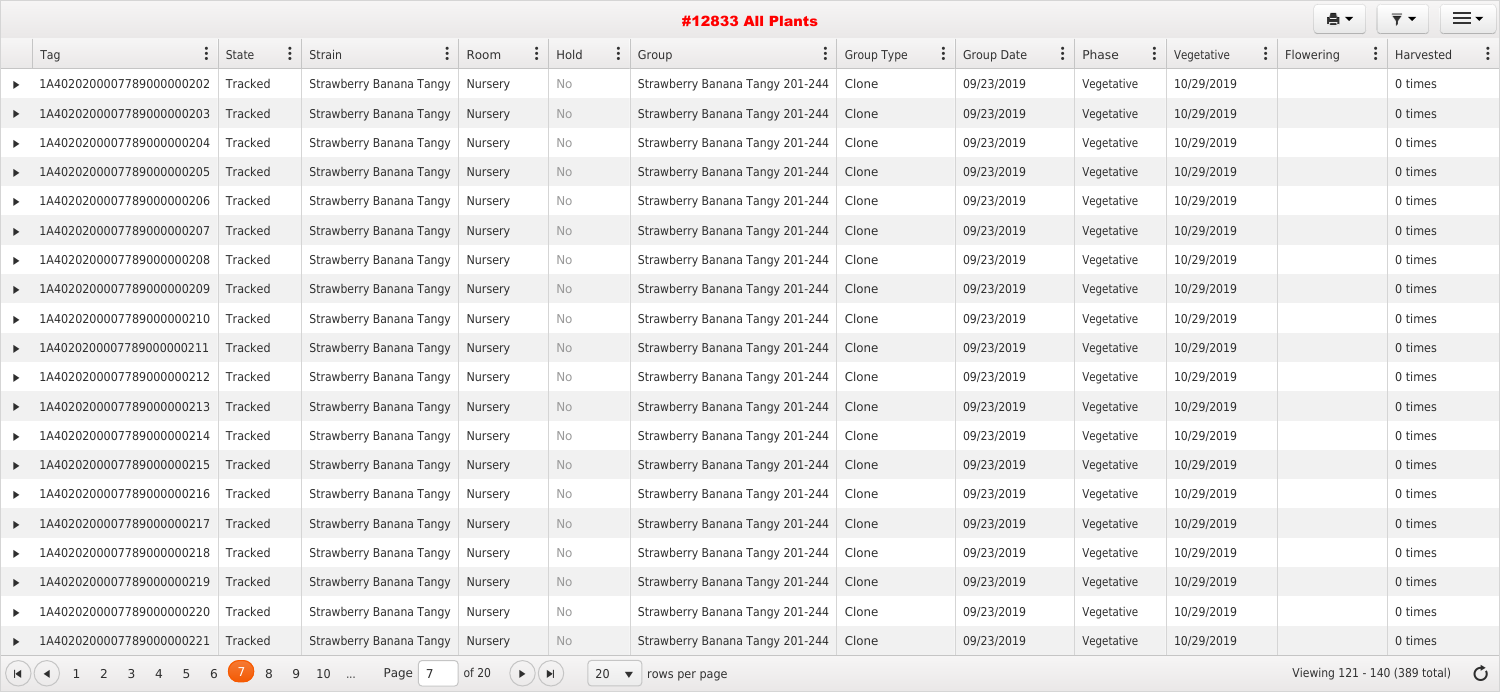|                                                          |                                  |                                   |                                        |                |      |    | <b>#12833 All Plants</b>                |                     |                   |            |                               | 真子                            |           | $\equiv$      |
|----------------------------------------------------------|----------------------------------|-----------------------------------|----------------------------------------|----------------|------|----|-----------------------------------------|---------------------|-------------------|------------|-------------------------------|-------------------------------|-----------|---------------|
| Tag                                                      | $\ddot{\cdot}$<br>$\vdots$ State | Strain                            | $\vdots$ Room                          |                | Hold |    | Group                                   | $\vdots$ Group Type | <b>Group Date</b> | Phase      | Vegetative<br>$\cdot$ $\cdot$ | Flowering                     | Harvested |               |
| 1A4020200007789000000222                                 | Tracked                          | <b>Strawberry Banana Tangy</b>    | Nursery                                |                | No   |    | Strawberry Banana Tangy 201-244   Clone |                     | 09/23/2019        | Vegetative | 10/29/2019                    |                               | 0 times   |               |
| 1A4020200007789000000223                                 | Tracked                          | Strawberry Banana Tangy           | Nursery                                |                | No   |    | Strawberry Banana Tangy 201-244   Clone |                     | 09/23/2019        | Vegetative | 10/29/2019                    |                               | 0 times   |               |
| 1A4020200007789000000224                                 | Tracked                          | <b>Strawberry Banana Tangy</b>    | Nursery                                |                | No   |    | Strawberry Banana Tangy 201-244   Clone |                     | 09/23/2019        | Vegetative | 10/29/2019                    |                               | 0 times   |               |
| 1A4020200007789000000225                                 | Tracked                          | <b>Strawberry Banana Tangy</b>    | Nursery                                |                | No   |    | Strawberry Banana Tangy 201-244   Clone |                     | 09/23/2019        | Vegetative | 10/29/2019                    |                               | 0 times   |               |
| 1A4020200007789000000226                                 | Tracked                          | Strawberry Banana Tangy           | Nursery                                |                | No   |    | Strawberry Banana Tangy 201-244   Clone |                     | 09/23/2019        | Vegetative | 10/29/2019                    |                               | 0 times   |               |
| 1A4020200007789000000227                                 | Tracked                          | Strawberry Banana Tangy           | Nursery                                |                | No   |    | Strawberry Banana Tangy 201-244   Clone |                     | 09/23/2019        | Vegetative | 10/29/2019                    |                               | 0 times   |               |
| 1A4020200007789000000228                                 | Tracked                          | Strawberry Banana Tangy           | Nursery                                |                | No   |    | Strawberry Banana Tangy 201-244   Clone |                     | 09/23/2019        | Vegetative | 10/29/2019                    |                               | 0 times   |               |
| 1A4020200007789000000229                                 | Tracked                          | Strawberry Banana Tangy           | Nursery                                |                | No   |    | Strawberry Banana Tangy 201-244   Clone |                     | 09/23/2019        | Vegetative | 10/29/2019                    |                               | 0 times   |               |
| 1A4020200007789000000230                                 | Tracked                          | Strawberry Banana Tangy           | Nursery                                |                | No   |    | Strawberry Banana Tangy 201-244   Clone |                     | 09/23/2019        | Vegetative | 10/29/2019                    |                               | 0 times   |               |
| 1A4020200007789000000231                                 | Tracked                          | Strawberry Banana Tangy           | Nursery                                |                | No   |    | Strawberry Banana Tangy 201-244   Clone |                     | 09/23/2019        | Vegetative | 10/29/2019                    |                               | 0 times   |               |
| 1A4020200007789000000232                                 | Tracked                          | Strawberry Banana Tangy           | Nursery                                |                | No   |    | Strawberry Banana Tangy 201-244   Clone |                     | 09/23/2019        | Vegetative | 10/29/2019                    |                               | 0 times   |               |
| 1A4020200007789000000233                                 | Tracked                          | Strawberry Banana Tangy           | Nursery                                |                | No   |    | Strawberry Banana Tangy 201-244   Clone |                     | 09/23/2019        | Vegetative | 10/29/2019                    |                               | 0 times   |               |
| 1A4020200007789000000234                                 | Tracked                          | Strawberry Banana Tangy           | Nursery                                |                | No   |    | Strawberry Banana Tangy 201-244   Clone |                     | 09/23/2019        | Vegetative | 10/29/2019                    |                               | 0 times   |               |
| 1A4020200007789000000235                                 | Tracked                          | <b>Strawberry Banana Tangy</b>    | Nursery                                |                | No   |    | Strawberry Banana Tangy 201-244   Clone |                     | 09/23/2019        | Vegetative | 10/29/2019                    |                               | 0 times   |               |
| LA4020200007789000000236                                 | Tracked                          | Strawberry Banana Tangy           | Nursery                                |                | No   |    | Strawberry Banana Tangy 201-244   Clone |                     | 09/23/2019        | Vegetative | 10/29/2019                    |                               | 0 times   |               |
| LA4020200007789000000237                                 | Tracked                          | Strawberry Banana Tangy           | Nursery                                |                | No   |    | Strawberry Banana Tangy 201-244   Clone |                     | 09/23/2019        | Vegetative | 10/29/2019                    |                               | 0 times   |               |
| 1A4020200007789000000238                                 | Tracked                          | Strawberry Banana Tangy           | Nursery                                |                | No   |    | Strawberry Banana Tangy 201-244   Clone |                     | 09/23/2019        | Vegetative | 10/29/2019                    |                               | 0 times   |               |
| 1A4020200007789000000239                                 | Tracked                          | <b>Strawberry Banana Tangy</b>    | Nursery                                |                | No   |    | Strawberry Banana Tangy 201-244   Clone |                     | 09/23/2019        | Vegetative | 10/29/2019                    |                               | 0 times   |               |
| 1A4020200007789000000240                                 | Tracked                          | Strawberry Banana Tangy           | Nursery                                |                | No   |    | Strawberry Banana Tangy 201-244   Clone |                     | 09/23/2019        | Vegetative | 10/29/2019                    |                               | 0 times   |               |
| ▶ 1A4020200007789000000241                               | Tracked                          | Strawberry Banana Tangy   Nursery |                                        |                | No   |    | Strawberry Banana Tangy 201-244   Clone |                     | 09/23/2019        | Vegetative | 10/29/2019                    |                               | 0 times   |               |
| $\mathbf{H}$ $\mathbf{H}$ $\mathbf{H}$ $\mathbf{H}$<br>6 | 9                                | Page $8$<br>10<br>$\sim$          | of 20<br>$($ $\blacktriangleright$ $)$ | $\blacksquare$ |      | 20 | $\blacktriangledown$ rows per page      |                     |                   |            |                               | Viewing 141 - 160 (389 total) |           | $\mathcal{C}$ |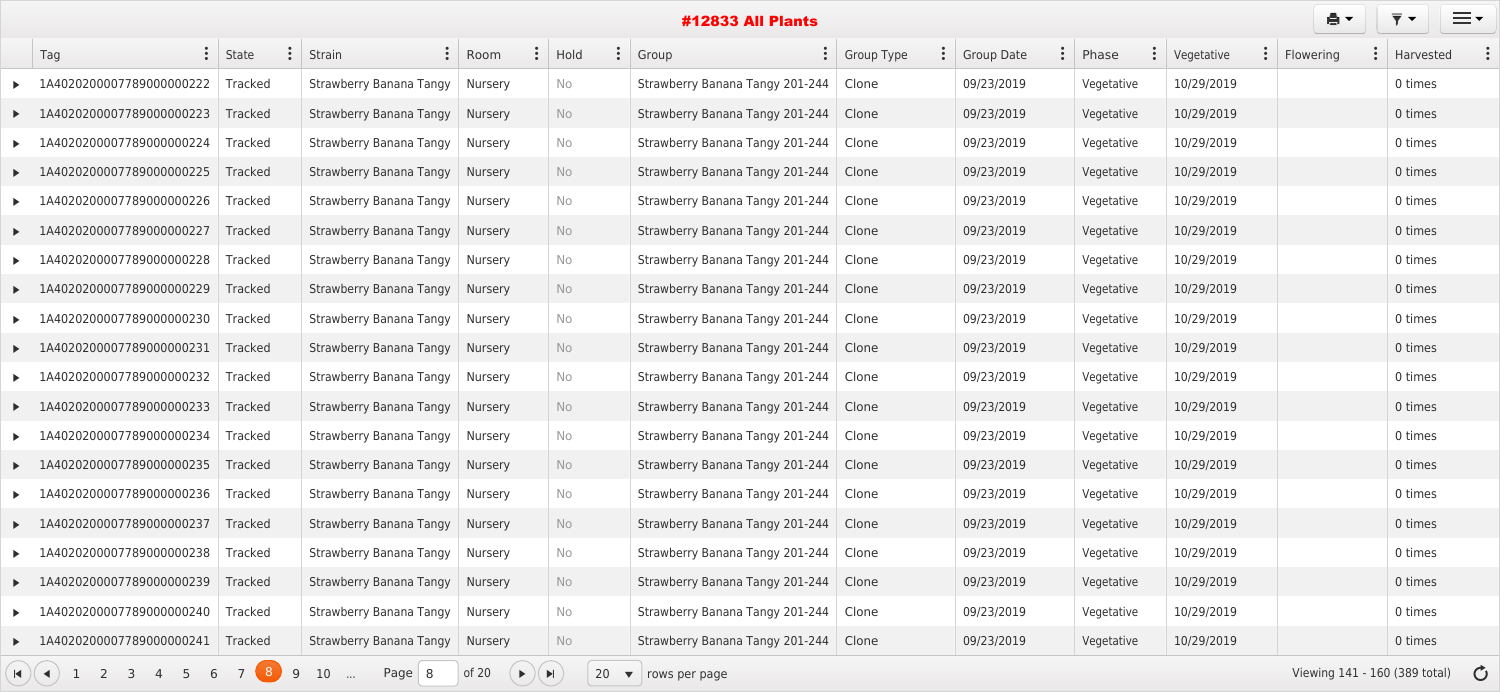| ê.<br><b>#12833 All Plants</b><br>$\ddot{\cdot}$<br>$\ddot{\cdot}$<br>$\ddot{\cdot}$<br>$\vdots$<br>$:$ State<br>$\vdots$ Group<br>$\vdots$<br>Hold |         |                                |                                          |                       |     |  |                                    |            |                   |  |            |  |            | $\equiv$ $\sim$<br>$\blacktriangledown$ |  |           |  |
|-----------------------------------------------------------------------------------------------------------------------------------------------------|---------|--------------------------------|------------------------------------------|-----------------------|-----|--|------------------------------------|------------|-------------------|--|------------|--|------------|-----------------------------------------|--|-----------|--|
| Tag                                                                                                                                                 |         | Strain                         | Room                                     |                       |     |  |                                    | Group Type | <b>Group Date</b> |  | Phase      |  | Vegetative | Flowering                               |  | Harvested |  |
| 20200007789000000242<br>1A402                                                                                                                       | Tracked | <b>Strawberry Banana Tangy</b> | Nursery                                  |                       | No  |  | Strawberry Banana Tangy 201-244    | Clone      | 09/23/2019        |  | Vegetative |  | 10/29/2019 |                                         |  | 0 times   |  |
| 1A4020200007789000000243                                                                                                                            | Tracked | <b>Strawberry Banana Tangy</b> | Nursery                                  |                       | No  |  | Strawberry Banana Tangy 201-244    | Clone      | 09/23/2019        |  | Vegetative |  | 10/29/2019 |                                         |  | 0 times   |  |
| 1A4020200007789000000244                                                                                                                            | Tracked | <b>Strawberry Banana Tangy</b> | Nursery                                  |                       | No  |  | Strawberry Banana Tangy 201-244    | Clone      | 09/23/2019        |  | Vegetative |  | 10/29/2019 |                                         |  | 0 times   |  |
| 1A4020200007789000000102                                                                                                                            | Tracked | Pineapple Sour Diesel          | Nursery                                  |                       | No  |  | Pineapple Sour Diesel 102-118      | Clone      | 09/23/2019        |  | Vegetative |  | 10/29/2019 |                                         |  | 0 times   |  |
| 1A4020200007789000000103                                                                                                                            | Tracked | Pineapple Sour Diesel          | Nursery                                  |                       | No  |  | Pineapple Sour Diesel 102-118      | Clone      | 09/23/2019        |  | Vegetative |  | 10/29/2019 |                                         |  | 0 times   |  |
| 1A4020200007789000000104                                                                                                                            | Tracked | Pineapple Sour Diesel          | Nursery                                  |                       | No  |  | Pineapple Sour Diesel 102-118      | Clone      | 09/23/2019        |  | Vegetative |  | 10/29/2019 |                                         |  | 0 times   |  |
| 1A4020200007789000000105                                                                                                                            | Tracked | Pineapple Sour Diesel          | Nursery                                  |                       | No  |  | Pineapple Sour Diesel 102-118      | Clone      | 09/23/2019        |  | Vegetative |  | 10/29/2019 |                                         |  | 0 times   |  |
| 1A4020200007789000000106                                                                                                                            | Tracked | Pineapple Sour Diesel          | Nursery                                  |                       | No  |  | Pineapple Sour Diesel 102-118      | Clone      | 09/23/2019        |  | Vegetative |  | 10/29/2019 |                                         |  | 0 times   |  |
| 1A4020200007789000000107                                                                                                                            | Tracked | Pineapple Sour Diesel          | Nursery                                  |                       | No. |  | Pineapple Sour Diesel 102-118      | Clone      | 09/23/2019        |  | Vegetative |  | 10/29/2019 |                                         |  | 0 times   |  |
| 020200007789000000108<br>1AA                                                                                                                        | Tracked | Pineapple Sour Diesel          | Nursery                                  |                       | No  |  | Pineapple Sour Diesel 102-118      | Clone      | 09/23/2019        |  | Vegetative |  | 10/29/2019 |                                         |  | 0 times   |  |
| 1A4020200007789000000109                                                                                                                            | Tracked | Pineapple Sour Diesel          | Nursery                                  |                       | No. |  | Pineapple Sour Diesel 102-118      | Clone      | 09/23/2019        |  | Vegetative |  | 10/29/2019 |                                         |  | 0 times   |  |
| 1A4020200007789000000110                                                                                                                            | Tracked | Pineapple Sour Diesel          | Nursery                                  |                       | No  |  | Pineapple Sour Diesel 102-118      | Clone      | 09/23/2019        |  | Vegetative |  | 10/29/2019 |                                         |  | 0 times   |  |
| 1A4020200007789000000111                                                                                                                            | Tracked | Pineapple Sour Diesel          | Nursery                                  |                       | No  |  | Pineapple Sour Diesel 102-118      | Clone      | 09/23/2019        |  | Vegetative |  | 10/29/2019 |                                         |  | 0 times   |  |
| 1A4020200007789000000112                                                                                                                            | Tracked | Pineapple Sour Diesel          | Nursery                                  |                       | No. |  | Pineapple Sour Diesel 102-118      | Clone      | 09/23/2019        |  | Vegetative |  | 10/29/2019 |                                         |  | 0 times   |  |
| 1A4020200007789000000113                                                                                                                            | Tracked | Pineapple Sour Diesel          | Nursery                                  |                       | No  |  | Pineapple Sour Diesel 102-118      | Clone      | 09/23/2019        |  | Vegetative |  | 10/29/2019 |                                         |  | 0 times   |  |
| $\blacktriangleright$ 1A4020200007789000000114                                                                                                      | Tracked | Pineapple Sour Diesel          | Nursery                                  |                       | No  |  | Pineapple Sour Diesel 102-118      | Clone      | 09/23/2019        |  | Vegetative |  | 10/29/2019 |                                         |  | 0 times   |  |
| 1A4020200007789000000115                                                                                                                            | Tracked | Pineapple Sour Diesel          | Nursery                                  |                       | No  |  | Pineapple Sour Diesel 102-118      | Clone      | 09/23/2019        |  | Vegetative |  | 10/29/2019 |                                         |  | 0 times   |  |
| $\blacktriangleright$ 1A4020200007789000000116                                                                                                      | Tracked | Pineapple Sour Diesel          | Nursery                                  |                       | No  |  | Pineapple Sour Diesel 102-118      | Clone      | 09/23/2019        |  | Vegetative |  | 10/29/2019 |                                         |  | 0 times   |  |
| 1A4020200007789000000117                                                                                                                            | Tracked | Pineapple Sour Diesel          | Nursery                                  |                       | No  |  | Pineapple Sour Diesel 102-118      | Clone      | 09/23/2019        |  | Vegetative |  | 10/29/2019 |                                         |  | 0 times   |  |
| ▶ 1A4020200007789000000118                                                                                                                          | Tracked | Pineapple Sour Diesel          | Nursery                                  |                       | No  |  | Pineapple Sour Diesel 102-118      | Clone      | 09/23/2019        |  | Vegetative |  | 10/29/2019 |                                         |  | 0 times   |  |
| 5<br>H(1)<br>$\overline{2}$<br>6<br>$\overline{3}$<br>$\mathbf{1}$                                                                                  | 89      | 10<br>Page $\vert$ 9<br>$\sim$ | of $20$<br>$($ $\blacktriangleright$ $)$ | $\blacktriangleright$ | 20  |  | $\blacktriangledown$ rows per page |            |                   |  |            |  |            | Viewing 161 - 180 (389 total) $\bullet$ |  |           |  |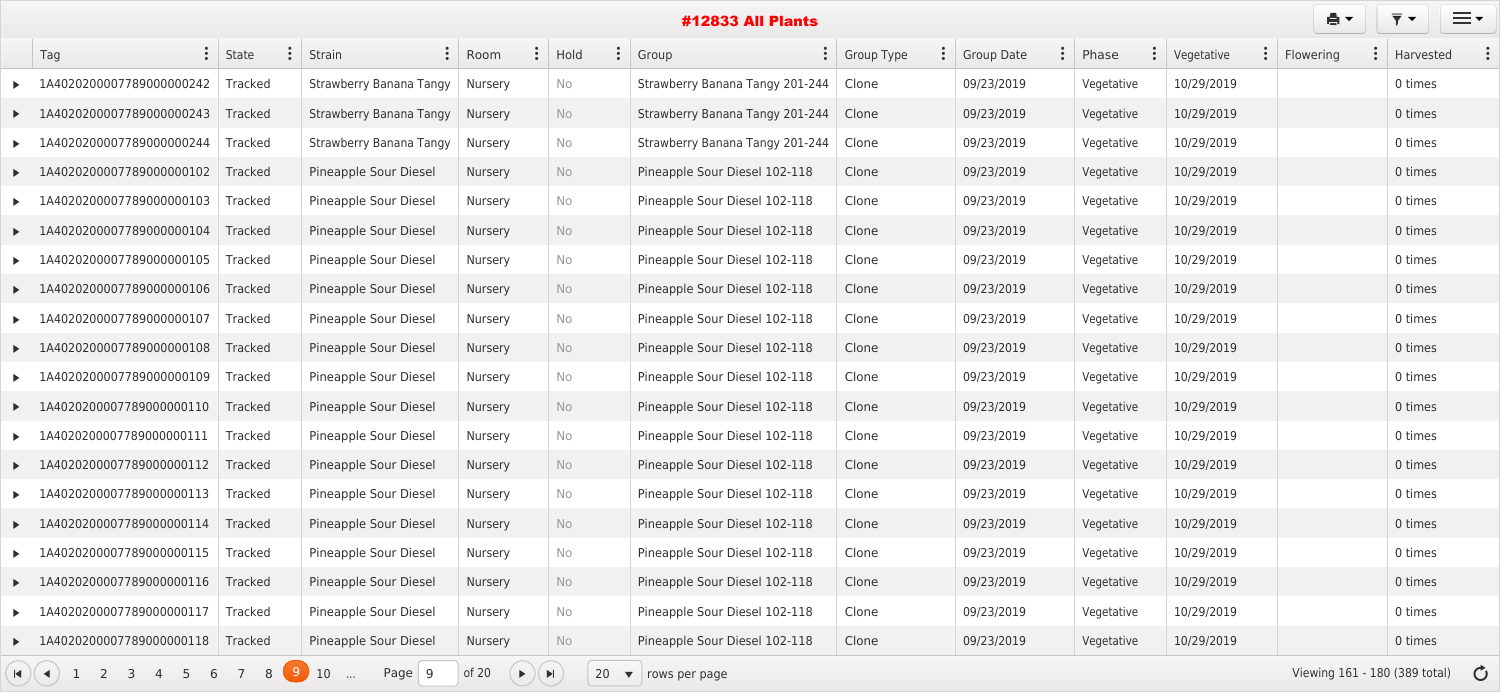| Tag                                                                                       | State          | Strain                   | Room<br>$\ddot{\cdot}$ | Hold                                        | Group<br>$\ddot{\bullet}$                | <b>Group Type</b> | <b>Group Date</b> | Phase<br>$\ddot{\bullet}$ | Vegetative<br>$\ddot{\cdot}$ | Flowering | Harvested                               |
|-------------------------------------------------------------------------------------------|----------------|--------------------------|------------------------|---------------------------------------------|------------------------------------------|-------------------|-------------------|---------------------------|------------------------------|-----------|-----------------------------------------|
| 1A4020200007789000000119                                                                  | <b>Tracked</b> | <b>Phat Sally</b>        | <b>Nursery</b>         | No                                          | <b>Phat Sally 119-125</b>                | Clone             | 09/23/2019        | Vegetative                | 10/29/2019                   |           | 0 times                                 |
| 1A4020200007789000000120                                                                  | Tracked        | <b>Phat Sally</b>        | Nursery                | No                                          | <b>Phat Sally 119-125</b>                | Clone             | 09/23/2019        | Vegetative                | 10/29/2019                   |           | 0 times                                 |
| 1A4020200007789000000121                                                                  | Tracked        | <b>Phat Sally</b>        | <b>Nursery</b>         | No                                          | <b>Phat Sally 119-125</b>                | Clone             | 09/23/2019        | Vegetative                | 10/29/2019                   |           | 0 times                                 |
| 1A4020200007789000000122                                                                  | <b>Tracked</b> | <b>Phat Sally</b>        | Nursery                | No                                          | <b>Phat Sally 119-125</b>                | Clone             | 09/23/2019        | Vegetative                | 10/29/2019                   |           | 0 times                                 |
| 1A4020200007789000000123                                                                  | <b>Tracked</b> | <b>Phat Sally</b>        | <b>Nursery</b>         | No                                          | <b>Phat Sally 119-125</b>                | Clone             | 09/23/2019        | Vegetative                | 10/29/2019                   |           | 0 times                                 |
| 1A4020200007789000000124                                                                  | <b>Tracked</b> | <b>Phat Sally</b>        | Nursery                | No                                          | <b>Phat Sally 119-125</b>                | Clone             | 09/23/2019        | Vegetative                | 10/29/2019                   |           | 0 times                                 |
| 1A4020200007789000000125                                                                  | Tracked        | <b>Phat Sally</b>        | Nursery                | No                                          | <b>Phat Sally 119-125</b>                | Clone             | 09/23/2019        | Vegetative                | 10/29/2019                   |           | 0 times                                 |
| 1A4020200007789000000139                                                                  | <b>Tracked</b> | Zebra                    | <b>Nursery</b>         | No                                          | Zebra 139-141                            | Seed              | 09/23/2019        | Vegetative                | 10/29/2019                   |           | 0 times                                 |
| 1A4020200007789000000140                                                                  | Tracked        | Zebra                    | <b>Nursery</b>         | No                                          | Zebra 139-141                            | Seed              | 09/23/2019        | Vegetative                | 10/29/2019                   |           | 0 times                                 |
| 1A4020200007789000000141                                                                  | <b>Tracked</b> | Zebra                    | <b>Nursery</b>         | No                                          | Zebra 139-141                            | Seed              | 09/23/2019        | Vegetative                | 10/29/2019                   |           | 0 times                                 |
| 1A4020200007789000000145                                                                  | Tracked        | Afrinomicon              | <b>Nursery</b>         | No                                          | Afrinomicon 145-147                      | Seed              | 09/23/2019        | Vegetative                | 10/29/2019                   |           | 0 times                                 |
| 1A4020200007789000000146                                                                  | Tracked        | Afrinomicon              | <b>Nursery</b>         | No                                          | Afrinomicon 145-147                      | Seed              | 09/23/2019        | Vegetative                | 10/29/2019                   |           | 0 times                                 |
| 1A4020200007789000000147                                                                  | Tracked        | Afrinomicon              | <b>Nursery</b>         | No                                          | Afrinomicon 145-147                      | Seed              | 09/23/2019        | Vegetative                | 10/29/2019                   |           | 0 times                                 |
| 1A4020200007789000000158                                                                  | <b>Tracked</b> | African Orange           | Nursery                | No                                          | African Orange 158-161                   | Seed              | 09/23/2019        | Vegetative                | 10/29/2019                   |           | 0 times                                 |
| $\triangleright$ 1A4020200007789000000159 Tracked                                         |                | African Orange   Nursery |                        | No.                                         | African Orange 158-161                   | Seed              | 09/23/2019        | Vegetative                | 10/29/2019                   |           | 0 times                                 |
| 1A4020200007789000000160                                                                  | Tracked        | African Orange   Nursery |                        | No                                          | African Orange 158-161                   | Seed              | 09/23/2019        | Vegetative                | 10/29/2019                   |           | 0 times                                 |
| 1A4020200007789000000161                                                                  | Tracked        | African Orange           | Nursery                | No                                          | African Orange 158-161                   | Seed              | 09/23/2019        | Vegetative                | 10/29/2019                   |           | 0 times                                 |
| LA4020200007789000000245                                                                  | Tracked        | Love Potion #9           | Nursery                | No                                          | Love Potion #9 245-295                   | Clone             | 09/23/2019        | Vegetative                | 10/29/2019                   |           | 0 times                                 |
| 1A4020200007789000000246                                                                  | Tracked        | Love Potion #9           | Nursery                | No                                          | Love Potion #9 245-295                   | Clone             | 09/23/2019        | Vegetative                | 10/29/2019                   |           | 0 times                                 |
| 1A4020200007789000000247                                                                  | Tracked        | Love Potion #9           | Nursery                | No                                          | Love Potion #9 245-295                   | Clone             | 09/23/2019        | Vegetative                | 10/29/2019                   |           | 0 times                                 |
| $\overline{2}$<br>6<br>5<br>$\mathbf{H}$ $\mathbf{H}$<br>$\overline{3}$<br>$\overline{4}$ | 8              | $ 10\rangle$<br>9        | 10<br>of $20$<br>Page  | $\blacktriangleright)(\blacktriangleright)$ | 20<br>$\blacktriangledown$ rows per page |                   |                   |                           |                              |           | Viewing 181 - 200 (389 total) $\bullet$ |

| $\ddot{\bullet}$ | Phase      | ÷ | $\ddot{\cdot}$<br>Vegetative | Flowering<br>$\ddot{\bullet}$ | Harvested |  |
|------------------|------------|---|------------------------------|-------------------------------|-----------|--|
|                  | Vegetative |   | 10/29/2019                   |                               | 0 times   |  |
|                  | Vegetative |   | 10/29/2019                   |                               | 0 times   |  |
|                  | Vegetative |   | 10/29/2019                   |                               | 0 times   |  |
|                  | Vegetative |   | 10/29/2019                   |                               | 0 times   |  |
|                  | Vegetative |   | 10/29/2019                   |                               | 0 times   |  |
|                  | Vegetative |   | 10/29/2019                   |                               | 0 times   |  |
|                  | Vegetative |   | 10/29/2019                   |                               | 0 times   |  |
|                  | Vegetative |   | 10/29/2019                   |                               | 0 times   |  |
|                  | Vegetative |   | 10/29/2019                   |                               | 0 times   |  |
|                  | Vegetative |   | 10/29/2019                   |                               | 0 times   |  |
|                  | Vegetative |   | 10/29/2019                   |                               | 0 times   |  |
|                  | Vegetative |   | 10/29/2019                   |                               | 0 times   |  |
|                  | Vegetative |   | 10/29/2019                   |                               | 0 times   |  |
|                  | Vegetative |   | 10/29/2019                   |                               | 0 times   |  |
|                  | Vegetative |   | 10/29/2019                   |                               | 0 times   |  |
|                  | Vegetative |   | 10/29/2019                   |                               | 0 times   |  |
|                  | Vegetative |   | 10/29/2019                   |                               | 0 times   |  |
|                  | Vegetative |   | 10/29/2019                   |                               | 0 times   |  |
|                  | Vegetative |   | 10/29/2019                   |                               | 0 times   |  |
|                  | Vegetative |   | 10/29/2019                   |                               | 0 times   |  |

 $\equiv$ 

白- | 〒-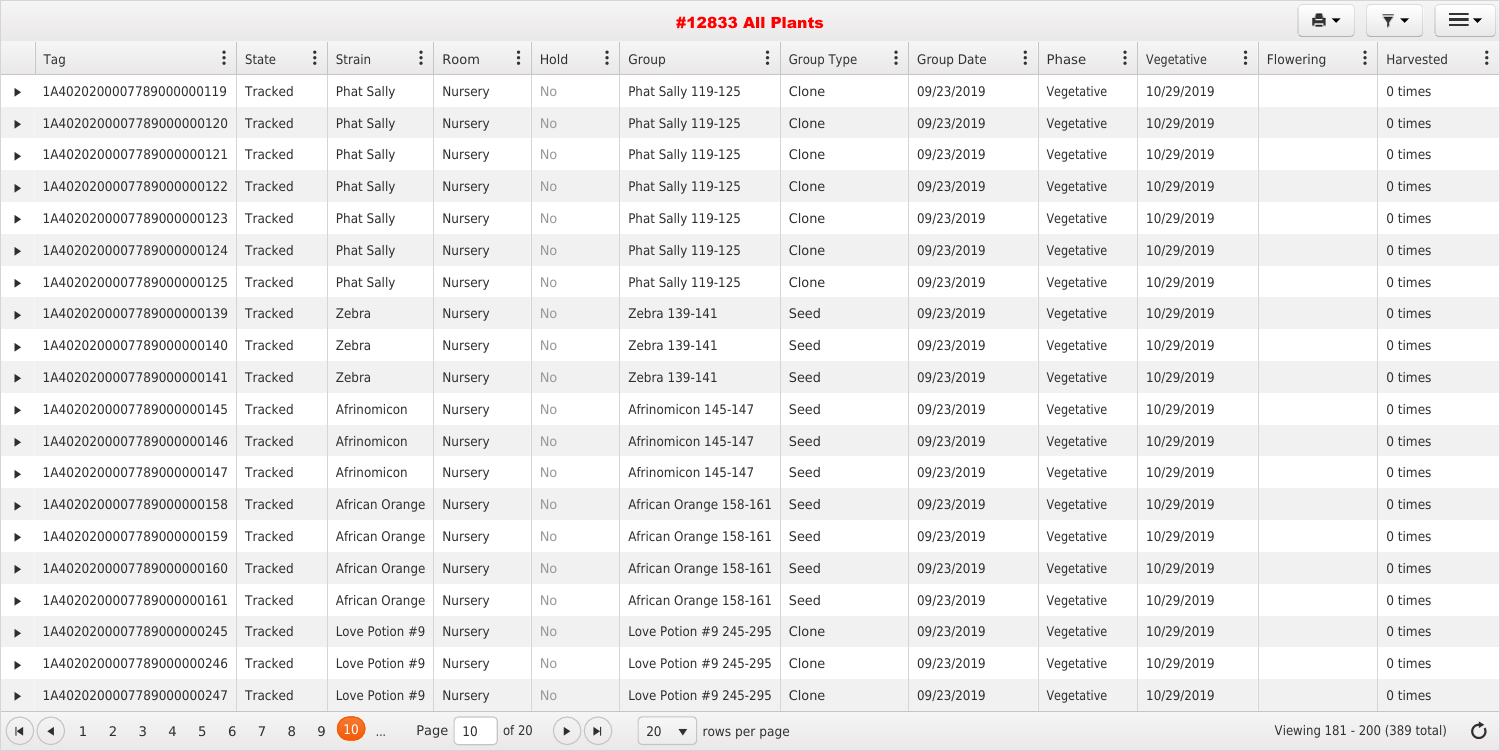|                              | Tag                                                | State          | $\ddot{\bullet}$ | <b>Strain</b>            | Room           | $\ddot{\cdot}$ | $\ddot{\cdot}$<br>Hold                      | Group<br>$\ddot{\bullet}$  | Group Type | <b>Group Date</b> | Phase<br>$\bullet$<br>$\ddot{\cdot}$ | Vegetative | Flowering<br>$\ddot{\bullet}$ | Harvested                               |
|------------------------------|----------------------------------------------------|----------------|------------------|--------------------------|----------------|----------------|---------------------------------------------|----------------------------|------------|-------------------|--------------------------------------|------------|-------------------------------|-----------------------------------------|
|                              | 1A4020200007789000000248                           | Tracked        |                  | Love Potion #9           | Nursery        |                | No                                          | Love Potion #9 245-295     | Clone      | 09/23/2019        | Vegetative                           | 10/29/2019 |                               | 0 times                                 |
| $\blacktriangleright$        | 1A4020200007789000000249                           | Tracked        |                  | Love Potion #9           | Nursery        |                | No                                          | Love Potion #9 245-295     | Clone      | 09/23/2019        | Vegetative                           | 10/29/2019 |                               | 0 times                                 |
|                              | 1A4020200007789000000250                           | Tracked        |                  | Love Potion #9           | Nursery        |                | No                                          | Love Potion #9 245-295     | Clone      | 09/23/2019        | Vegetative                           | 10/29/2019 |                               | 0 times                                 |
|                              | 1A4020200007789000000251                           | <b>Tracked</b> |                  | Love Potion $#9$ Nursery |                |                | No                                          | Love Potion #9 245-295     | Clone      | 09/23/2019        | Vegetative                           | 10/29/2019 |                               | 0 times                                 |
|                              | 1A4020200007789000000252                           | Tracked        |                  | Love Potion #9           | Nursery        |                | No                                          | Love Potion #9 245-295     | Clone      | 09/23/2019        | Vegetative                           | 10/29/2019 |                               | 0 times                                 |
|                              | 1A4020200007789000000253                           | Tracked        |                  | Love Potion #9           | Nursery        |                | No                                          | Love Potion #9 245-295     | Clone      | 09/23/2019        | Vegetative                           | 10/29/2019 |                               | 0 times                                 |
| $\blacktriangleright$        | 1A4020200007789000000254                           | Tracked        |                  | Love Potion #9           | Nursery        |                | No                                          | Love Potion #9 245-295     | Clone      | 09/23/2019        | Vegetative                           | 10/29/2019 |                               | 0 times                                 |
|                              | 1A4020200007789000000255                           | <b>Tracked</b> |                  | Love Potion #9           | Nursery        |                | No                                          | Love Potion #9 245-295     | Clone      | 09/23/2019        | Vegetative                           | 10/29/2019 |                               | 0 times                                 |
|                              | 1A4020200007789000000256                           | Tracked        |                  | Love Potion $#9$ Nursery |                |                | No                                          | Love Potion #9 245-295     | Clone      | 09/23/2019        | Vegetative                           | 10/29/2019 |                               | 0 times                                 |
| $\blacktriangleright$ .      | 1A4020200007789000000257                           | <b>Tracked</b> |                  | Love Potion #9           | Nursery        |                | No                                          | Love Potion #9 245-295     | Clone      | 09/23/2019        | Vegetative                           | 10/29/2019 |                               | 0 times                                 |
|                              | 1A4020200007789000000258                           | Tracked        |                  | Love Potion #9           | Nursery        |                | No                                          | Love Potion #9 245-295     | Clone      | 09/23/2019        | Vegetative                           | 10/29/2019 |                               | 0 times                                 |
| ▶                            | 1A4020200007789000000259                           | Tracked        |                  | Love Potion #9           | Nursery        |                | No                                          | Love Potion #9 245-295     | Clone      | 09/23/2019        | Vegetative                           | 10/29/2019 |                               | 0 times                                 |
|                              | 1A4020200007789000000260                           | Tracked        |                  | Love Potion #9           | Nursery        |                | No                                          | Love Potion #9 245-295     | Clone      | 09/23/2019        | Vegetative                           | 10/29/2019 |                               | 0 times                                 |
|                              | 1A4020200007789000000296                           | <b>Tracked</b> |                  | Love Bomb                | Nursery        |                | No                                          | Love Bomb 296-385          | Clone      | 09/23/2019        | Vegetative                           | 10/29/2019 |                               | 0 times                                 |
|                              | $\blacktriangleright$ 1A4020200007789000000297     | Tracked        |                  | Love Bomb                | <b>Nursery</b> |                | No.                                         | Love Bomb 296-385          | Clone      | 09/23/2019        | Vegetative                           | 10/29/2019 |                               | 0 times                                 |
|                              | LA4020200007789000000298                           | Tracked        |                  | Love Bomb                | Nursery        |                | <b>No</b>                                   | Love Bomb 296-385          | Clone      | 09/23/2019        | Vegetative                           | 10/29/2019 |                               | 0 times                                 |
| $\blacktriangleright$        | 1A4020200007789000000299                           | Tracked        |                  | Love Bomb                | Nursery        |                | No                                          | Love Bomb 296-385          | Clone      | 09/23/2019        | Vegetative                           | 10/29/2019 |                               | 0 times                                 |
|                              | $\blacktriangleright$ 1A4020200007789000000300     | Tracked        |                  | Love Bomb                | Nursery        |                | <b>No</b>                                   | Love Bomb 296-385          | Clone      | 09/23/2019        | Vegetative                           | 10/29/2019 |                               | 0 times                                 |
|                              | 1A4020200007789000000301                           | Tracked        |                  | Love Bomb                | Nursery        |                | No                                          | Love Bomb 296-385          | Clone      | 09/23/2019        | Vegetative                           | 10/29/2019 |                               | 0 times                                 |
|                              | ▶ 1A4020200007789000000302   Tracked               |                |                  | Love Bomb                | Nursery        |                | No                                          | Love Bomb 296-385          | Clone      | 09/23/2019        | Vegetative                           | 10/29/2019 |                               | 0 times                                 |
| $H$ $($ $\blacktriangleleft$ | 12    13    14    15    16    17    18    19    20 |                |                  |                          | Page $11$      | of 20          | $\blacktriangleright)(\blacktriangleright)$ | $20 \bullet$ rows per page |            |                   |                                      |            |                               | Viewing 201 - 220 (389 total) $\bullet$ |

| $\ddot{\bullet}$ | Phase      | ÷ | $\ddot{\cdot}$<br>Vegetative | Flowering<br>$\ddot{\bullet}$ | Harvested |  |
|------------------|------------|---|------------------------------|-------------------------------|-----------|--|
|                  | Vegetative |   | 10/29/2019                   |                               | 0 times   |  |
|                  | Vegetative |   | 10/29/2019                   |                               | 0 times   |  |
|                  | Vegetative |   | 10/29/2019                   |                               | 0 times   |  |
|                  | Vegetative |   | 10/29/2019                   |                               | 0 times   |  |
|                  | Vegetative |   | 10/29/2019                   |                               | 0 times   |  |
|                  | Vegetative |   | 10/29/2019                   |                               | 0 times   |  |
|                  | Vegetative |   | 10/29/2019                   |                               | 0 times   |  |
|                  | Vegetative |   | 10/29/2019                   |                               | 0 times   |  |
|                  | Vegetative |   | 10/29/2019                   |                               | 0 times   |  |
|                  | Vegetative |   | 10/29/2019                   |                               | 0 times   |  |
|                  | Vegetative |   | 10/29/2019                   |                               | 0 times   |  |
|                  | Vegetative |   | 10/29/2019                   |                               | 0 times   |  |
|                  | Vegetative |   | 10/29/2019                   |                               | 0 times   |  |
|                  | Vegetative |   | 10/29/2019                   |                               | 0 times   |  |
|                  | Vegetative |   | 10/29/2019                   |                               | 0 times   |  |
|                  | Vegetative |   | 10/29/2019                   |                               | 0 times   |  |
|                  | Vegetative |   | 10/29/2019                   |                               | 0 times   |  |
|                  | Vegetative |   | 10/29/2019                   |                               | 0 times   |  |
|                  | Vegetative |   | 10/29/2019                   |                               | 0 times   |  |
|                  | Vegetative |   | 10/29/2019                   |                               | 0 times   |  |

 $e<sub>1</sub>$ 

 $\overline{\mathbf{y}}$ 

 $\equiv$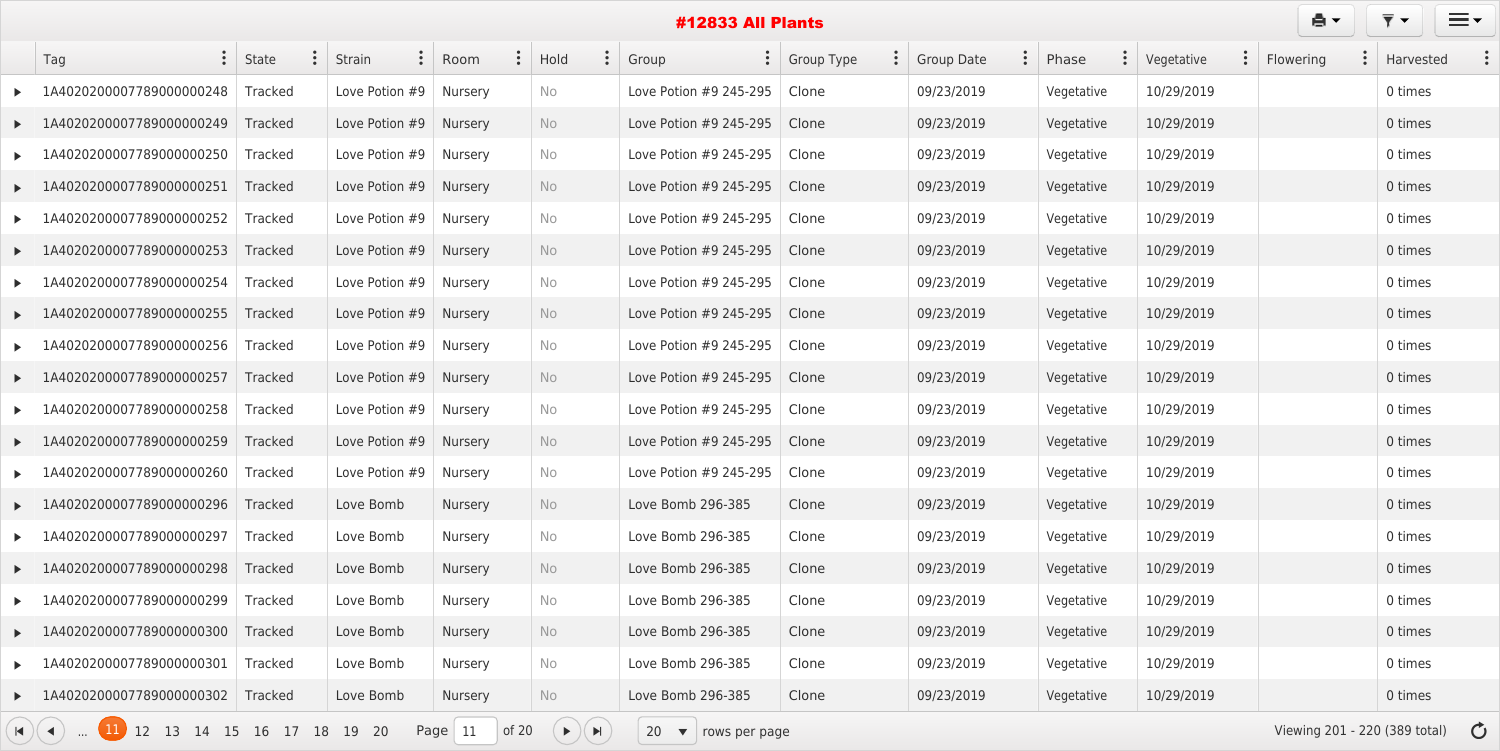|                       | Tag<br>$\ddot{\bullet}$               | <b>State</b>   | Strain    | Room           |         | Hold              | Group<br>$\ddot{\bullet}$                | <b>Group Type</b> | Group Date | Phase      | Vegetative<br>$\ddot{\bullet}$ | Flowering<br>$\bullet$ | Harvested                               |  |
|-----------------------|---------------------------------------|----------------|-----------|----------------|---------|-------------------|------------------------------------------|-------------------|------------|------------|--------------------------------|------------------------|-----------------------------------------|--|
|                       | 1A4020200007789000000303              | Tracked        | Love Bomb | Nursery        |         | No                | Love Bomb 296-385                        | Clone             | 09/23/2019 | Vegetative | 10/29/2019                     |                        | 0 times                                 |  |
|                       | 1A4020200007789000000304              | <b>Tracked</b> | Love Bomb | <b>Nursery</b> |         | <b>No</b>         | Love Bomb 296-385                        | Clone             | 09/23/2019 | Vegetative | 10/29/2019                     |                        | 0 times                                 |  |
|                       | 1A4020200007789000000305              | Tracked        | Love Bomb | Nursery        |         | No                | Love Bomb 296-385                        | Clone             | 09/23/2019 | Vegetative | 10/29/2019                     |                        | 0 times                                 |  |
|                       | 1A4020200007789000000306              | Tracked        | Love Bomb | <b>Nursery</b> |         | <b>No</b>         | Love Bomb 296-385                        | Clone             | 09/23/2019 | Vegetative | 10/29/2019                     |                        | 0 times                                 |  |
|                       | 1A4020200007789000000307              | Tracked        | Love Bomb | Nursery        |         | No                | Love Bomb 296-385                        | Clone             | 09/23/2019 | Vegetative | 10/29/2019                     |                        | 0 times                                 |  |
|                       | 1A4020200007789000000308              | Tracked        | Love Bomb | <b>Nursery</b> |         | <b>No</b>         | Love Bomb 296-385                        | Clone             | 09/23/2019 | Vegetative | 10/29/2019                     |                        | 0 times                                 |  |
|                       | 1A4020200007789000000309              | <b>Tracked</b> | Love Bomb | Nursery        |         | No                | Love Bomb 296-385                        | Clone             | 09/23/2019 | Vegetative | 10/29/2019                     |                        | 0 times                                 |  |
|                       | 1A4020200007789000000310              | <b>Tracked</b> | Love Bomb | <b>Nursery</b> |         | No                | Love Bomb 296-385                        | Clone             | 09/23/2019 | Vegetative | 10/29/2019                     |                        | 0 times                                 |  |
|                       | 1A4020200007789000000311              | Tracked        | Love Bomb | Nursery        |         | No                | Love Bomb 296-385                        | Clone             | 09/23/2019 | Vegetative | 10/29/2019                     |                        | 0 times                                 |  |
|                       | 1A4020200007789000000312              | <b>Tracked</b> | Love Bomb | <b>Nursery</b> |         | <b>No</b>         | Love Bomb 296-385                        | Clone             | 09/23/2019 | Vegetative | 10/29/2019                     |                        | 0 times                                 |  |
|                       | 1A4020200007789000000313              | Tracked        | Love Bomb | Nursery        |         | No                | Love Bomb 296-385                        | Clone             | 09/23/2019 | Vegetative | 10/29/2019                     |                        | 0 times                                 |  |
|                       | 1A4020200007789000000314              | <b>Tracked</b> | Love Bomb | <b>Nursery</b> |         | <b>No</b>         | Love Bomb 296-385                        | Clone             | 09/23/2019 | Vegetative | 10/29/2019                     |                        | 0 times                                 |  |
|                       | 1A4020200007789000000315              | Tracked        | Love Bomb | Nursery        |         | No                | Love Bomb 296-385                        | Clone             | 09/23/2019 | Vegetative | 10/29/2019                     |                        | 0 times                                 |  |
|                       | 1A4020200007789000000316              | Tracked        | Love Bomb | Nursery        |         | No                | Love Bomb 296-385                        | Clone             | 09/23/2019 | Vegetative | 10/29/2019                     |                        | 0 times                                 |  |
| $\blacktriangleright$ | 1A4020200007789000000317              | Tracked        | Love Bomb | Nursery        |         | No.               | Love Bomb 296-385                        | Clone             | 09/23/2019 | Vegetative | 10/29/2019                     |                        | 0 times                                 |  |
|                       | 1A4020200007789000000318              | Tracked        | Love Bomb | Nursery        |         | No                | Love Bomb 296-385                        | Clone             | 09/23/2019 | Vegetative | 10/29/2019                     |                        | 0 times                                 |  |
|                       | 1A4020200007789000000319              | Tracked        | Love Bomb | Nursery        |         | No                | Love Bomb 296-385                        | Clone             | 09/23/2019 | Vegetative | 10/29/2019                     |                        | 0 times                                 |  |
|                       | 1A4020200007789000000320              | Tracked        | Love Bomb | Nursery        |         | No                | Love Bomb 296-385                        | Clone             | 09/23/2019 | Vegetative | 10/29/2019                     |                        | 0 times                                 |  |
|                       | 1A4020200007789000000321              | Tracked        | Love Bomb | Nursery        |         | No                | Love Bomb 296-385                        | Clone             | 09/23/2019 | Vegetative | 10/29/2019                     |                        | 0 times                                 |  |
|                       | 1A4020200007789000000322              | Tracked        | Love Bomb | Nursery        |         | No                | Love Bomb 296-385                        | Clone             | 09/23/2019 | Vegetative | 10/29/2019                     |                        | 0 times                                 |  |
|                       | 11 12 13 14 15 16 17 18 19 20<br>H)(4 |                |           | Page $12$      | of $20$ | $( )$ $( )$ $( )$ | 20<br>$\blacktriangledown$ rows per page |                   |            |            |                                |                        | Viewing 221 - 240 (389 total) $\bullet$ |  |

|--|

 $\overline{Y}$   $\overline{Y}$ 

 $\equiv$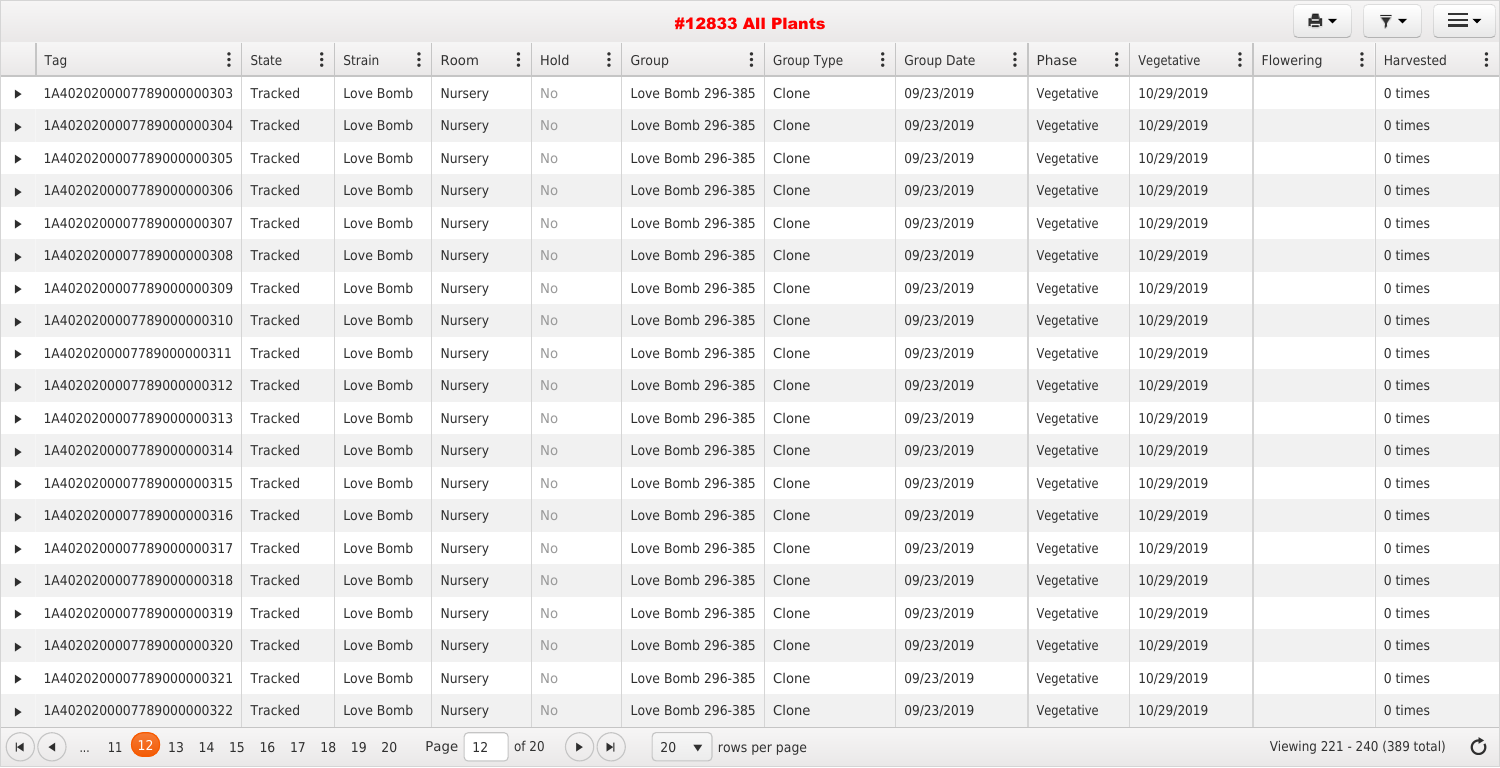|                       | Tag                                  | <b>State</b>   | Strain    | Room           | Hold                                  | Group<br>$\bullet$                       | <b>Group Type</b> | <b>Group Date</b> | Phase      | Vegetative | Flowering                     | Harvested     |
|-----------------------|--------------------------------------|----------------|-----------|----------------|---------------------------------------|------------------------------------------|-------------------|-------------------|------------|------------|-------------------------------|---------------|
|                       | 1A4020200007789000000323             | Tracked        | Love Bomb | Nursery        | No                                    | Love Bomb 296-385                        | Clone             | 09/23/2019        | Vegetative | 10/29/2019 |                               | 0 times       |
|                       | 1A4020200007789000000324             | <b>Tracked</b> | Love Bomb | <b>Nursery</b> | No                                    | Love Bomb 296-385                        | Clone             | 09/23/2019        | Vegetative | 10/29/2019 |                               | 0 times       |
|                       | 1A4020200007789000000325             | <b>Tracked</b> | Love Bomb | Nursery        | No                                    | Love Bomb 296-385                        | Clone             | 09/23/2019        | Vegetative | 10/29/2019 |                               | 0 times       |
|                       | 1A4020200007789000000326             | Tracked        | Love Bomb | <b>Nursery</b> | <b>No</b>                             | Love Bomb 296-385                        | Clone             | 09/23/2019        | Vegetative | 10/29/2019 |                               | 0 times       |
|                       | 1A4020200007789000000327             | <b>Tracked</b> | Love Bomb | Nursery        | No                                    | Love Bomb 296-385                        | Clone             | 09/23/2019        | Vegetative | 10/29/2019 |                               | 0 times       |
|                       | 1A4020200007789000000328             | <b>Tracked</b> | Love Bomb | <b>Nursery</b> | <b>No</b>                             | Love Bomb 296-385                        | Clone             | 09/23/2019        | Vegetative | 10/29/2019 |                               | 0 times       |
|                       | 1A4020200007789000000329             | Tracked        | Love Bomb | Nursery        | No                                    | Love Bomb 296-385                        | Clone             | 09/23/2019        | Vegetative | 10/29/2019 |                               | 0 times       |
|                       | 1A4020200007789000000330             | <b>Tracked</b> | Love Bomb | Nursery        | <b>No</b>                             | Love Bomb 296-385                        | Clone             | 09/23/2019        | Vegetative | 10/29/2019 |                               | 0 times       |
|                       | 1A4020200007789000000331             | <b>Tracked</b> | Love Bomb | Nursery        | No                                    | Love Bomb 296-385                        | Clone             | 09/23/2019        | Vegetative | 10/29/2019 |                               | 0 times       |
|                       | 1A4020200007789000000332             | <b>Tracked</b> | Love Bomb | <b>Nursery</b> | <b>No</b>                             | Love Bomb 296-385                        | Clone             | 09/23/2019        | Vegetative | 10/29/2019 |                               | 0 times       |
|                       | 1A4020200007789000000333             | Tracked        | Love Bomb | Nursery        | No                                    | Love Bomb 296-385                        | Clone             | 09/23/2019        | Vegetative | 10/29/2019 |                               | 0 times       |
|                       | 1A4020200007789000000334             | Tracked        | Love Bomb | <b>Nursery</b> | <b>No</b>                             | Love Bomb 296-385                        | Clone             | 09/23/2019        | Vegetative | 10/29/2019 |                               | 0 times       |
|                       | 1A4020200007789000000335             | <b>Tracked</b> | Love Bomb | Nursery        | No                                    | Love Bomb 296-385                        | Clone             | 09/23/2019        | Vegetative | 10/29/2019 |                               | 0 times       |
| $\blacktriangleright$ | 1A4020200007789000000336             | Tracked        | Love Bomb | Nursery        | <b>No</b>                             | Love Bomb 296-385                        | Clone             | 09/23/2019        | Vegetative | 10/29/2019 |                               | 0 times       |
|                       | 1A4020200007789000000337             | Tracked        | Love Bomb | <b>Nursery</b> | No.                                   | Love Bomb 296-385                        | Clone             | 09/23/2019        | Vegetative | 10/29/2019 |                               | 0 times       |
|                       | 1A4020200007789000000338             | Tracked        | Love Bomb | Nursery        | No                                    | Love Bomb 296-385                        | Clone             | 09/23/2019        | Vegetative | 10/29/2019 |                               | 0 times       |
|                       | 1A4020200007789000000339             | Tracked        | Love Bomb | Nursery        | No                                    | Love Bomb 296-385                        | Clone             | 09/23/2019        | Vegetative | 10/29/2019 |                               | 0 times       |
|                       | 1A4020200007789000000340             | Tracked        | Love Bomb | Nursery        | No                                    | Love Bomb 296-385                        | Clone             | 09/23/2019        | Vegetative | 10/29/2019 |                               | 0 times       |
|                       | 1A4020200007789000000341             | Tracked        | Love Bomb | Nursery        | No                                    | Love Bomb 296-385                        | Clone             | 09/23/2019        | Vegetative | 10/29/2019 |                               | 0 times       |
|                       | 1A4020200007789000000342             | Tracked        | Love Bomb | Nursery        | No                                    | Love Bomb 296-385                        | Clone             | 09/23/2019        | Vegetative | 10/29/2019 |                               | 0 times       |
|                       | 11 12 13 14 15 16 17 18 19 20<br>(A) |                |           | Page $13$      | of 20<br>$(\rightarrow)(\rightarrow)$ | 20<br>$\blacktriangledown$ rows per page |                   |                   |            |            | Viewing 241 - 260 (389 total) | $\mathcal{C}$ |

|--|

 $\overline{Y}$   $\overline{Y}$ 

 $\equiv$ 

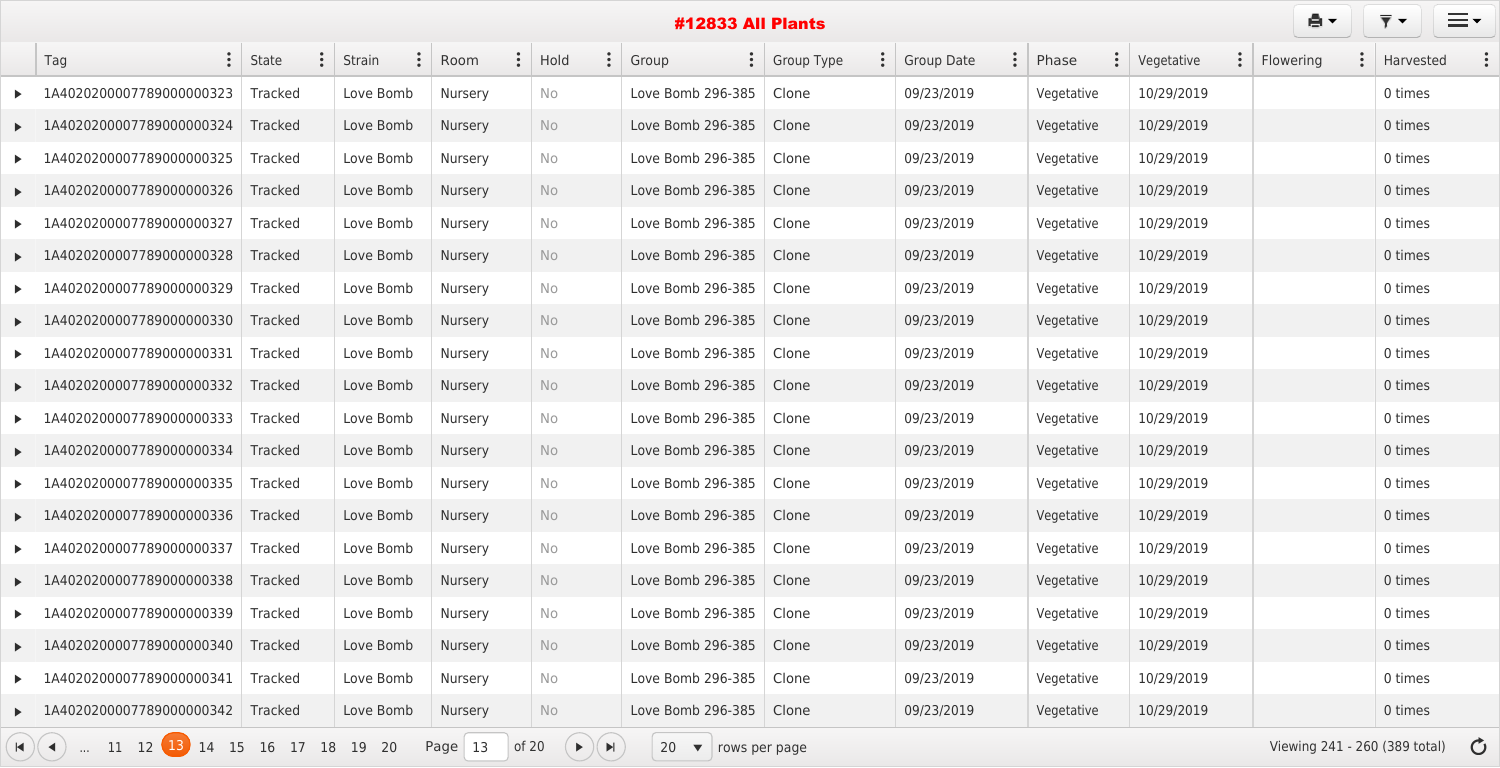|                         | Tag                                          | State          | $\ddot{\bullet}$ | Strain                   | Room           | $\ddot{\cdot}$ | $\ddot{\cdot}$<br>Hold | Group<br>$\ddot{\bullet}$                  | Group Type | <b>Group Date</b> | Phase<br>$\ddot{\cdot}$ | Vegetative<br>$\ddot{\cdot}$ | Flowering | Harvested                               |
|-------------------------|----------------------------------------------|----------------|------------------|--------------------------|----------------|----------------|------------------------|--------------------------------------------|------------|-------------------|-------------------------|------------------------------|-----------|-----------------------------------------|
|                         | 1A4020200007789000000343                     | Tracked        |                  | Love Bomb                | Nursery        |                | No                     | Love Bomb 296-385                          | Clone      | 09/23/2019        | Vegetative              | 10/29/2019                   |           | 0 times                                 |
| $\blacktriangleright$   | 1A4020200007789000000344                     | Tracked        |                  | Love Bomb                | <b>Nursery</b> |                | No                     | Love Bomb 296-385                          | Clone      | 09/23/2019        | Vegetative              | 10/29/2019                   |           | 0 times                                 |
|                         | 1A4020200007789000000345                     | <b>Tracked</b> |                  | Love Bomb                | Nursery        |                | No                     | Love Bomb 296-385                          | Clone      | 09/23/2019        | Vegetative              | 10/29/2019                   |           | 0 times                                 |
|                         | 1A4020200007789000000346                     | Tracked        |                  | Love Bomb                | Nursery        |                | No                     | Love Bomb 296-385                          | Clone      | 09/23/2019        | Vegetative              | 10/29/2019                   |           | 0 times                                 |
|                         | 1A4020200007789000000347                     | <b>Tracked</b> |                  | Love Bomb                | Nursery        |                | No                     | Love Bomb 296-385                          | Clone      | 09/23/2019        | Vegetative              | 10/29/2019                   |           | 0 times                                 |
|                         | 1A4020200007789000000348                     | <b>Tracked</b> |                  | Love Bomb                | Nursery        |                | No                     | Love Bomb 296-385                          | Clone      | 09/23/2019        | Vegetative              | 10/29/2019                   |           | 0 times                                 |
|                         | 1A4020200007789000000349                     | <b>Tracked</b> |                  | Love Bomb                | Nursery        |                | No                     | Love Bomb 296-385                          | Clone      | 09/23/2019        | Vegetative              | 10/29/2019                   |           | 0 times                                 |
| $\blacktriangleright$   | 1A4020200007789000000350                     | Tracked        |                  | Love Bomb                | Nursery        |                | No                     | Love Bomb 296-385                          | Clone      | 09/23/2019        | Vegetative              | 10/29/2019                   |           | 0 times                                 |
|                         | 1A4020200007789000000351                     | <b>Tracked</b> |                  | Love Bomb                | Nursery        |                | No                     | Love Bomb 296-385                          | Clone      | 09/23/2019        | Vegetative              | 10/29/2019                   |           | 0 times                                 |
|                         | 1A4020200007789000000352                     | Tracked        |                  | Love Bomb                | <b>Nursery</b> |                | No                     | Love Bomb 296-385                          | Clone      | 09/23/2019        | Vegetative              | 10/29/2019                   |           | 0 times                                 |
|                         | 1A4020200007789000000353                     | Tracked        |                  | Love Bomb                | Nursery        |                | No                     | Love Bomb 296-385                          | Clone      | 09/23/2019        | Vegetative              | 10/29/2019                   |           | 0 times                                 |
|                         | 1A4020200007789000000354                     | <b>Tracked</b> |                  | Love Bomb                | Nursery        |                | No                     | Love Bomb 296-385                          | Clone      | 09/23/2019        | Vegetative              | 10/29/2019                   |           | 0 times                                 |
|                         | 1A4020200007789000000355                     | Tracked        |                  | Love Bomb                | Nursery        |                | No                     | Love Bomb 296-385                          | Clone      | 09/23/2019        | Vegetative              | 10/29/2019                   |           | 0 times                                 |
|                         | 1A4020200007789000000356                     | <b>Tracked</b> |                  | Love Bomb                | <b>Nursery</b> |                | <b>No</b>              | Love Bomb 296-385                          | Clone      | 09/23/2019        | Vegetative              | 10/29/2019                   |           | 0 times                                 |
|                         | $\triangleright$ 1A4020200007789000000357    | Tracked        |                  | Love Bomb                | <b>Nursery</b> |                | No                     | Love Bomb 296-385                          | Clone      | 09/23/2019        | Vegetative              | 10/29/2019                   |           | 0 times                                 |
| $\blacktriangleright$ . | 1A4020200007789000000261                     | Tracked        |                  | Love Potion $#9$ Nursery |                |                | <b>No</b>              | Love Potion #9 245-295                     | Clone      | 09/23/2019        | Vegetative              | 10/29/2019                   |           | 0 times                                 |
|                         | 1A4020200007789000000262                     | Tracked        |                  | Love Potion $#9$ Nursery |                |                | No                     | Love Potion #9 245-295                     | Clone      | 09/23/2019        | Vegetative              | 10/29/2019                   |           | 0 times                                 |
| $\blacktriangleright$   | 1A4020200007789000000263                     | Tracked        |                  | Love Potion $#9$ Nursery |                |                | <b>No</b>              | Love Potion #9 245-295                     | Clone      | 09/23/2019        | Vegetative              | 10/29/2019                   |           | 0 times                                 |
|                         | 1A4020200007789000000264                     | Tracked        |                  | Love Potion $#9$ Nursery |                |                | No                     | Love Potion #9 245-295                     | Clone      | 09/23/2019        | Vegetative              | 10/29/2019                   |           | 0 times                                 |
|                         | 1A4020200007789000000265                     | Tracked        |                  | Love Potion $#9$ Nursery |                |                | <b>No</b>              | Love Potion #9 245-295   Clone             |            | 09/23/2019        | Vegetative              | 10/29/2019                   |           | 0 times                                 |
|                         | $(A)$ (4)  11 12 13 $(14)$ 15 16 17 18 19 20 |                |                  |                          | Page $14$      | of $20$        | $(+)$ $($ $)$          | 20<br>$\blacktriangledown$   rows per page |            |                   |                         |                              |           | Viewing 261 - 280 (389 total) $\bullet$ |

| $\ddot{\bullet}$ | Phase      | ÷ | $\ddot{\cdot}$<br>Vegetative | Flowering<br>$\ddot{\bullet}$ | Harvested |  |
|------------------|------------|---|------------------------------|-------------------------------|-----------|--|
|                  | Vegetative |   | 10/29/2019                   |                               | 0 times   |  |
|                  | Vegetative |   | 10/29/2019                   |                               | 0 times   |  |
|                  | Vegetative |   | 10/29/2019                   |                               | 0 times   |  |
|                  | Vegetative |   | 10/29/2019                   |                               | 0 times   |  |
|                  | Vegetative |   | 10/29/2019                   |                               | 0 times   |  |
|                  | Vegetative |   | 10/29/2019                   |                               | 0 times   |  |
|                  | Vegetative |   | 10/29/2019                   |                               | 0 times   |  |
|                  | Vegetative |   | 10/29/2019                   |                               | 0 times   |  |
|                  | Vegetative |   | 10/29/2019                   |                               | 0 times   |  |
|                  | Vegetative |   | 10/29/2019                   |                               | 0 times   |  |
|                  | Vegetative |   | 10/29/2019                   |                               | 0 times   |  |
|                  | Vegetative |   | 10/29/2019                   |                               | 0 times   |  |
|                  | Vegetative |   | 10/29/2019                   |                               | 0 times   |  |
|                  | Vegetative |   | 10/29/2019                   |                               | 0 times   |  |
|                  | Vegetative |   | 10/29/2019                   |                               | 0 times   |  |
|                  | Vegetative |   | 10/29/2019                   |                               | 0 times   |  |
|                  | Vegetative |   | 10/29/2019                   |                               | 0 times   |  |
|                  | Vegetative |   | 10/29/2019                   |                               | 0 times   |  |
|                  | Vegetative |   | 10/29/2019                   |                               | 0 times   |  |
|                  | Vegetative |   | 10/29/2019                   |                               | 0 times   |  |

 $er$ 

 $\overline{\mathbf{y}}$ 

 $\equiv$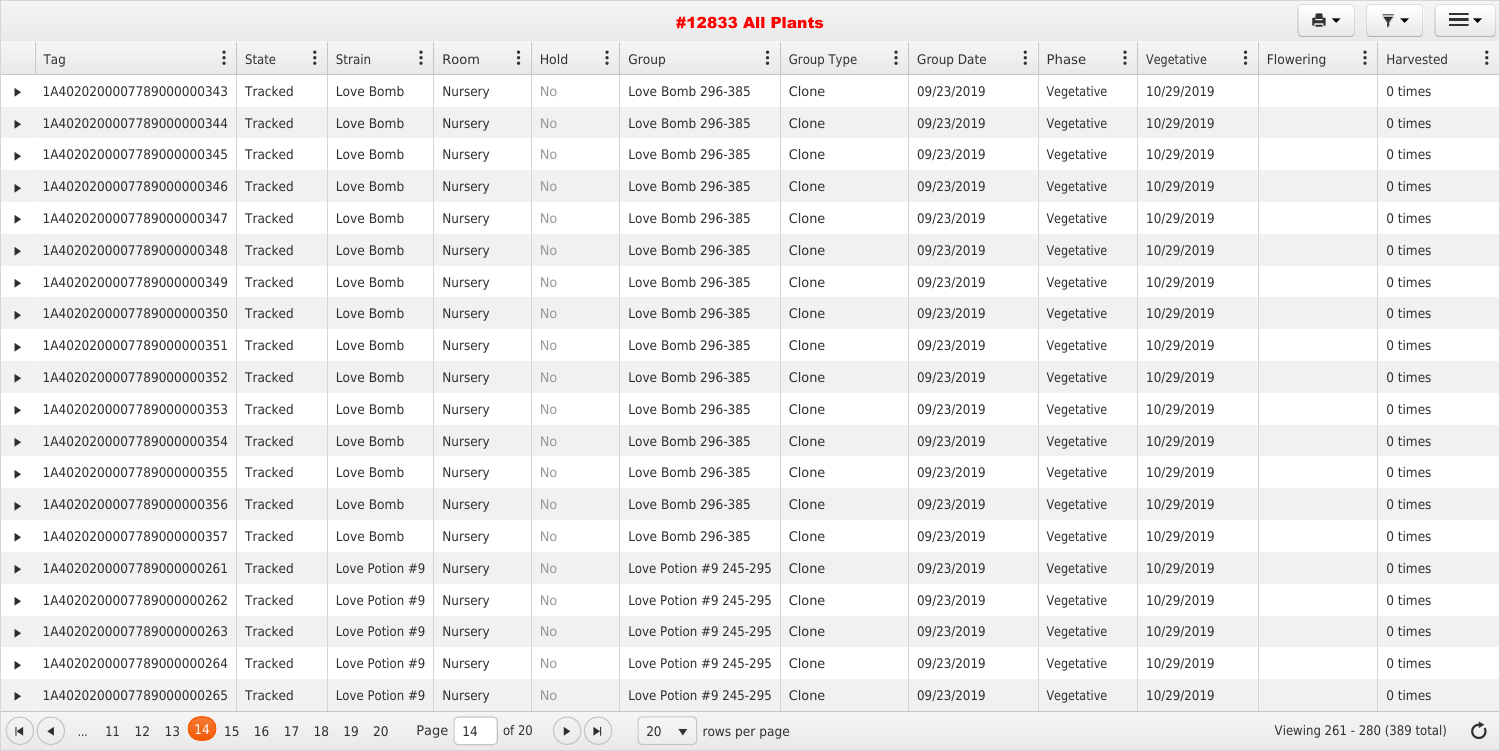| Tag                                            | State   | $\bullet$ | <b>Strain</b><br>$\ddot{\bullet}$ | Room    | $\ddot{\cdot}$ | $\ddot{\cdot}$<br>Hold | Group<br>$\frac{1}{2}$               | <b>Group Type</b> | <b>Group Date</b> | $\ddot{\bullet}$ | Phase      | $\ddot{\cdot}$ | Vegetative | $\bullet$ | Flowering | $\bullet$ | Harvested |  |
|------------------------------------------------|---------|-----------|-----------------------------------|---------|----------------|------------------------|--------------------------------------|-------------------|-------------------|------------------|------------|----------------|------------|-----------|-----------|-----------|-----------|--|
| 1A4020200007789000000266                       | Tracked |           | Love Potion #9                    | Nursery |                | No                     | Love Potion #9 245-295               | Clone             | 09/23/2019        |                  | Vegetative |                | 10/29/2019 |           |           |           | 0 times   |  |
| LA4020200007789000000267                       | Tracked |           | Love Potion #9                    | Nursery |                | No                     | Love Potion #9 245-295               | Clone             | 09/23/2019        |                  | Vegetative |                | 10/29/2019 |           |           |           | 0 times   |  |
| 1A4020200007789000000268                       | Tracked |           | Love Potion #9                    | Nursery |                | No                     | Love Potion #9 245-295               | Clone             | 09/23/2019        |                  | Vegetative |                | 10/29/2019 |           |           |           | 0 times   |  |
| 1A4020200007789000000269                       | Tracked |           | Love Potion $#9$                  | Nursery |                | No                     | Love Potion #9 245-295               | Clone             | 09/23/2019        |                  | Vegetative |                | 10/29/2019 |           |           |           | 0 times   |  |
| 1A4020200007789000000270                       | Tracked |           | Love Potion #9                    | Nursery |                | No                     | Love Potion #9 245-295               | Clone             | 09/23/2019        |                  | Vegetative |                | 10/29/2019 |           |           |           | 0 times   |  |
| 1A4020200007789000000271                       | Tracked |           | Love Potion #9                    | Nursery |                | No                     | Love Potion #9 245-295               | Clone             | 09/23/2019        |                  | Vegetative |                | 10/29/2019 |           |           |           | 0 times   |  |
| 1A4020200007789000000272                       | Tracked |           | Love Potion #9 $ $                | Nursery |                | No                     | Love Potion #9 245-295               | Clone             | 09/23/2019        |                  | Vegetative |                | 10/29/2019 |           |           |           | 0 times   |  |
| 1A4020200007789000000273                       | Tracked |           | Love Potion #9                    | Nursery |                | No                     | Love Potion #9 245-295               | Clone             | 09/23/2019        |                  | Vegetative |                | 10/29/2019 |           |           |           | 0 times   |  |
| 1A4020200007789000000274                       | Tracked |           | Love Potion $#9$                  | Nursery |                | No                     | Love Potion #9 245-295               | Clone             | 09/23/2019        |                  | Vegetative |                | 10/29/2019 |           |           |           | 0 times   |  |
| 1A4020200007789000000275                       | Tracked |           | Love Potion #9                    | Nursery |                | No                     | Love Potion #9 245-295               | Clone             | 09/23/2019        |                  | Vegetative |                | 10/29/2019 |           |           |           | 0 times   |  |
| 1A4020200007789000000276                       | Tracked |           | Love Potion #9                    | Nursery |                | No                     | Love Potion #9 245-295               | Clone             | 09/23/2019        |                  | Vegetative |                | 10/29/2019 |           |           |           | 0 times   |  |
| 1A4020200007789000000277                       | Tracked |           | Love Potion #9                    | Nursery |                | No                     | Love Potion #9 245-295               | Clone             | 09/23/2019        |                  | Vegetative |                | 10/29/2019 |           |           |           | 0 times   |  |
| 1A4020200007789000000278                       | Tracked |           | Love Potion #9                    | Nursery |                | No                     | Love Potion #9 245-295               | Clone             | 09/23/2019        |                  | Vegetative |                | 10/29/2019 |           |           |           | 0 times   |  |
| 1A4020200007789000000279                       | Tracked |           | Love Potion #9                    | Nursery |                | No                     | Love Potion #9 245-295               | Clone             | 09/23/2019        |                  | Vegetative |                | 10/29/2019 |           |           |           | 0 times   |  |
| $\blacktriangleright$ 1A4020200007789000000280 | Tracked |           | Love Potion $#9$   Nursery        |         |                | No.                    | Love Potion #9 245-295 $\vert$ Clone |                   | 09/23/2019        |                  | Vegetative |                | 10/29/2019 |           |           |           | 0 times   |  |
| LA4020200007789000000281                       | Tracked |           | Love Potion $#9$ Nursery          |         |                | No                     | Love Potion #9 245-295               | Clone             | 09/23/2019        |                  | Vegetative |                | 10/29/2019 |           |           |           | 0 times   |  |
| 1A4020200007789000000282                       | Tracked |           | Love Potion $#9$ Nursery          |         |                | No                     | Love Potion #9 245-295               | Clone             | 09/23/2019        |                  | Vegetative |                | 10/29/2019 |           |           |           | 0 times   |  |
| $\blacktriangleright$ 1A4020200007789000000283 | Tracked |           | Love Potion $#9$ Nursery          |         |                | No                     | Love Potion #9 245-295               | Clone             | 09/23/2019        |                  | Vegetative |                | 10/29/2019 |           |           |           | 0 times   |  |
| 1A4020200007789000000284                       | Tracked |           | Love Potion $#9$ Nursery          |         |                | No                     | Love Potion #9 245-295               | Clone             | 09/23/2019        |                  | Vegetative |                | 10/29/2019 |           |           |           | 0 times   |  |
| $\blacktriangleright$ 1A4020200007789000000285 | Tracked |           | Love Potion $#9$ Nursery          |         |                | <b>No</b>              | Love Potion #9 245-295 $\mid$ Clone  |                   | 09/23/2019        |                  | Vegetative |                | 10/29/2019 |           |           |           | 0 times   |  |

... <sup>11</sup> <sup>12</sup> <sup>13</sup> <sup>14</sup> <sup>15</sup> <sup>16</sup> <sup>17</sup> <sup>18</sup> <sup>19</sup> <sup>20</sup> Page <sup>15</sup> of 20 <sup>20</sup> rows per page Viewing 281 - 300 (389 total)

| $\ddot{\bullet}$ | Phase      | ÷ | Vegetative | $\ddot{\cdot}$ | Flowering<br>$\ddot{\bullet}$ | Harvested |  |
|------------------|------------|---|------------|----------------|-------------------------------|-----------|--|
|                  | Vegetative |   | 10/29/2019 |                |                               | 0 times   |  |
|                  | Vegetative |   | 10/29/2019 |                |                               | 0 times   |  |
|                  | Vegetative |   | 10/29/2019 |                |                               | 0 times   |  |
|                  | Vegetative |   | 10/29/2019 |                |                               | 0 times   |  |
|                  | Vegetative |   | 10/29/2019 |                |                               | 0 times   |  |
|                  | Vegetative |   | 10/29/2019 |                |                               | 0 times   |  |
|                  | Vegetative |   | 10/29/2019 |                |                               | 0 times   |  |
|                  | Vegetative |   | 10/29/2019 |                |                               | 0 times   |  |
|                  | Vegetative |   | 10/29/2019 |                |                               | 0 times   |  |
|                  | Vegetative |   | 10/29/2019 |                |                               | 0 times   |  |
|                  | Vegetative |   | 10/29/2019 |                |                               | 0 times   |  |
|                  | Vegetative |   | 10/29/2019 |                |                               | 0 times   |  |
|                  | Vegetative |   | 10/29/2019 |                |                               | 0 times   |  |
|                  | Vegetative |   | 10/29/2019 |                |                               | 0 times   |  |
|                  | Vegetative |   | 10/29/2019 |                |                               | 0 times   |  |
|                  | Vegetative |   | 10/29/2019 |                |                               | 0 times   |  |
|                  | Vegetative |   | 10/29/2019 |                |                               | 0 times   |  |
|                  | Vegetative |   | 10/29/2019 |                |                               | 0 times   |  |
|                  | Vegetative |   | 10/29/2019 |                |                               | 0 times   |  |
|                  | Vegetative |   | 10/29/2019 |                |                               | 0 times   |  |

 $e<sub>1</sub>$ 

 $\overline{\mathbf{y}}$ 

 $\equiv$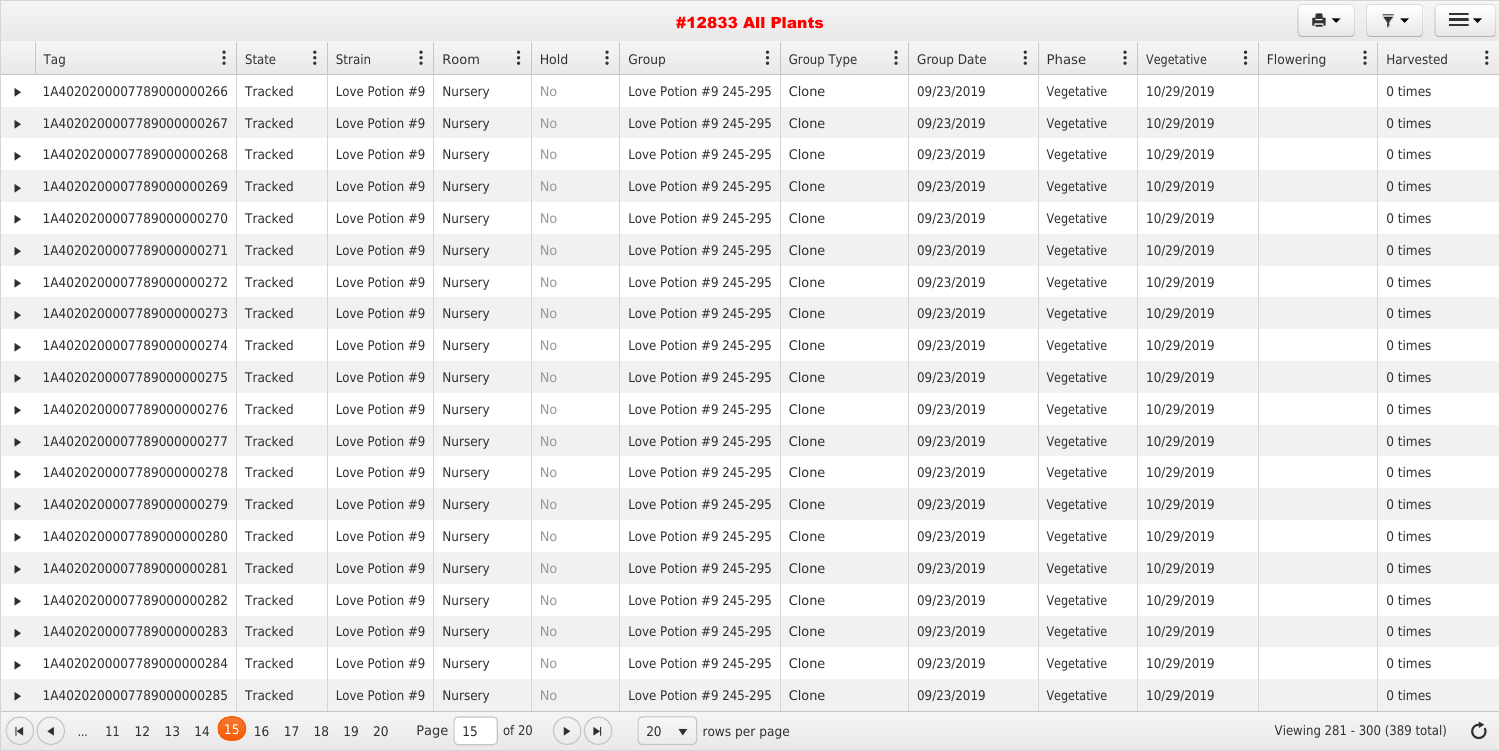| Tag                                                        | State          |    | <b>Strain</b>    | Room           | $\ddot{\cdot}$ | Hold          | Group<br>$\ddot{\bullet}$                | <b>Group Type</b> | <b>Group Date</b> | Phase<br>$\ddot{\bullet}$ | Vegetative | $\bullet$ | Flowering                               | Harvested |  |
|------------------------------------------------------------|----------------|----|------------------|----------------|----------------|---------------|------------------------------------------|-------------------|-------------------|---------------------------|------------|-----------|-----------------------------------------|-----------|--|
| 1A4020200007789000000286                                   | <b>Tracked</b> |    | Love Potion #9   | Nursery        |                | No            | Love Potion #9 245-295                   | Clone             | 09/23/2019        | Vegetative                | 10/29/2019 |           |                                         | 0 times   |  |
| 1A4020200007789000000287                                   | Tracked        |    | Love Potion #9   | Nursery        |                | No            | Love Potion #9 245-295                   | Clone             | 09/23/2019        | Vegetative                | 10/29/2019 |           |                                         | 0 times   |  |
| 1A4020200007789000000288                                   | <b>Tracked</b> |    | Love Potion #9   | Nursery        |                | No            | Love Potion #9 245-295                   | Clone             | 09/23/2019        | Vegetative                | 10/29/2019 |           |                                         | 0 times   |  |
| 1A4020200007789000000289                                   | Tracked        |    | Love Potion $#9$ | Nursery        |                | No            | Love Potion #9 245-295                   | Clone             | 09/23/2019        | Vegetative                | 10/29/2019 |           |                                         | 0 times   |  |
| 1A4020200007789000000290                                   | Tracked        |    | Love Potion $#9$ | Nursery        |                | No            | Love Potion #9 245-295                   | Clone             | 09/23/2019        | Vegetative                | 10/29/2019 |           |                                         | 0 times   |  |
| 1A4020200007789000000291                                   | Tracked        |    | Love Potion #9   | Nursery        |                | No            | Love Potion #9 245-295                   | Clone             | 09/23/2019        | Vegetative                | 10/29/2019 |           |                                         | 0 times   |  |
| 1A4020200007789000000292                                   | <b>Tracked</b> |    | Love Potion #9   | Nursery        |                | No            | Love Potion #9 245-295                   | Clone             | 09/23/2019        | Vegetative                | 10/29/2019 |           |                                         | 0 times   |  |
| 1A4020200007789000000293                                   | Tracked        |    | Love Potion #9   | Nursery        |                | No            | Love Potion #9 245-295                   | Clone             | 09/23/2019        | Vegetative                | 10/29/2019 |           |                                         | 0 times   |  |
| 1A4020200007789000000294                                   | Tracked        |    | Love Potion #9   | Nursery        |                | No            | Love Potion #9 245-295                   | Clone             | 09/23/2019        | Vegetative                | 10/29/2019 |           |                                         | 0 times   |  |
| 1A4020200007789000000295                                   | Tracked        |    | Love Potion #9   | Nursery        |                | No            | Love Potion #9 245-295                   | Clone             | 09/23/2019        | Vegetative                | 10/29/2019 |           |                                         | 0 times   |  |
| 1A4020200007789000000358                                   | Tracked        |    | Love Bomb        | Nursery        |                | No            | Love Bomb 296-385                        | Clone             | 09/23/2019        | Vegetative                | 10/29/2019 |           |                                         | 0 times   |  |
| 1A4020200007789000000359                                   | Tracked        |    | Love Bomb        | <b>Nursery</b> |                | No            | Love Bomb 296-385                        | Clone             | 09/23/2019        | Vegetative                | 10/29/2019 |           |                                         | 0 times   |  |
| 1A4020200007789000000360                                   | <b>Tracked</b> |    | Love Bomb        | Nursery        |                | No            | Love Bomb 296-385                        | Clone             | 09/23/2019        | Vegetative                | 10/29/2019 |           |                                         | 0 times   |  |
| 1A4020200007789000000361                                   | Tracked        |    | Love Bomb        | Nursery        |                | No            | Love Bomb 296-385                        | Clone             | 09/23/2019        | Vegetative                | 10/29/2019 |           |                                         | 0 times   |  |
| $\blacktriangleright$ 1A4020200007789000000362             | Tracked        |    | Love Bomb        | <b>Nursery</b> |                | No            | Love Bomb 296-385                        | Clone             | 09/23/2019        | Vegetative                | 10/29/2019 |           |                                         | 0 times   |  |
| $\blacktriangleright$ 1A4020200007789000000363             | Tracked        |    | Love Bomb        | Nursery        |                | No            | Love Bomb 296-385                        | Clone             | 09/23/2019        | Vegetative                | 10/29/2019 |           |                                         | 0 times   |  |
| 1A4020200007789000000364                                   | Tracked        |    | Love Bomb        | Nursery        |                | No            | Love Bomb 296-385                        | Clone             | 09/23/2019        | Vegetative                | 10/29/2019 |           |                                         | 0 times   |  |
| LA4020200007789000000365                                   | Tracked        |    | Love Bomb        | Nursery        |                | No            | Love Bomb 296-385                        | Clone             | 09/23/2019        | Vegetative                | 10/29/2019 |           |                                         | 0 times   |  |
| 1A4020200007789000000366                                   | Tracked        |    | Love Bomb        | Nursery        |                | No            | Love Bomb 296-385                        | Clone             | 09/23/2019        | Vegetative                | 10/29/2019 |           |                                         | 0 times   |  |
| LA4020200007789000000367                                   | Tracked        |    | Love Bomb        | Nursery        |                | No            | Love Bomb 296-385                        | Clone             | 09/23/2019        | Vegetative                | 10/29/2019 |           |                                         | 0 times   |  |
| $\mathbf{H}$ $($ ( $\mathbf{I}$ )  11 12 13 14 15 15 16 17 |                | 18 | 19 20            | Page $16$      | of $20$        | $(+)$ $($ $)$ | 20<br>$\blacktriangledown$ rows per page |                   |                   |                           |            |           | Viewing 301 - 320 (389 total) $\bullet$ |           |  |

| $\ddot{\bullet}$ | Phase      | ÷ | Vegetative | $\ddot{\cdot}$ | Flowering<br>$\ddot{\bullet}$ | Harvested |  |
|------------------|------------|---|------------|----------------|-------------------------------|-----------|--|
|                  | Vegetative |   | 10/29/2019 |                |                               | 0 times   |  |
|                  | Vegetative |   | 10/29/2019 |                |                               | 0 times   |  |
|                  | Vegetative |   | 10/29/2019 |                |                               | 0 times   |  |
|                  | Vegetative |   | 10/29/2019 |                |                               | 0 times   |  |
|                  | Vegetative |   | 10/29/2019 |                |                               | 0 times   |  |
|                  | Vegetative |   | 10/29/2019 |                |                               | 0 times   |  |
|                  | Vegetative |   | 10/29/2019 |                |                               | 0 times   |  |
|                  | Vegetative |   | 10/29/2019 |                |                               | 0 times   |  |
|                  | Vegetative |   | 10/29/2019 |                |                               | 0 times   |  |
|                  | Vegetative |   | 10/29/2019 |                |                               | 0 times   |  |
|                  | Vegetative |   | 10/29/2019 |                |                               | 0 times   |  |
|                  | Vegetative |   | 10/29/2019 |                |                               | 0 times   |  |
|                  | Vegetative |   | 10/29/2019 |                |                               | 0 times   |  |
|                  | Vegetative |   | 10/29/2019 |                |                               | 0 times   |  |
|                  | Vegetative |   | 10/29/2019 |                |                               | 0 times   |  |
|                  | Vegetative |   | 10/29/2019 |                |                               | 0 times   |  |
|                  | Vegetative |   | 10/29/2019 |                |                               | 0 times   |  |
|                  | Vegetative |   | 10/29/2019 |                |                               | 0 times   |  |
|                  | Vegetative |   | 10/29/2019 |                |                               | 0 times   |  |
|                  | Vegetative |   | 10/29/2019 |                |                               | 0 times   |  |

 $\equiv$ 

 $er$ 

 $\overline{\mathbf{y}}$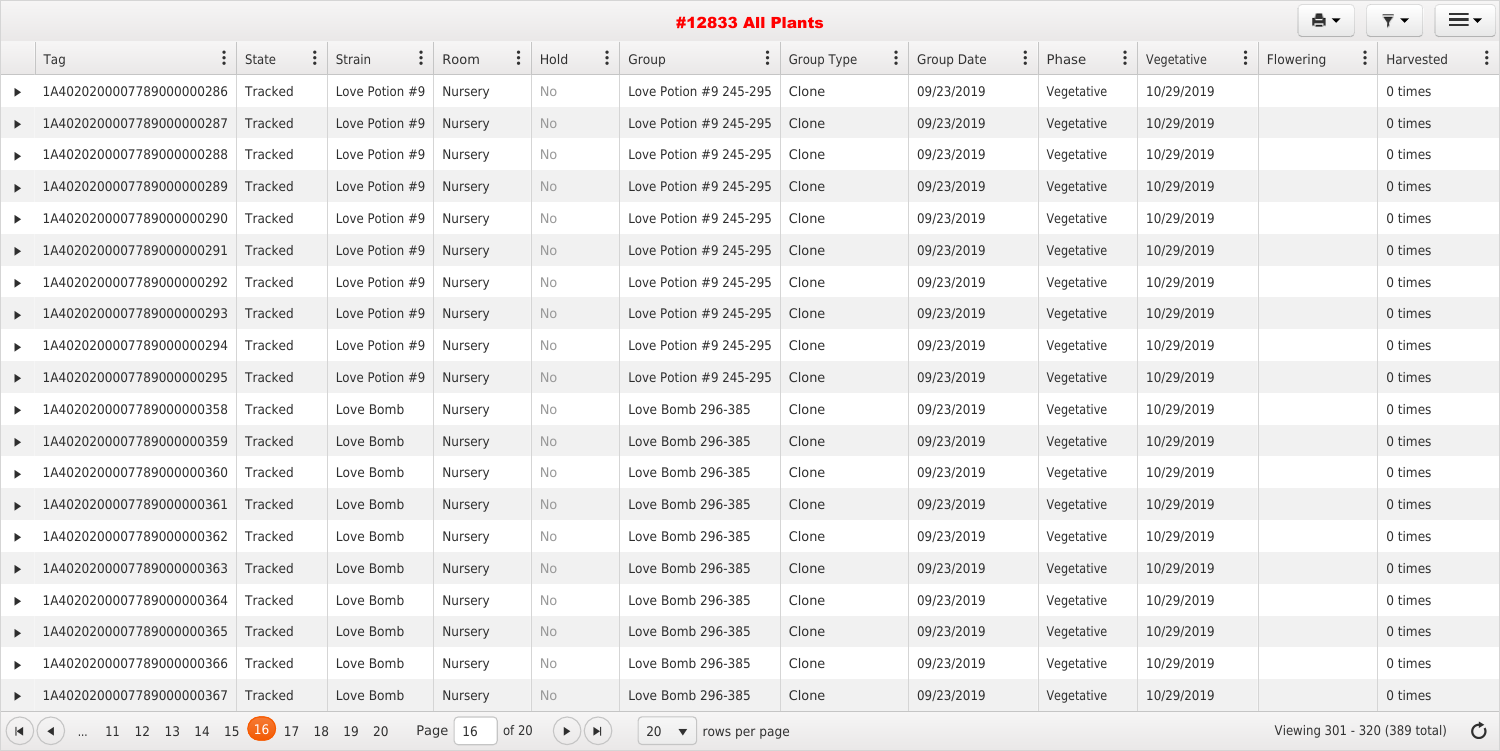|                       | $\ddot{\cdot}$<br>Tag                                                                                                                                | <b>State</b> |  | Strain                  | Room    |  | Hold |  | $\ddot{\cdot}$<br>Group   | Group Type | <b>Group Date</b> | Phase      | Vegetative | $\ddot{\cdot}$<br>Flowering             | Harvested |
|-----------------------|------------------------------------------------------------------------------------------------------------------------------------------------------|--------------|--|-------------------------|---------|--|------|--|---------------------------|------------|-------------------|------------|------------|-----------------------------------------|-----------|
|                       | 1A4020200007789000000368                                                                                                                             | Tracked      |  | Love Bomb               | Nursery |  | No.  |  | Love Bomb 296-385         | Clone      | 09/23/2019        | Vegetative | 10/29/2019 |                                         | 0 times   |
|                       | 1A4020200007789000000369                                                                                                                             | Tracked      |  | Love Bomb               | Nursery |  | No   |  | Love Bomb 296-385         | Clone      | 09/23/2019        | Vegetative | 10/29/2019 |                                         | 0 times   |
|                       | 1A4020200007789000000370                                                                                                                             | Tracked      |  | Love Bomb               | Nursery |  | No   |  | Love Bomb 296-385         | Clone      | 09/23/2019        | Vegetative | 10/29/2019 |                                         | 0 times   |
|                       | 1A4020200007789000000371                                                                                                                             | Tracked      |  | Love Bomb               | Nursery |  | No   |  | Love Bomb 296-385         | Clone      | 09/23/2019        | Vegetative | 10/29/2019 |                                         | 0 times   |
|                       | 1A4020200007789000000372                                                                                                                             | Tracked      |  | Love Bomb               | Nursery |  | No   |  | Love Bomb 296-385         | Clone      | 09/23/2019        | Vegetative | 10/29/2019 |                                         | 0 times   |
| $\blacktriangleright$ | 1A4020200007789000000373                                                                                                                             | Tracked      |  | Love Bomb               | Nursery |  | No   |  | Love Bomb 296-385         | Clone      | 09/23/2019        | Vegetative | 10/29/2019 |                                         | 0 times   |
|                       | 1A4020200007789000000374                                                                                                                             | Tracked      |  | Love Bomb               | Nursery |  | No   |  | Love Bomb 296-385         | Clone      | 09/23/2019        | Vegetative | 10/29/2019 |                                         | 0 times   |
|                       | 1A4020200007789000000375                                                                                                                             | Tracked      |  | Love Bomb               | Nursery |  | No   |  | Love Bomb 296-385         | Clone      | 09/23/2019        | Vegetative | 10/29/2019 |                                         | 0 times   |
|                       | 1A4020200007789000000376                                                                                                                             | Tracked      |  | Love Bomb               | Nursery |  | No   |  | Love Bomb 296-385         | Clone      | 09/23/2019        | Vegetative | 10/29/2019 |                                         | 0 times   |
| $\blacktriangleright$ | 1A4020200007789000000377                                                                                                                             | Tracked      |  | Love Bomb               | Nursery |  | No   |  | Love Bomb 296-385         | Clone      | 09/23/2019        | Vegetative | 10/29/2019 |                                         | 0 times   |
|                       | 1A4020200007789000000378                                                                                                                             | Tracked      |  | Love Bomb               | Nursery |  | No   |  | Love Bomb 296-385         | Clone      | 09/23/2019        | Vegetative | 10/29/2019 |                                         | 0 times   |
|                       | 1A4020200007789000000379                                                                                                                             | Tracked      |  | Love Bomb               | Nursery |  | No   |  | Love Bomb 296-385         | Clone      | 09/23/2019        | Vegetative | 10/29/2019 |                                         | 0 times   |
|                       | 1A4020200007789000000380                                                                                                                             | Tracked      |  | Love Bomb               | Nursery |  | No   |  | Love Bomb 296-385         | Clone      | 09/23/2019        | Vegetative | 10/29/2019 |                                         | 0 times   |
|                       | 1A4020200007789000000381                                                                                                                             | Tracked      |  | Love Bomb               | Nursery |  | No   |  | Love Bomb 296-385         | Clone      | 09/23/2019        | Vegetative | 10/29/2019 |                                         | 0 times   |
| $\blacktriangleright$ | 1A4020200007789000000382                                                                                                                             | Tracked      |  | Love Bomb               | Nursery |  | No   |  | Love Bomb 296-385   Clone |            | 09/23/2019        | Vegetative | 10/29/2019 |                                         | 0 times   |
|                       | 1A4020200007789000000383                                                                                                                             | Tracked      |  | Love Bomb               | Nursery |  | No   |  | Love Bomb 296-385         | Clone      | 09/23/2019        | Vegetative | 10/29/2019 |                                         | 0 times   |
|                       | 1A4020200007789000000384                                                                                                                             | Tracked      |  | Love Bomb               | Nursery |  | No   |  | Love Bomb 296-385         | Clone      | 09/23/2019        | Vegetative | 10/29/2019 |                                         | 0 times   |
|                       | 1A4020200007789000000385                                                                                                                             | Tracked      |  | Love Bomb               | Nursery |  | No   |  | Love Bomb 296-385         | Clone      | 09/23/2019        | Vegetative | 10/29/2019 |                                         | 0 times   |
|                       | 1A4020200007789000000022                                                                                                                             | Tracked      |  | <b>Original Glue</b>    | Nursery |  | No   |  | Super Glue 22/62          | Clone      | 10/29/2019        | Vegetative | 10/29/2019 |                                         | 0 times   |
|                       | 1A4020200007789000000023                                                                                                                             | Tracked      |  | Original Glue   Nursery |         |  | No   |  | Super Glue 22/62          | Clone      | 10/29/2019        | Vegetative | 10/29/2019 |                                         | 0 times   |
|                       | 11 12 13 14 15 16 $\boxed{17}$ 18 19 20<br>of $20$<br>Page $ 17$<br>$(\rightarrow)(H)$<br>$H$ $($ $\blacktriangleleft$<br>20 $\bullet$ rows per page |              |  |                         |         |  |      |  |                           |            |                   |            |            | Viewing 321 - 340 (389 total) $\bullet$ |           |

 $\overline{r}$   $\overline{r}$   $\overline{r}$   $\overline{r}$   $\overline{r}$ 

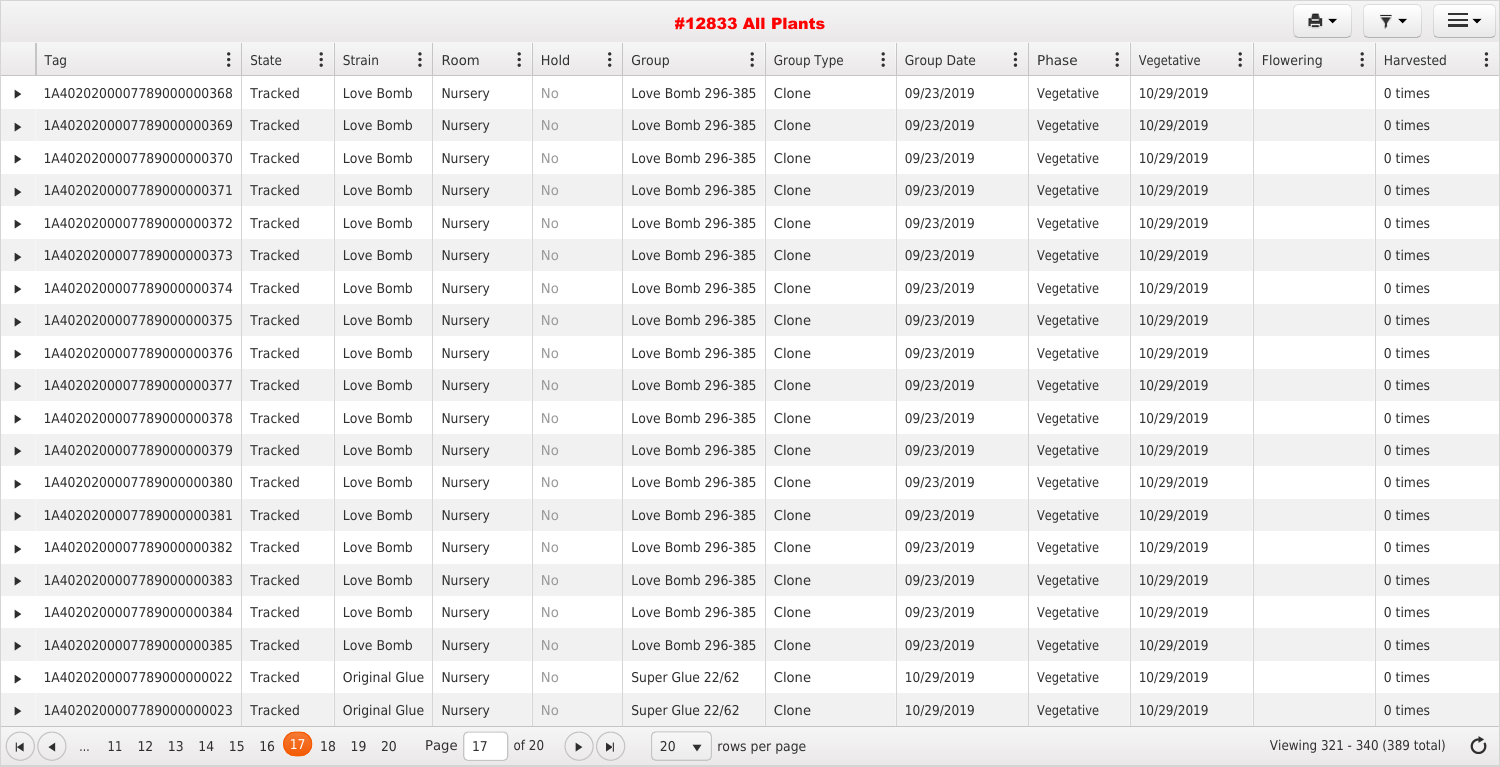|                       | <b>#12833 All Plants</b>                  |                |  |                                 |           |          |           |                                             |                              |                   |                              |            |            | ê t                                     | $\overline{\mathbf{v}}$<br>$\blacktriangledown$ | $\equiv$ $\sim$ |
|-----------------------|-------------------------------------------|----------------|--|---------------------------------|-----------|----------|-----------|---------------------------------------------|------------------------------|-------------------|------------------------------|------------|------------|-----------------------------------------|-------------------------------------------------|-----------------|
|                       | $\ddot{\cdot}$<br>Tag                     | State          |  | $\ddot{\cdot}$<br><b>Strain</b> | Room      | $\vdots$ | Hold      |                                             | $\frac{1}{2}$<br>Group       | <b>Group Type</b> | $\ddot{\cdot}$<br>Group Date | Phase      | Vegetative | Flowering                               | Harvested                                       |                 |
|                       | 1A4020200007789000000024                  | Tracked        |  | <b>Original Glue</b>            | Nursery   |          | No        |                                             | Super Glue 22/62             | Clone             | 10/29/2019                   | Vegetative | 10/29/2019 |                                         | 0 times                                         |                 |
|                       | 1A4020200007789000000025                  | Tracked        |  | <b>Original Glue</b>            | Nursery   |          | No        |                                             | Super Glue 22/62             | Clone             | 10/29/2019                   | Vegetative | 10/29/2019 |                                         | 0 times                                         |                 |
|                       | 1A4020200007789000000026                  | Tracked        |  | Original Glue                   | Nursery   |          | No        |                                             | Super Glue 22/62             | Clone             | 10/29/2019                   | Vegetative | 10/29/2019 |                                         | 0 times                                         |                 |
| $\blacktriangleright$ | 1A4020200007789000000027                  | Tracked        |  | Original Glue                   | Nursery   |          | No        |                                             | Super Glue 22/62             | Clone             | 10/29/2019                   | Vegetative | 10/29/2019 |                                         | 0 times                                         |                 |
|                       | 1A4020200007789000000028                  | Tracked        |  | Original Glue                   | Nursery   |          | No        |                                             | Super Glue 22/62             | Clone             | 10/29/2019                   | Vegetative | 10/29/2019 |                                         | 0 times                                         |                 |
|                       | 1A4020200007789000000029                  | Tracked        |  | Original Glue                   | Nursery   |          | No        |                                             | Super Glue 22/62             | Clone             | 10/29/2019                   | Vegetative | 10/29/2019 |                                         | 0 times                                         |                 |
|                       | 1A4020200007789000000030                  | Tracked        |  | <b>Original Glue</b>            | Nursery   |          | No        |                                             | Super Glue 22/62             | Clone             | 10/29/2019                   | Vegetative | 10/29/2019 |                                         | 0 times                                         |                 |
|                       | 1A4020200007789000000031                  | Tracked        |  | Original Glue                   | Nursery   |          | No        |                                             | Super Glue 22/62             | Clone             | 10/29/2019                   | Vegetative | 10/29/2019 |                                         | 0 times                                         |                 |
|                       | 1A4020200007789000000032                  | Tracked        |  | <b>Original Glue</b>            | Nursery   |          | No        |                                             | Super Glue 22/62             | Clone             | 10/29/2019                   | Vegetative | 10/29/2019 |                                         | 0 times                                         |                 |
|                       | 1A4020200007789000000033                  | Tracked        |  | Original Glue                   | Nursery   |          | <b>No</b> |                                             | Super Glue 22/62             | Clone             | 10/29/2019                   | Vegetative | 10/29/2019 |                                         | 0 times                                         |                 |
|                       | 1A4020200007789000000034                  | Tracked        |  | <b>Original Glue</b>            | Nursery   |          | No        |                                             | Super Glue 22/62             | Clone             | 10/29/2019                   | Vegetative | 10/29/2019 |                                         | 0 times                                         |                 |
| $\blacktriangleright$ | 1A4020200007789000000035                  | Tracked        |  | Original Glue                   | Nursery   |          | No        |                                             | Super Glue 22/62             | Clone             | 10/29/2019                   | Vegetative | 10/29/2019 |                                         | 0 times                                         |                 |
|                       | 1A4020200007789000000036                  | Tracked        |  | <b>Original Glue</b>            | Nursery   |          | No        |                                             | Super Glue 22/62             | Clone             | 10/29/2019                   | Vegetative | 10/29/2019 |                                         | 0 times                                         |                 |
|                       | 1A4020200007789000000037                  | <b>Tracked</b> |  | Original Glue   Nursery         |           |          | No        |                                             | Super Glue 22/62             | Clone             | 10/29/2019                   | Vegetative | 10/29/2019 |                                         | 0 times                                         |                 |
|                       | 1A4020200007789000000038                  | Tracked        |  | Original Glue   Nursery         |           |          | No        |                                             | Super Glue 22/62             | Clone             | 10/29/2019                   | Vegetative | 10/29/2019 |                                         | 0 times                                         |                 |
|                       | 1A4020200007789000000039                  | Tracked        |  | Original Glue   Nursery         |           |          | No        |                                             | Super Glue 22/62             | Clone             | 10/29/2019                   | Vegetative | 10/29/2019 |                                         | 0 times                                         |                 |
|                       | 1A4020200007789000000040                  | Tracked        |  | Original Glue   Nursery         |           |          | No        |                                             | Super Glue 22/62             | Clone             | 10/29/2019                   | Vegetative | 10/29/2019 |                                         | 0 times                                         |                 |
| $\blacktriangleright$ | 1A4020200007789000000041                  | Tracked        |  | Original Glue   Nursery         |           |          | No        |                                             | Super Glue 22/62             | Clone             | 10/29/2019                   | Vegetative | 10/29/2019 |                                         | 0 times                                         |                 |
|                       | 1A4020200007789000000042                  | Tracked        |  | Original Glue   Nursery         |           |          | No        |                                             | Super Glue 22/62             | Clone             | 10/29/2019                   | Vegetative | 10/29/2019 |                                         | 0 times                                         |                 |
|                       | 1A4020200007789000000043                  | Tracked        |  | Original Glue   Nursery         |           |          | No        |                                             | Super Glue 22/62             | Clone             | 10/29/2019                   | Vegetative | 10/29/2019 |                                         | 0 times                                         |                 |
|                       | 11 12 13 14 15 16 17 18<br>$\blacksquare$ |                |  | 19 20                           | Page $18$ | of $20$  |           | $\blacktriangleright)(\blacktriangleright)$ | 20 $\bullet$   rows per page |                   |                              |            |            | Viewing 341 - 360 (389 total) $\bullet$ |                                                 |                 |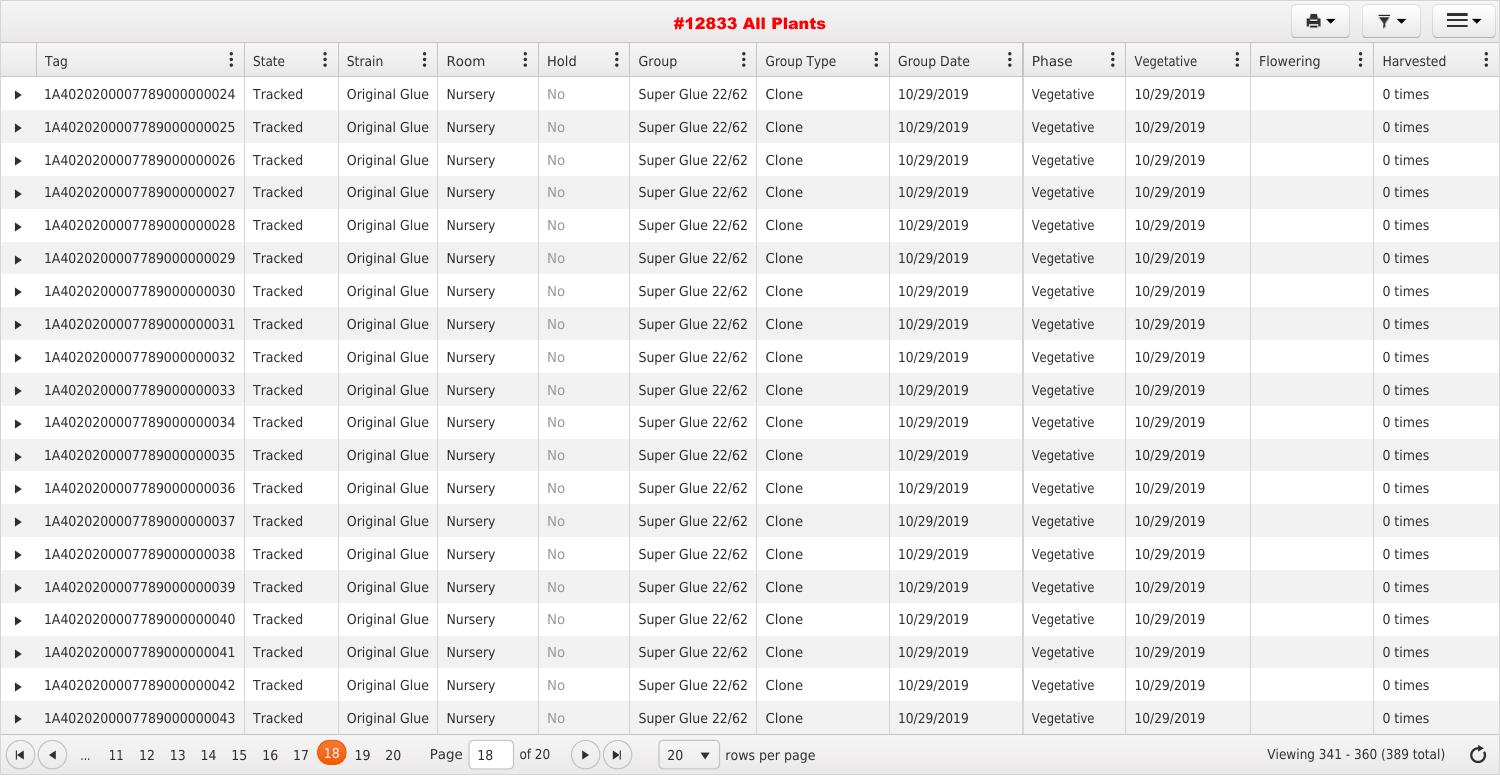|                       | Tag                                                                                                                              | State          | Strain                  | Room           |  | $\ddot{\cdot}$<br>Hold | Group<br>$\ddot{\bullet}$ | <b>Group Type</b> |  | <b>Group Date</b> | Phase<br>$\bullet$ | Vegetative | Flowering<br>$\ddot{\bullet}$ | Harvested                               |
|-----------------------|----------------------------------------------------------------------------------------------------------------------------------|----------------|-------------------------|----------------|--|------------------------|---------------------------|-------------------|--|-------------------|--------------------|------------|-------------------------------|-----------------------------------------|
|                       | 1A4020200007789000000044                                                                                                         | Tracked        | <b>Original Glue</b>    | Nursery        |  | No                     | Super Glue 22/62          | Clone             |  | 10/29/2019        | Vegetative         | 10/29/2019 |                               | 0 times                                 |
|                       | 1A4020200007789000000045                                                                                                         | Tracked        | <b>Original Glue</b>    | <b>Nursery</b> |  | No                     | Super Glue 22/62          | Clone             |  | 10/29/2019        | Vegetative         | 10/29/2019 |                               | 0 times                                 |
|                       | 1A4020200007789000000046                                                                                                         | <b>Tracked</b> | Original Glue           | Nursery        |  | No                     | Super Glue 22/62          | Clone             |  | 10/29/2019        | Vegetative         | 10/29/2019 |                               | 0 times                                 |
|                       | 1A4020200007789000000047                                                                                                         | Tracked        | Original Glue           | Nursery        |  | No                     | Super Glue 22/62          | Clone             |  | 10/29/2019        | Vegetative         | 10/29/2019 |                               | 0 times                                 |
|                       | 1A4020200007789000000048                                                                                                         | <b>Tracked</b> | <b>Original Glue</b>    | Nursery        |  | No                     | Super Glue 22/62          | Clone             |  | 10/29/2019        | Vegetative         | 10/29/2019 |                               | 0 times                                 |
|                       | 1A4020200007789000000049                                                                                                         | Tracked        | <b>Original Glue</b>    | Nursery        |  | No                     | Super Glue 22/62          | Clone             |  | 10/29/2019        | Vegetative         | 10/29/2019 |                               | 0 times                                 |
|                       | 1A4020200007789000000050                                                                                                         | Tracked        | <b>Original Glue</b>    | Nursery        |  | No                     | Super Glue 22/62          | Clone             |  | 10/29/2019        | Vegetative         | 10/29/2019 |                               | 0 times                                 |
|                       | 1A4020200007789000000051                                                                                                         | Tracked        | Original Glue           | Nursery        |  | No                     | Super Glue 22/62          | Clone             |  | 10/29/2019        | Vegetative         | 10/29/2019 |                               | 0 times                                 |
|                       | 1A4020200007789000000052                                                                                                         | Tracked        | <b>Original Glue</b>    | Nursery        |  | No                     | Super Glue 22/62          | Clone             |  | 10/29/2019        | Vegetative         | 10/29/2019 |                               | 0 times                                 |
|                       | 1A4020200007789000000053                                                                                                         | <b>Tracked</b> | <b>Original Glue</b>    | Nursery        |  | No                     | Super Glue 22/62          | Clone             |  | 10/29/2019        | Vegetative         | 10/29/2019 |                               | 0 times                                 |
|                       | 1A4020200007789000000054                                                                                                         | Tracked        | Original Glue           | Nursery        |  | No                     | Super Glue 22/62          | Clone             |  | 10/29/2019        | Vegetative         | 10/29/2019 |                               | 0 times                                 |
|                       | 1A4020200007789000000055                                                                                                         | Tracked        | Original Glue           | Nursery        |  | No                     | Super Glue 22/62          | Clone             |  | 10/29/2019        | Vegetative         | 10/29/2019 |                               | 0 times                                 |
|                       | 1A4020200007789000000056                                                                                                         | Tracked        | Original Glue           | Nursery        |  | No                     | Super Glue 22/62          | Clone             |  | 10/29/2019        | Vegetative         | 10/29/2019 |                               | 0 times                                 |
|                       | 1A4020200007789000000057                                                                                                         | <b>Tracked</b> | Original Glue           | Nursery        |  | No                     | Super Glue 22/62          | Clone             |  | 10/29/2019        | Vegetative         | 10/29/2019 |                               | 0 times                                 |
| $\blacktriangleright$ | 1A4020200007789000000058 Tracked                                                                                                 |                | Original Glue   Nursery |                |  | No                     | Super Glue 22/62          | Clone             |  | 10/29/2019        | Vegetative         | 10/29/2019 |                               | 0 times                                 |
|                       | 1A4020200007789000000059                                                                                                         | Tracked        | Original Glue           | Nursery        |  | No                     | Super Glue 22/62          | Clone             |  | 10/29/2019        | Vegetative         | 10/29/2019 |                               | 0 times                                 |
|                       | 1A4020200007789000000060                                                                                                         | Tracked        | Original Glue           | Nursery        |  | No                     | Super Glue 22/62          | Clone             |  | 10/29/2019        | Vegetative         | 10/29/2019 |                               | 0 times                                 |
|                       | 1A4020200007789000000061                                                                                                         | Tracked        | Original Glue           | Nursery        |  | No                     | Super Glue 22/62          | Clone             |  | 10/29/2019        | Vegetative         | 10/29/2019 |                               | 0 times                                 |
|                       | 1A4020200007789000000062                                                                                                         | Tracked        | <b>Original Glue</b>    | Nursery        |  | No                     | Super Glue 22/62          | Clone             |  | 10/29/2019        | Vegetative         | 10/29/2019 |                               | 0 times                                 |
|                       | 1A4020200007789000000148 Tracked                                                                                                 |                | Gorilla Pie             | Nursery        |  | No                     | Gorilla Pie 0148-0153     | Clone             |  | 10/29/2019        | Vegetative         | 10/29/2019 |                               | 0 times                                 |
| $\mathbf{H}$          | 11 12 13 14 15 16 17 18 19 20<br>of 20<br>Page $19$<br>$\blacktriangleright)(\blacktriangleright)$<br>20 $\bullet$ rows per page |                |                         |                |  |                        |                           |                   |  |                   |                    |            |                               | Viewing 361 - 380 (389 total) $\bullet$ |

 $\overline{Y}$   $\overline{Y}$   $\overline{Y}$   $\overline{Y}$   $\overline{Y}$